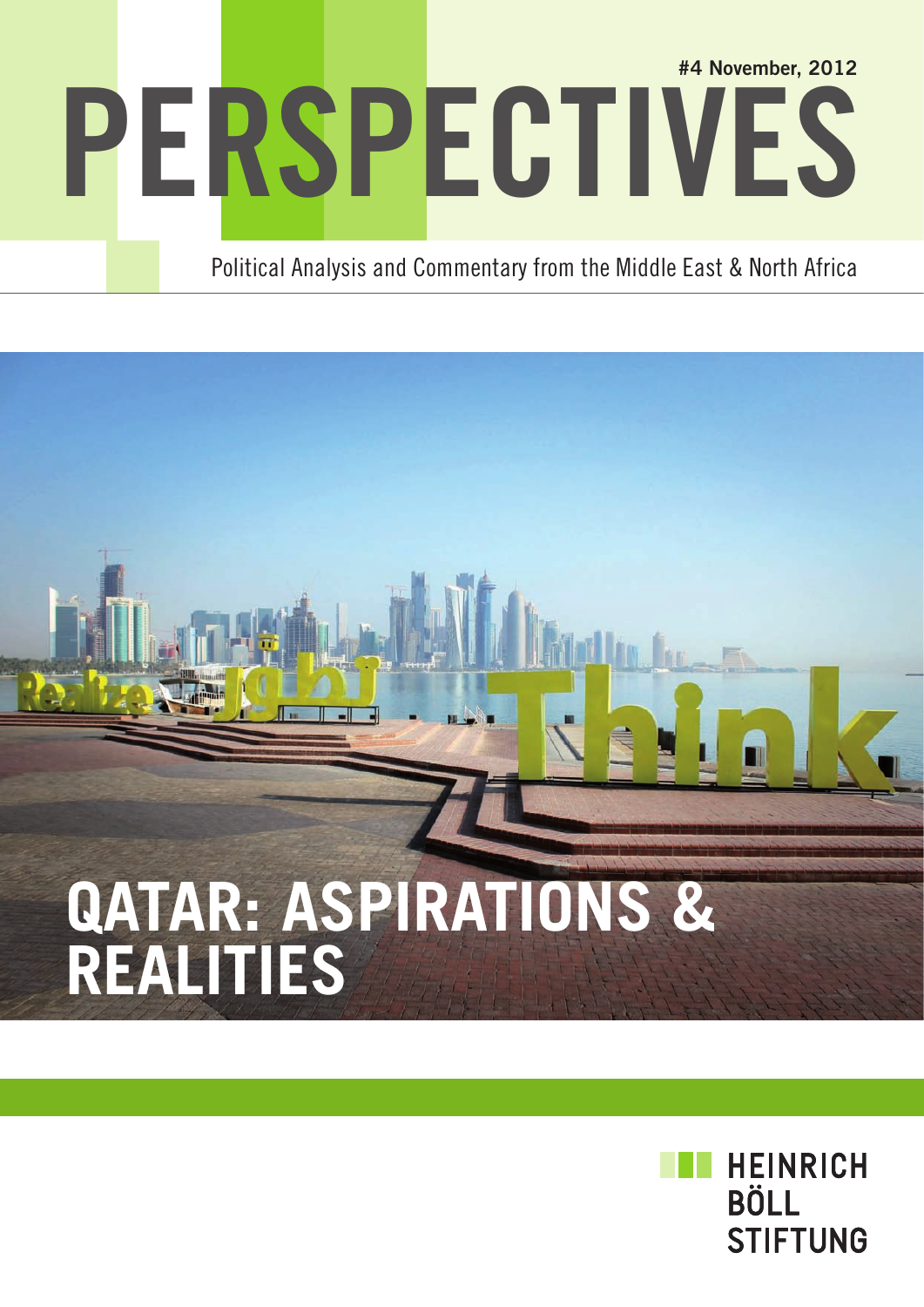#### Published by the Heinrich Böll Stiftung 2012

GOOSO This work is licensed under the conditions of a Creative Commons license: http://creativecommons.org/licenses/by-nc-nd/3.0/. NO NO You can download an electronic version online. You are free to copy, distribute and transmit the work under the following conditions: Attribution - you must attribute the work in the manner specified by the author or licensor (but not in any way that suggests that they endorse you or your use of the work); Noncommercial - you may not use this work for commercial purposes; No Derivative Works - you may not alter, transform, or build upon this work.

Editors: Jenan Amin, Nicholas Noe, Joachim Paul, Bente Scheller, Rene Wildangel Layout: Heythem Smaali Photographs: Page 6 and 24 by Mostafa Sheshtawy and Page 29 by Philippe Breu, courtesy of Demotix; Page 42 by Rene Wildangel Printed by: Crea Concept

Opinions expressed in the articles are those of their authors and not Heinrich Böll Stiftung. The cover photographs shows a public art installation by the Qatar Media Agency in Doha. The Arabic word in the picture means development.

### **Heinrich Böll Foundation – Middle East & North Africa**

Our foremost task is civic education in Germany and abroad with the aim of promoting informed democratic opinion, socio-political commitment and mutual understanding. In addition, the Heinrich Böll Foundation supports artistic, cultural and scholarly projects, as well as cooperation in the development field. The political values of ecology, democracy, gender democracy, solidarity and non-violence are our chief points of reference. Heinrich Böll's belief in and promotion of citizen participation in politics is the model for the foundation's work.

This edition is published jointly by the offices of Heinrich Böll Stiftung in Tunis, Beirut and Ramallah.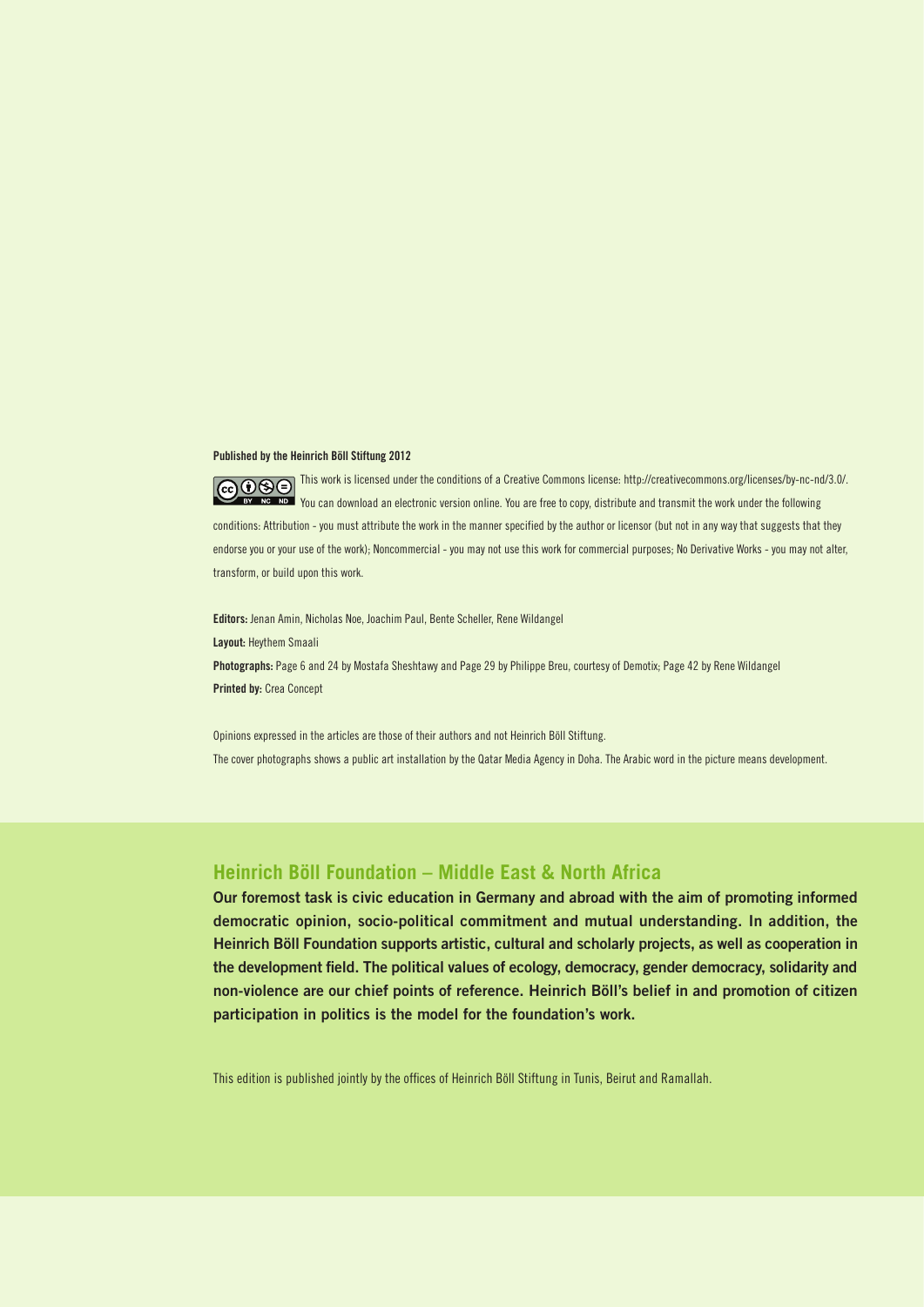### **Contents**

| <b>Editorial</b>                                                                                                 |    |
|------------------------------------------------------------------------------------------------------------------|----|
| Doha as Host for the United Nations Framework Convention on Climate Change<br>Karim Makdisi                      | 5  |
| The People Want Reform In Qatar, Too<br>Ali Khalifa al-Kuwari<br>Introduction by the Editors                     | 11 |
| • Qatar: Big Ambitions, Limited Capabilities<br>Mustafa El-Labbad                                                | 18 |
| • Migrant Worker Rights Ahead of the 2022 World Cup<br>Nadim Houry                                               | 24 |
| Domestic Violence Legislation and Reform Efforts in Qatar<br>Lina M. Kassem, Fatema M. Ali, Tamadher S. al-Malek | 29 |
| • Qatar and the Arab Spring<br><b>Khalid Hroub</b>                                                               | 35 |
| • Qatar and the Palestinians<br>Mouin Rabbani                                                                    | 42 |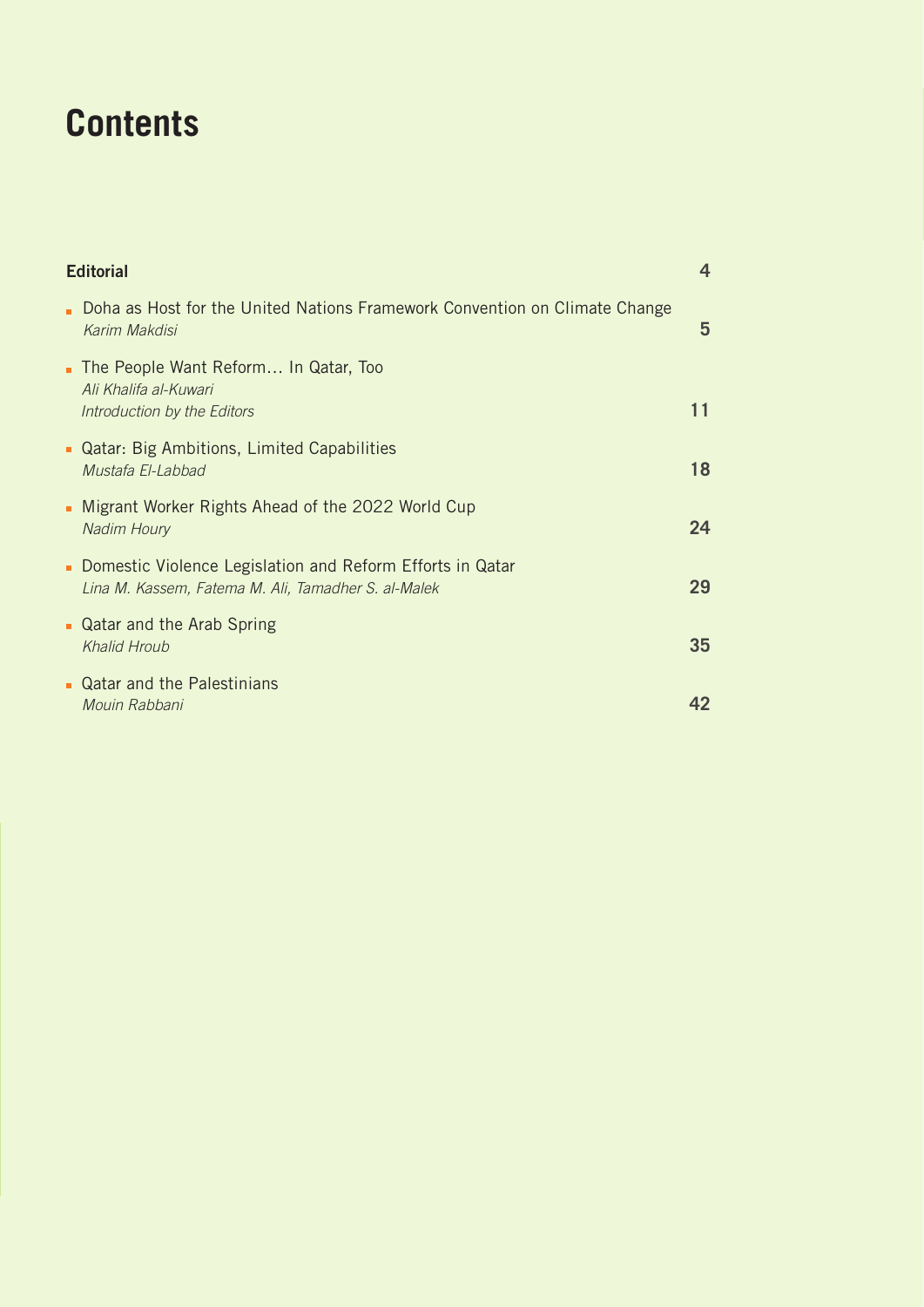### **Editorial Qatar: Aspirations and Realties**

In the wake of the Arab Revolts, the political landscape of the region is changing, fast. Main actors of the old order have entered processes of political transition and are determining – or struggling to determine – the future course of their internal and regional politics.

In the Arab Gulf Region, one political actor, in particular, is becoming more visible, seemingly more engaged in navigating these uncertainties and in filling the gaps in this political scene: The state of Qatar.

In terms of its native population, Qatar is tiny. Only some 250,000 citizens possess Qatari passports – but they are fabulously wealthy. The people of Qatar produce the highest Gross Domestic Product per capita worldwide. While at the same time, some 1.5 million residents who entered the country as migrant workers lack many of the most basic rights.

For various reasons that the authors in this issue of Perspectives MENA explore, this little peninsular nation seems very much to be taking the leading role in Arab politics, a place customarily reserved for its much larger neighbors, like Saudi Arabia. Indeed, from the onset of the Arab Spring protests, Qatar took sides with what looked like to many a healthy lack of reserve. The network that the Emir of Qatar built, Al-Jazeera, was vital in its support of people's power in Tunisia and in Egypt. In Libya, Qatar went much further, currying favor within the Gulf Cooperation Council and the Arab League for a military intervention and becoming the only Arab state to openly participate in it. After an initial hesitance, Qatar also steadily backed the anti-government rebels in Syria by providing financial and military aid.

At the same time, Qatar is acting as a prominent global player by developing its capital as a hub for international "mega events," not least the 2022 football World Cup whose finals will be played in Doha, and the United Nation's climate change conference which will be held at the end of 2012.

In almost all of these endeavors, the newly acquired role of the Arab state with the smallest population is being increasingly met with criticism. Some of the persistently asked questions throughout the Middle East and increasingly North Africa are: What are the motivations behind its – at times – contradictory actions? Is Qatar meddling in the internal affairs of other Arab states, with all of the attendant negative implications? To which extent does it support Islamist trends of various ideological stripes that may be enhancing violence and intolerance?

And there are also other questions posed in this edition which relate to how Qatar – or the political elite in Qatar more properly – treats its own citizens and the migrant workers who are building its vision of the future. Are its practices and its own political system compatible with the ideas it publicly seems to support?

We leave it to the reader to determine whether our authors have adequately opened up what we believe is a vital space for understanding and engaging a critical driver of future possibilities and challenges.

*Perspectives: Political Analysis and Commentary from the Middle East & North Africa*  is a quarterly journal dedicated to highlighting research and debate from authors who live and work in the region. It is now jointly edited and published by the three HBS offices located in Tunis, Beirut and Ramallah. We welcome comments and criticism, which can be directed to us via the contact information on the back page of this volume.

**Joachim Paul, Bente Scheller and Rene Wildangel**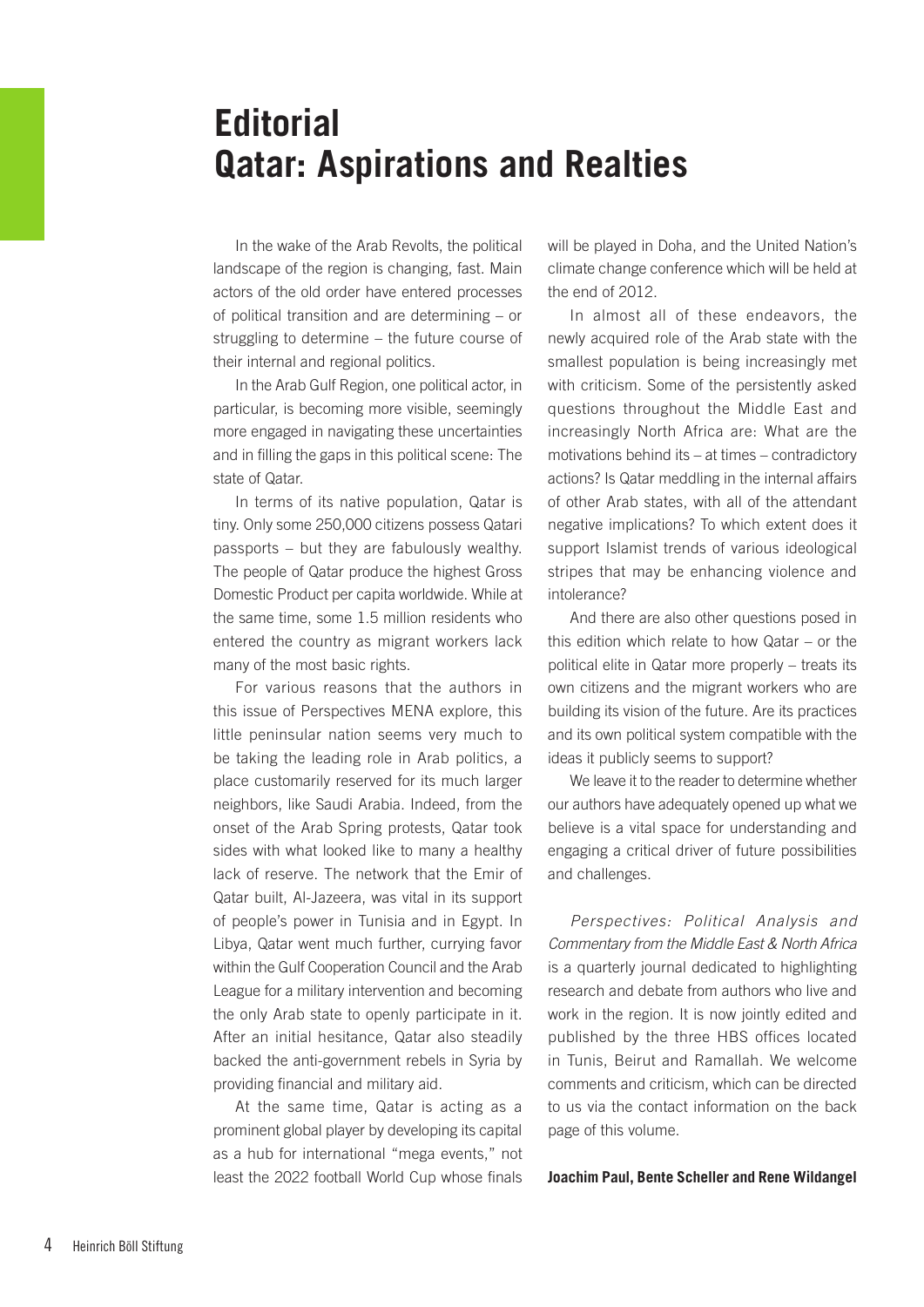### **Doha as Host and Site for the UN Framework Convention on Climate Change Negotiations**

From November 26 to December 7, 2012,<br>Qatar hosts the 18th Conference of the<br>Parties (COP) to the United Nations<br>Framework Convention on Climate<br>Change (UNFCCC) and, simultaneously, the rom November 26 to December 7, 2012, Qatar hosts the 18th Conference of the Parties (COP) to the United Nations Framework Convention on Climate 8th Meeting of the Parties (MoP) to the Kyoto Protocol. The main issue on the Doha agenda: Adopting meaningful global emissions reduction commitments for a second implementation period (2012-2015) under the Kyoto Protocol (that is otherwise set to expire at the end of this year) and thus setting the stage for a new climate change regime starting in 2015. Developing countries are also pushing for the effective implementation of the 2007 Bali Action Plan – a set of agreements on long-term cooperative action on adaptation, mitigation, finance, technology transfer, and capacity building – in a manner that is coherent and integrated. As with many such global agreements, the South rightfully complains that the North has not fulfilled its numerous pledges in terms of financing and technology transfer.

Qatar spent two years fighting off the challenges of rival states from the Asia Group (the annual meetings rotate among five main regions), and in particular that of a determined South Korea which – unlike members of the energy exporting Gulf Cooperation Council – is considered to be relatively progressive in terms of its commitment to a low-carbon economy. One reason Qatar was selected – aside, of course, from its financial potential – was in keeping with the long-held demand by the Global South that the centers of international policy be located outside of traditional Northern bases such as New York and Geneva. Until recently, the United Nations Environment Program (UNEP) alone

was based in the South, specifically in Nairobi, Kenya. But perhaps a more immediate reason Qatar was awarded the honor of hosting UNFCCC COP 18 was to try and drive a wedge between what are increasingly being labeled, somewhat patronizingly, "climate progressives" among the Gulf monarchies, UAE and now Qatar, and the so-called "rejectionists" represented by Saudi Arabia that have until now been hegemonic within official Arab negotiation circles. The idea, then, was to reward Qatari ambitions to take on Saudi Arabia and thus break the unity of the powerful energymore constructive player in the production, consumption, and underwriting of an emerging global "green" economy. They point to the 2009 UN General Assembly meeting, when the Qatari Emir first signaled a change in discourse away from climate change denial to acknowledging the threat of climate change as a "pressing challenge" to world civilization. Qatar points to its huge gas reserves, and to the potential of at least shifting dependence on the worst kind of fossil fuels – heavy oil and coal – towards the more emissions-friendly natural gas, which contains roughly 50 percent less emissions than fuel oil. Qatar also dangles the carrot of its potentially significant contribution towards some green funding agency and energy research as well as technology institutes that Arabs, and other members from the Global South could draw on in their quest to adapt to the realities of global warming.

Critics, meanwhile, dismiss the idea that the world's richest country (in per capita terms), and one with the world's largest environmental footprint and per capita carbon emissions rate (along with fellow Gulf countries the United Arab Emirates and Kuwait), is serious about

### Karim Makdisi

Karim Makdisi is an Associate Professor of International Politics and International Environmental Policy in the Department of Political Studies and Public Administration at the American University of Beirut (AUB). He is also the Associate Director of AUB's Issam Fares Institute for Public Policy and International Affairs and coordinates the Environmental Policy component of AUB's Interfaculty Graduate Environmental Science Program. Prior to joining AUB, Makdisi worked at the United Nation's Economic and Social Commission for Western Asia, where he worked on projects related to the Arab region's follow-up to the World Summit on Sustainable Development.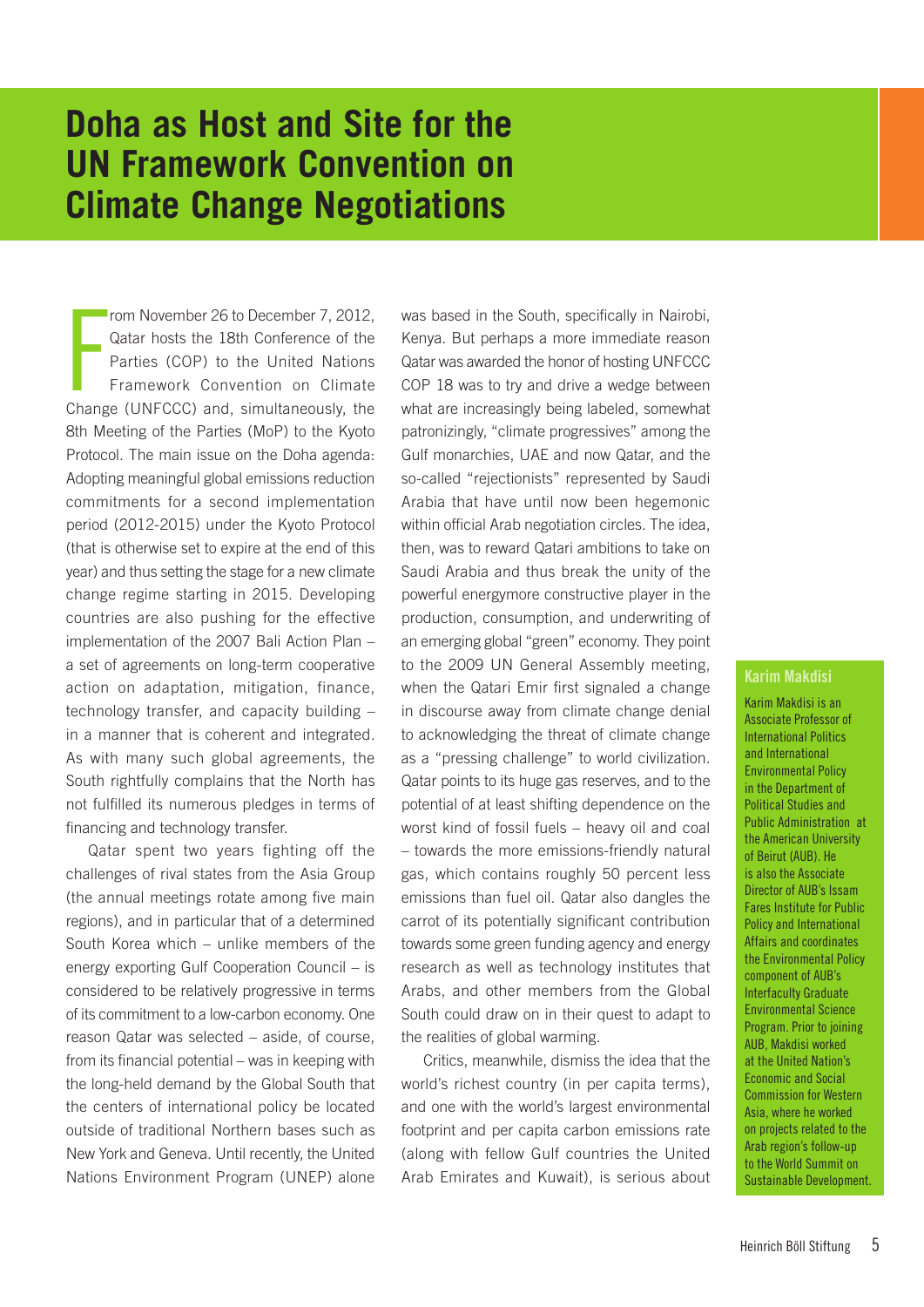

addressing root causes of climate change. Rather they suggest that Qatar is up to its old image-management and marketing schemes: It desires to be buy the "climate change" brand, much as Abu Dhabi bought the "renewable energy" brand by defeating a bitter Germany in 2009 for hosting the International Renewable Energy Agency (IRENA), the first such global agency in the Arab world. Indeed, the brand boasting in Doha continued immediately after signing the Host Country agreement with the UN, with the designated conference venue in Doha, the Qatar National Convention Center, swiftly labeled as the "greenest" building ever to host a COP. However, skeptics maintain that while Qatar will do its utmost to ensure an effective branding summit (that is, it needs a major political outcome or the launch of a major initiative that will associate "Doha" with "green" and "climate change progressive"), once the summit is over, any progress achieved will slow down, much as Abu Dhabi's much heralded Masdar City (the first zero-carbon city, or ecotopia ever implemented) has done since its launch.

### Progress? Qatari and Arab Climate Change Attitudes and Positions

Despite such skepticism about Qatar's role and intentions behind hosting this global conference at such an important crossroads for the UN climate change regime and the fate of people and nature around the world, a basic Qatari and Arab claim generally holds true: There has been some progress in climate change attitudes and discourse in the region, at least measured in terms of the number and frequency of meetings, papers and change in official discourse. After two decades of generally ignoring the increasingly frenzied global debate on climate change, the Arab region has belatedly caught the climate change bug and movement is now afoot in both official circles and the globalized segments of Arab civil society.

There are two main drivers for this apparent change in attitudes. On the one hand, there has been the realization – increasingly backed up by clear scientific evidence and rigorous forecasting – that while the Arab region contributes only modestly (less than 5 percent) of global greenhouse gas (GhG) emissions, it is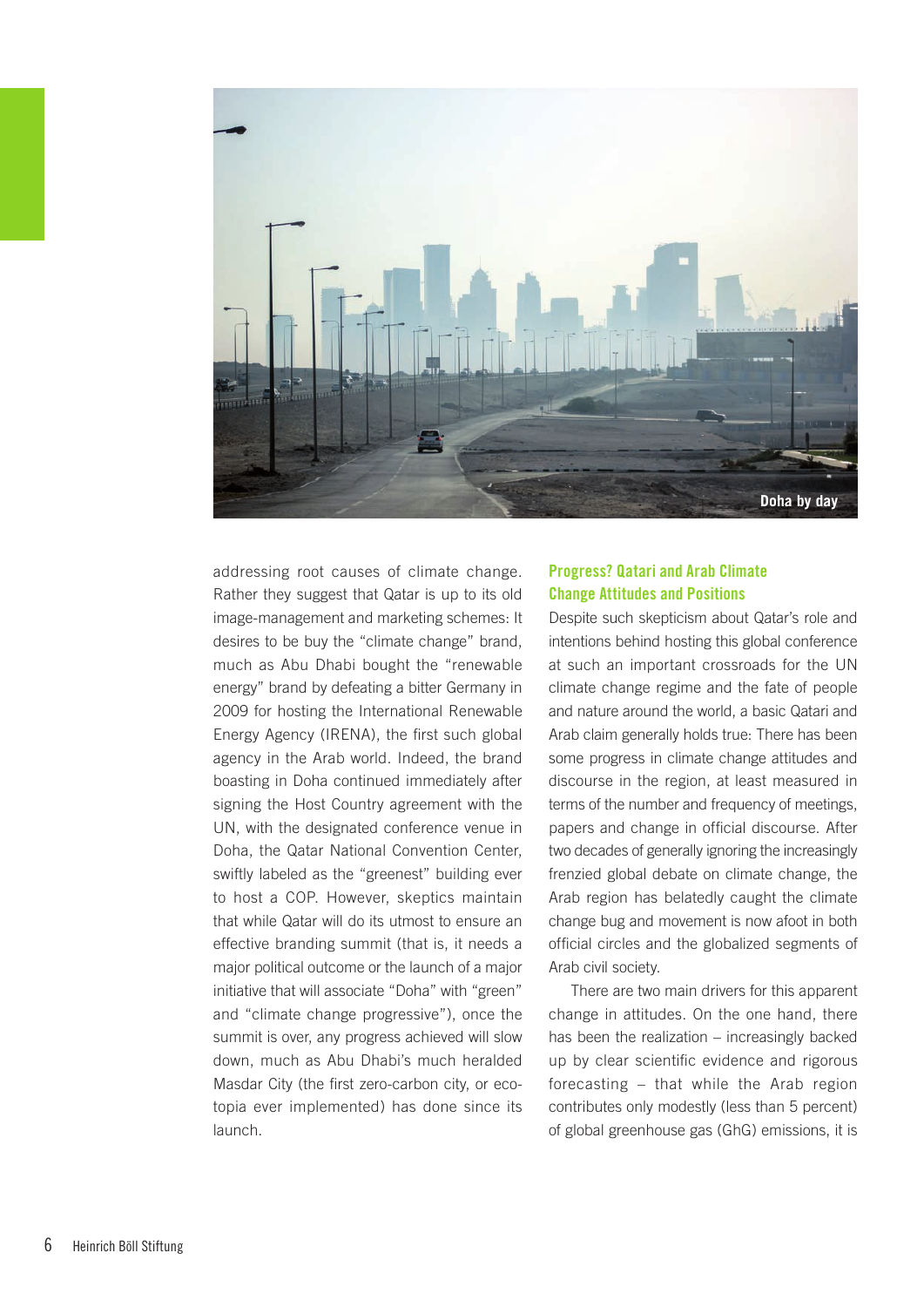arguably the most highly vulnerable region to the impact of climate change. As the 2012 World Bank flagship report on climate change in the Arab Region reaffirmed, the vast majority of the roughly 350 million citizens of the Arab world, and in particular the 100 million classified by the UN as "poor" and thus most vulnerable, will feel this impact directly. Credible models suggest that the region faces surface temperature increases of 2 to 5.5 degrees centigrade by the end of the 21st century, with already 2010 tying 2005 as the hottest average temperatures since records began to be kept in the late 19th century. Moreover, forecasted sea level rise will have a devastating impact in the region. In the Gulf, for instance, recent man-made islands will simply disappear and the small island state of Bahrain will lose up to 15 km of its coastline. In Egypt, forecasts of a one-meter sea level rise will affect around 6 million, mostly poor, people living in the Nile delta basin. Forecasts published in a major regional study produced by the Arab Development and Environment Forum contribute further to the alarming statistics. It suggests that increasingly scarce water resources will be further reduced by between 15-50 percent in countries such as Lebanon, Syria, Jordan and Palestine; that the Nile River's flow will decrease by 40-60 percent; and that increased frequency and intensity of drought particularly in North African and Mashriq (Levant) countries will become a major socio-economic and political problem for the region.

Thus, given the Arab region's historically low contribution to global GHG emissions and its high vulnerability, Arab governments and businesses have understood that there is much to gain in terms of attracting donor financing for mitigation and adaptation measures (3rd p), participating in carbon market schemes, as well as benefiting from the potential transfer of climate-friendly technologies and energy efficiency schemes that fit nicely into on-going technical reform packages throughout the region. As a result, the official focus of most non-oil producing Arab states such as Egypt, Jordan and Lebanon in the global negotiations

has thus been on lending support to the G77 position aiming to ensure that the principles of equity, common-but-differentiated responsibility, poverty alleviation, and sustainable development are enshrined in any post-Kyoto regime. To be sure, their primary interest in advocating such important and necessary international principles is not so much a commitment to human survival, or a pledge to restructure their respective socioeconomic and political systems, but rather to benefit from additional donor funds and market opportunities likely to flow from any global deal reached while at the same time cater to the sharp rise in domestic demand for electricity, water and energy. Another interest of such countries is to avoid ruffling the feathers of Gulf countries, particularly Saudi Arabia, which is a major donor and political influence in the region's non-oil economies.

Arab governments and businesses have understood that there is much to gain in terms of attracting donor financing for mitigation and adaptation measures.

A second major driver for the change in discourse in regard to climate change in the Arab region comes from the fact that the oilexporting countries of the GCC and particularly Saudi Arabia perceive the recent wave of climate change negotiations (following the ratification of Kyoto in 2005) and discussions regarding a low-carbon global economy as a direct threat to their national interests and security. As such Saudi Arabia, which greatly influences the position of the Organization of Petroleum Exporting Countries (OPEC) and the Arab League, has until recently dominated the Arab position and even been a genuine global player in influencing (albeit negatively) the climate change regime since at least the Bali round of negotiations. Saudi Arabia's active participation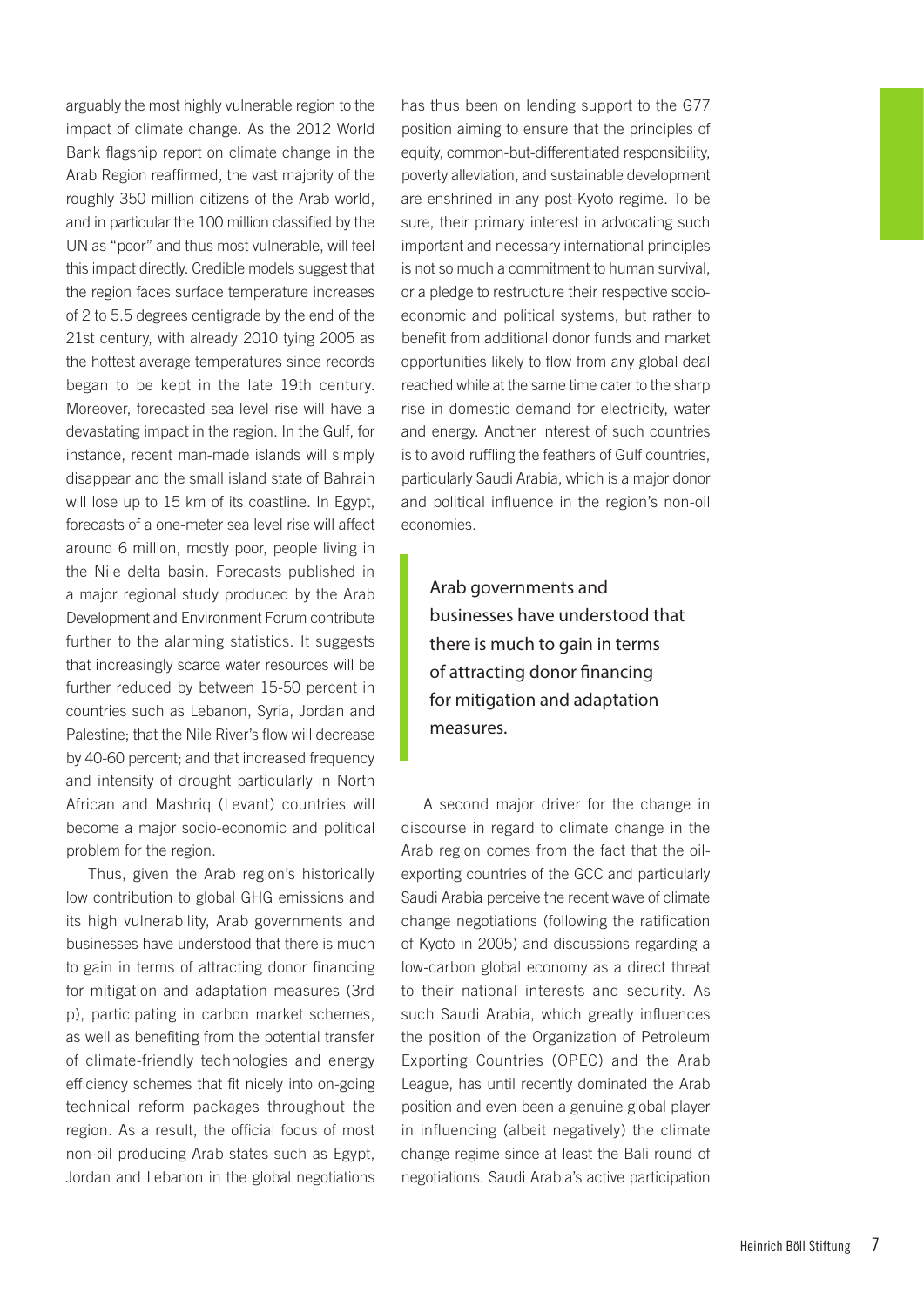in global negotiations has basically served to limit the aspirations of a post-Kyoto climate change deal vis-à-vis developing countries and tried to incorporate a mechanism to compensate oilproducing countries for any losses to the oil trade resulting from climate change.

Qatari strategic policy has become more complex over the past several years, and its attempts to assert itself politically (and since the Arab Uprisings, militarily as well) in the region complement its attempt to become a global brand by hosting the UNFCCC and the World Cup.

Qatar has, until recently, followed Saudi Arabia's lead in this. Qatari official submissions to the UNFCCC starting in the immediate post-Bali period supported Saudi Arabia's, and G77's, formal position regarding long term action: That developing countries ("Non-Annex I countries"), including the GCC members, should take up "nationally appropriate mitigation actions" only in line with "their special national circumstances and sustainable development imperatives," and "contingent on the effective implementation" by developed countries of their obligations to provide technical and financial support. In other words, national climate change policy should be voluntary rather than internationally mandated as with developed countries ("Annex I countries") under the Kyoto Protocol. Qatar supported the Saudi line that warned that any nefarious attempts by the North to introduce socioeconomic or per capita criteria to differentiate among non-Annex I countries with a view to "imposing" mitigation and other commitments on richer countries within the global South based on "relative degree of development and capabilities" are "unacceptable." When it became clear that some European countries and civil society

groups wanted to impose an international carbon tax, particularly on the aviation and shipping sectors that have so far not been included in the negotiations, Qatar again responded vocally in tandem with Saudi Arabia that its oil export and revenues would be seriously undermined, and that would in turn curtail development plans contrary to the provisions of the Kyoto Protocol that calls on Annex I countries to implement policies that minimize adverse social, trade, economic and environmental impacts on other states. Thus while actively working to inhibit positive action on carbon tax (and similar policies designed to punish carbon exporters for the sins of carbon consumers, largely in the North), Qatar and other GCC states have instead heavily promoted "market and economic potentials for mitigation" through energy conservation and efficiency, carbon capture and storage, and in Qatar's case, fossil fuel switching to lower carbon fuels (such as natural gas).

It thus becomes clearer why Qatar was selected to host the UNFCCC. On the one hand, of course, there is the hope that by leveraging the increased pressure felt by Qatar and other GCC states to persuade them to unleash their financial potential to fund both poorer nations in the global South and northern-based companies, firms and researchers, there will be a "win-win" situation in terms of the global economy and sustainable development. On the other hand, there is the importance attached to somehow breaking the OPEC and GCC blocs resistance, and through that split the G77 and China group of developing countries, as one of the political priorities of both the more progressive states of the North and the northern-led environmental movements. As Connie Hedegaard, currently the European commissioner leading the climate change portfolio, recently made clear in an interview to one Gulf newspaper, the Doha meeting could make Qatar an "interesting leader in this field in the whole region" if it switches away from fossil fuel dependence. The "leadership" role she is dangling in front of the Qataris, of course, is intended as a contrast to Saudi Arabia and other OPEC member states. The EU, to this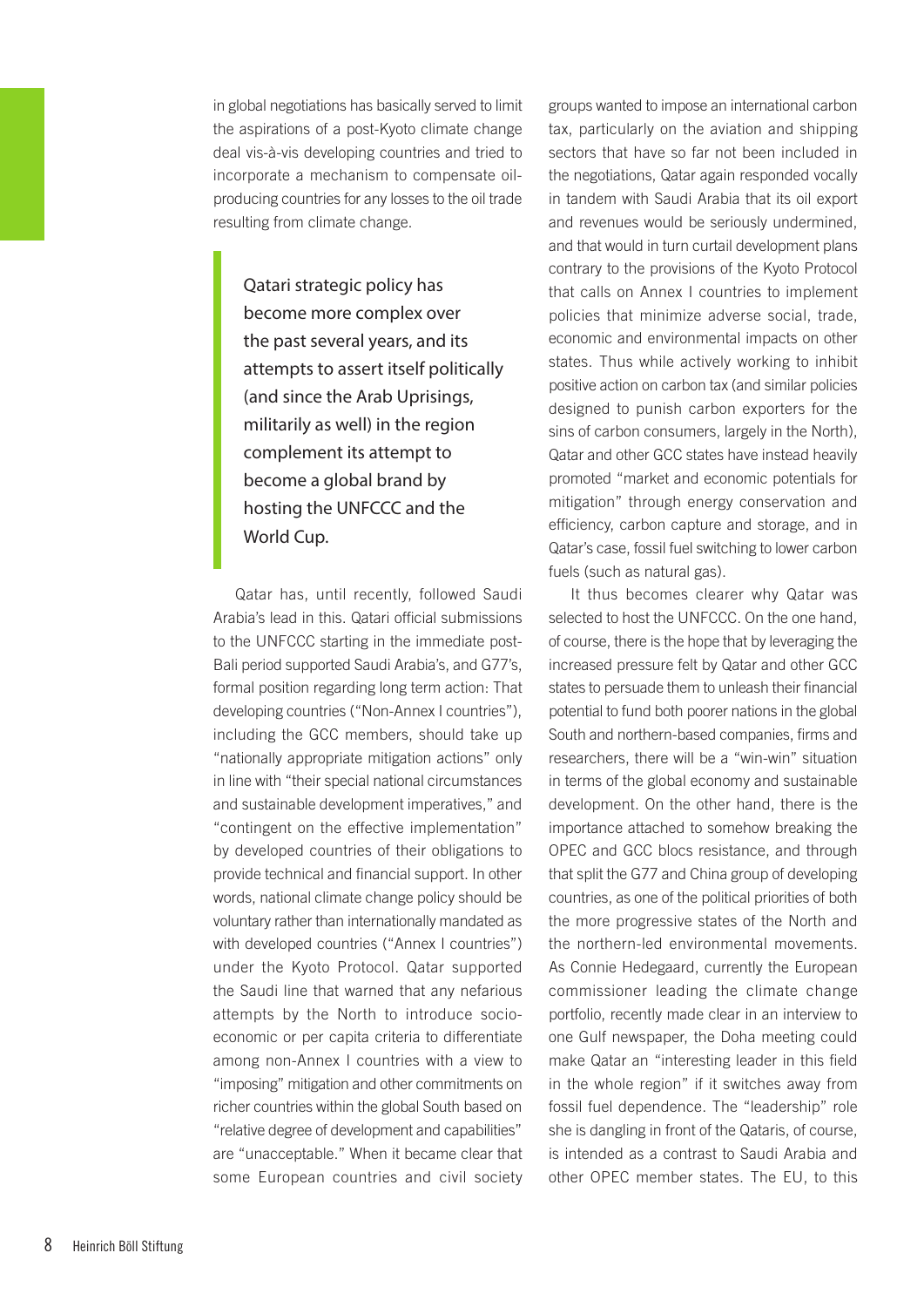end, has funded some Arab NGOs that have been critical of Saudi Arabia's position in order to point to indigenous criticisms and avoid (legitimate) charges of Northern interference. Time will tell if Qatar will move further away from Saudi Arabia's position and fulfill yet another "leadership" role in the region, a role that has become increasingly controversial since the start of the Arab uprisings. Qatari strategic policy has become more complex over the past several years, and its attempts to assert itself politically (and since the Arab Uprisings, militarily as well) in the region complement its attempt to become a global brand by hosting the UNFCCC and the World Cup. Qatar is, in short, trying to make itself indispensible not just to in security terms to key western states (like the United States of America) but in financial terms to northern-based multinational companies and institutions. Their hope is that such deep institutional, economic, and security linkages with the West (and, in parallel, China) will protect them from regional hegemons such as Saudi Arabia and Iran.

### Conclusion: Contradictions of Doha

Perhaps most interestingly, it is worth pointing out an obvious contradiction that will be at play as Qatar hosts the UNFCCC this year. On the one hand, there is Doha as a site for the UNFCCC negotiations that effectively aim to correct two hundred years of adverse impact on environmental and social relations unleashed by the European industrialization and colonial processes and ensuing consumerist ideology that accompanied this capitalist expansion via neoliberal globalization. It is this historical process that underlies the basic, legitimate claim by the global South that the North has a basic and historic responsibility to clean up (and pay for) the mess it has caused without compromising the South's ability to develop. There are also increasingly frenetic debates about the need for a new form of environmentalism based on an altered economic and social model that needs to be constructed if planet Earth is to survive the next century given the continued rise in global population rates and consumption patterns.

On the other hand, there is Doha as site of, and model for, rampant consumerism and consumption, one whose political, economic and social forms of governance – to say nothing of its energy-intensive construction boom and mall culture – is the antithesis of imagined new forms of environmentalism. In per capita terms Qatar and its GCC neighbors have the world's largest emissions consumption rates, and the largest environmental footprint. According to one report, Saudi Arabia is responsible for roughly 28 percent of the region's emissions though its population is only 7 percent of the region's total; and it produces more carbon emissions than countries like France, which has more than double Saudi's population, and Brazil which has nearly eight times the population. It further reinforces these patterns on the more oil-dependent countries in the region via exporting rentierism, with the result that the carbon emissions of the average Arab person will soon exceed the global average (with Qatar at roughly 12 times the average). The consumption of energy within Arab states has more than doubled since the end of the Cold War, and this trend is set to continue as the forecasted primary energy demand grows by nearly 3 percent in the period 2005-2030, more than any other region other than China and India. This contradiction between Doha as a site for climate change salvation and new environmentalism, and that of Doha as the poster child for consumption and consumerism becomes even starker with the observation that Qatari citizens represent under 13 percent of Qatar's total population, with much of the rest extremely poor and disenfranchised workers from south Asia.

Ultimately, as various scholars such as Pacific University's Ahmad Kanna have pointed out, Qatar, the GCC and the Arab region more generally, must be viewed today within the context of an historical struggle between hegemonic social and political formations (reinforced by colonial and neo-colonial structures) and various reform movements within the region that aim for better forms of governance and more equitable societies. The Arab uprisings unleashed the latest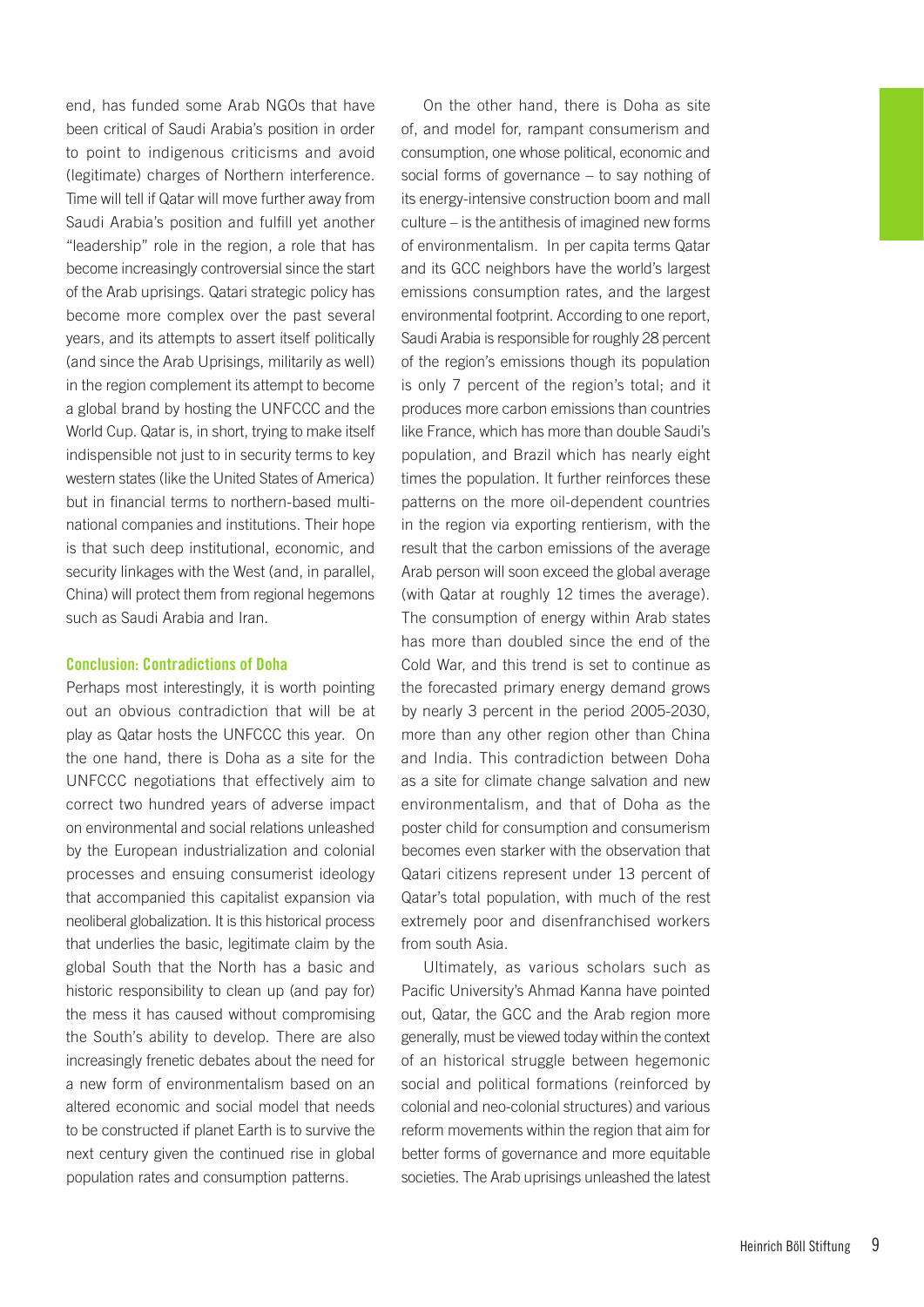wave of reform movement across the region, one based (at least in part) on the revolutionary potential of genuine democratic change and social equity. This potential has largely been crushed, for now, as powerful reactionary forces across the region move to limit meaningful social change. With time, as social movements in the region regroup to consider longer-term strategies, a new form of environmentalism can take root, one that can genuinely challenge the existing socio-economic and political order in line with other such movements across the region and world. Until then, the Qatar brand can be greatly enhanced if it somehow coaxes COP-18 member states to commit to concrete short and longerterm targets to substantially cut global carbon emissions, and paves the way for a meaningful post-Kyoto climate change regime.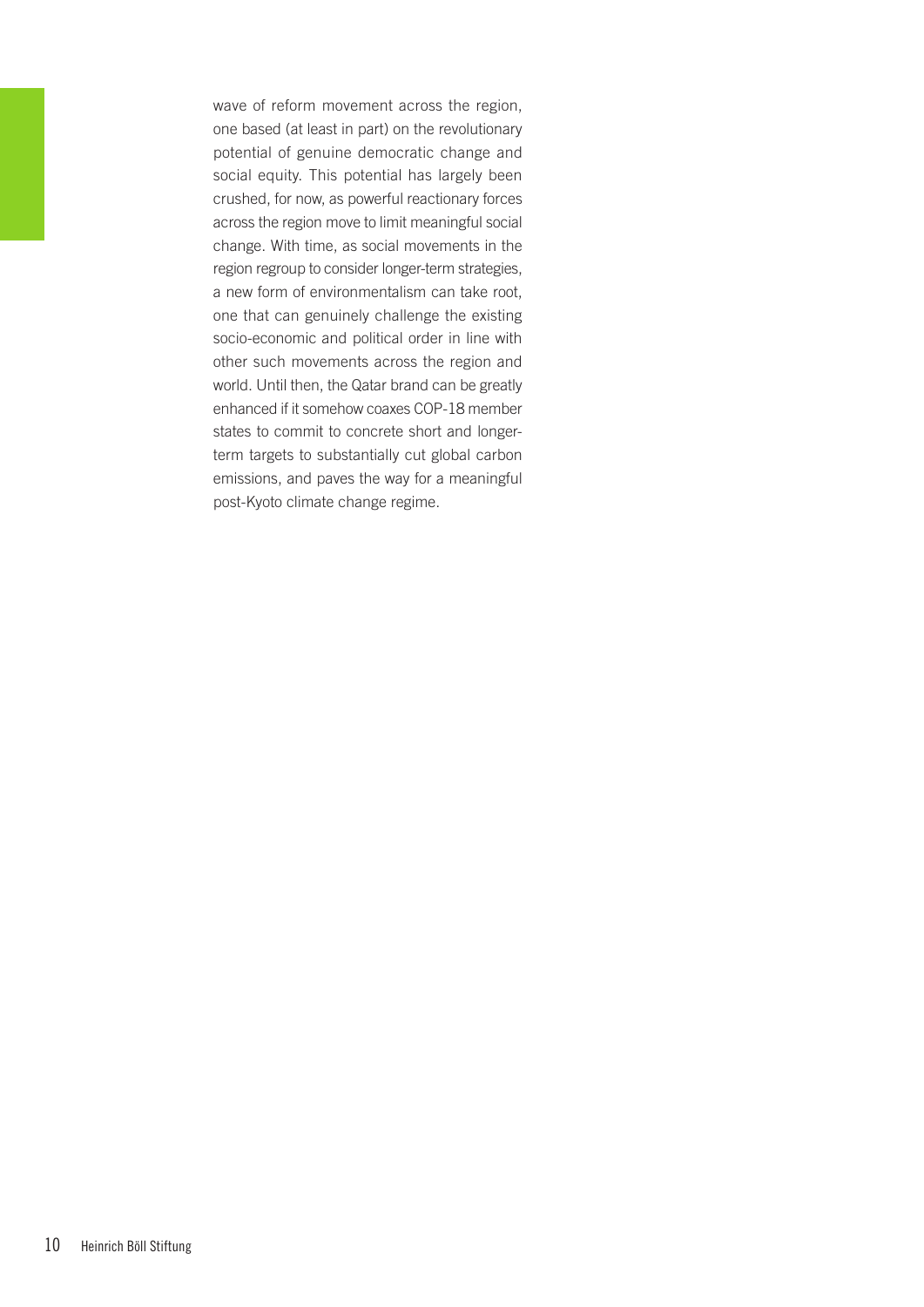### **The People Want Reform… In Qatar, Too**



**Pera the last two years of revolt in the Middle East and North Africa, the Arab Gulf has often been portrayed in the regional and international media as an exception, standing in relative stability outside an** *ver the last two years of revolt in the Middle East and North Africa, the Arab Gulf has often been portrayed in the regional and international media as an "arc of history" struggling towards freedom and democracy. Within this discourse, whatever its merits, Qatar has come to occupy a place even further along the axis of exceptionalism, all the more so as nearly all of its neighbors – Kuwait, Eastern Saudi Arabia, Bahrain and Oman – are now experiencing repeated, public signs of deep discontentment, social unrest and various forms* 

تنسيق وتحرير على خليفة الكوارى

*of state and popular-led violence.*

*pageId/2068]. Written by the editor of the Arabiclanguage volume, Dr. Ali Khalifa al-Kuwari, the piece represents a kind of opening salvo for much* 

*not.* 

*of the criticism, methodology and aspirations that Dr. Kuwari and the Qatari writers he assembled in weekly meetings over the past year have long directed towards the current system of state-society relations. This time, however, apparently robust private discussions have been turned into an organized series of public analyses and statements. As he* describes it:

*Although these aspects are still absent in Qatar as of this writing, the desire for reform is* 

*One effort by Qataris in this regard is illustrated below in an excerpt from the Introduction to the recently published book,*  The People Want Reform In Qatar…Too *[The full Introduction, in Arabic, can be accessed via http://arabsfordemocracy.org/democracy/ pages/view/pageId/2069; the full Table of Contents for the book is also accessible via http:// arabsfordemocracy.org/democracy/pages/view/*

"Some sixty Qatari citizens with a special interest in the country's public affairs participated… united by their belief in the need to generate a call for reform in Qatar, which the narrow margin for free expression and debate permitted by the authorities did nothing to facilitate. Perhaps this faint call might reach the ears of the country's public officials and find a positive response from its decision makers."

### Dr. Ali Khalifa al-Kuwari

Born in Qatar in 1941, Dr. Ali Khalifah al-Kuwari received a Doctorate in Philosophy from the Faculty of Social Sciences at the University of Durham in the United Kingdom. Subsequently, he held several academic positions in Qatar and published more than four dozen books and articles in both Arabic, including: The role of public projects in development, the imbalance of population in the Arab Gulf countries, concerns over oil as a development strategy, the role of dialogue in democracy, the economics of natural gas in Qatar and the Islamic movements relationship to democracy. Dr. Kuwari has also held a number of positions in the private sector in Qatar, including serving as Vice-Chairman of the Qatar Liquified Gas company and Vice-Chairman of the National Company for Petroleum Products. The book which he edited and which appears as a short excerpt in this issue of Perspectives, *The People Want Reform...In Qatar Too*, was published in 2012 by the Beirut-based Al-Maaref Forum.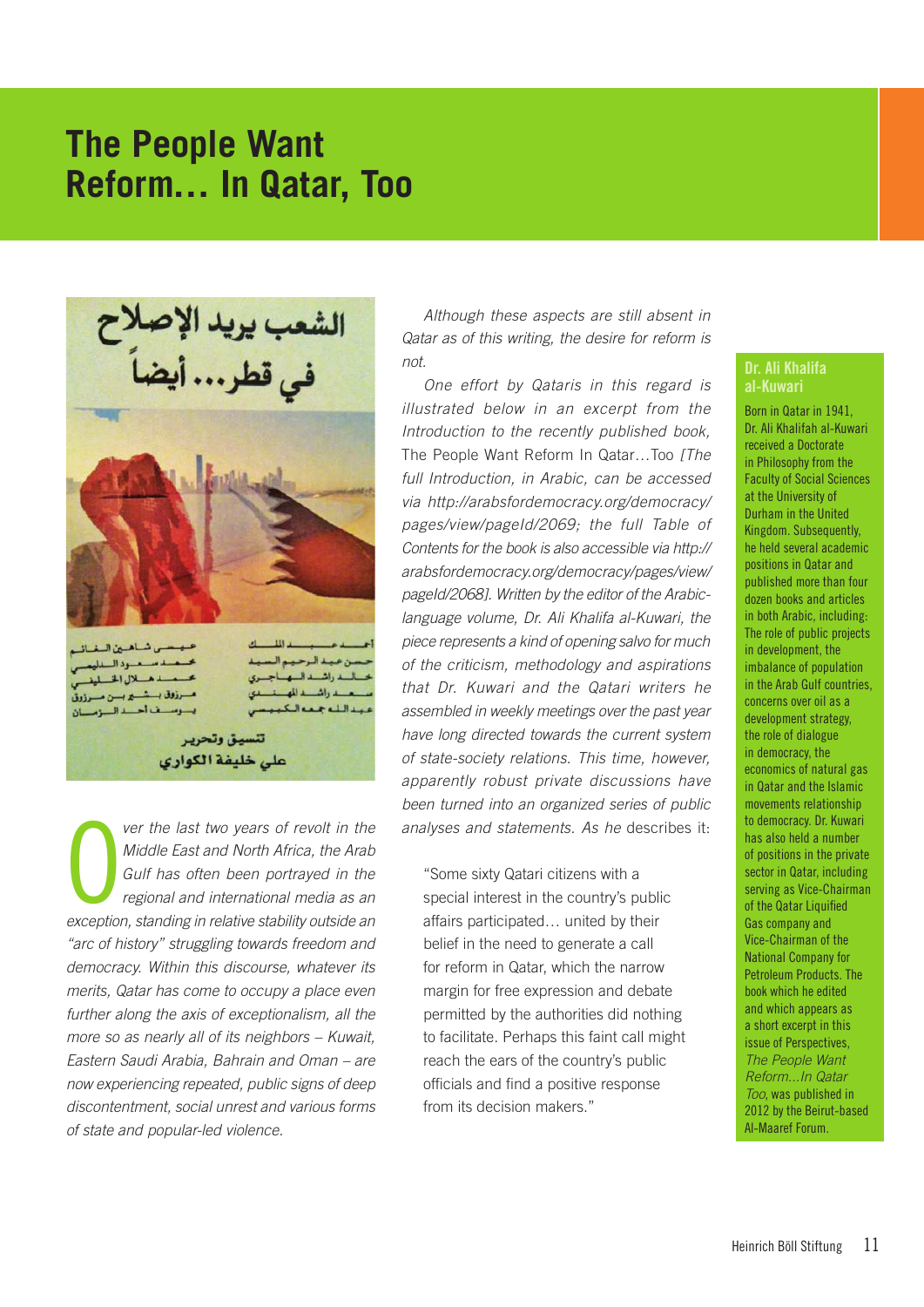*Covering a wide array of issues – 11 different authors address issues from the weaknesses in the current Qatari Constitution and the overall lack of transparency to population concerns, the Arabic language's declining role and the dangers of a hydrocarbon heavy economy – the book sometimes struggles with the limitations of its particular environment. Beyond the overall atmosphere of extremely limited free speech, which certainly does little to help an academic or activist effort, references are sometimes made to events and facts which may be "well known" to Qataris but which are difficult to tie to objective, public evidence. Likewise, discussions of population concerns can sometimes seem extremely narrow, even chauvinistic, to the outside observer; perhaps not surprising given both the staggering dynamics of population imbalance as well as the scant input which regular Qataris have evidently had in managing this trend.*

*On the other hand, the book represents an important departure for the country's politics in its clear demand of the government to involve Qatari citizens in designing policies that deeply affect their lives; in the call for having access to public information, transparency and the right to hold government accountable for the decisions it makes – decisions which, the authors variously acknowledge, affect Qataris as well as external actors in a multitude of sometimes negative ways.*

*Qatar, in short, may not be facing the same kind of extreme trends and daunting choices that so many other Arab countries are struggling with here and now, but some of its citizens, at least, firmly believe that their country's contradictions are growing fast, threatening the very existence of Qatari society. For Dr. Kuwari, as the excerpt below suggests, this challenge must not only be met by the government and the Emir, but also by engaged Qatari citizens – for which the book represents a first step. Indeed, without both legs, Qatar may well find itself divided and effectively hobbled sooner rather than later, no matter its extraordinary rise to prominence.*

[…]There is no chance of reform if the current state of general freedoms continues as it is, if transparency remains absent and if public and private finance affairs remain intertwined. The obstacles include the following:

### Concealing and Preventing the Publication of Information Related to Public Affairs

The principal observation agreed on by all those present at the Monday meetings (though known about and commented on prior to this initiative) is the concealment of information connected to public affairs in Qatar and the inability to publish anything related to the decision-making process that lies behind official pronouncements. Indeed, the majority of our speakers and commentators lacked precise information and are unaware of the reasons behind public policy choices and the incentives and justifications for the ruler's commands.

Qataris are unable to express themselves and are forbidden from influencing current events, participating in building their own future, safeguarding the fate of their society, their identity and their wealth and securing it for future generations.

This ensures the Qatari people exist in a constant state of surprise at the options taken and the decisions made, as though the public policies and life-changing decisions enacted by the government were a private affair that regular citizens had no right to know about, let alone participate in.

To start with, we find that the government of Qatar does not explain the overall purpose of its population policy, nor does it publish statistics about the number of citizens, their social make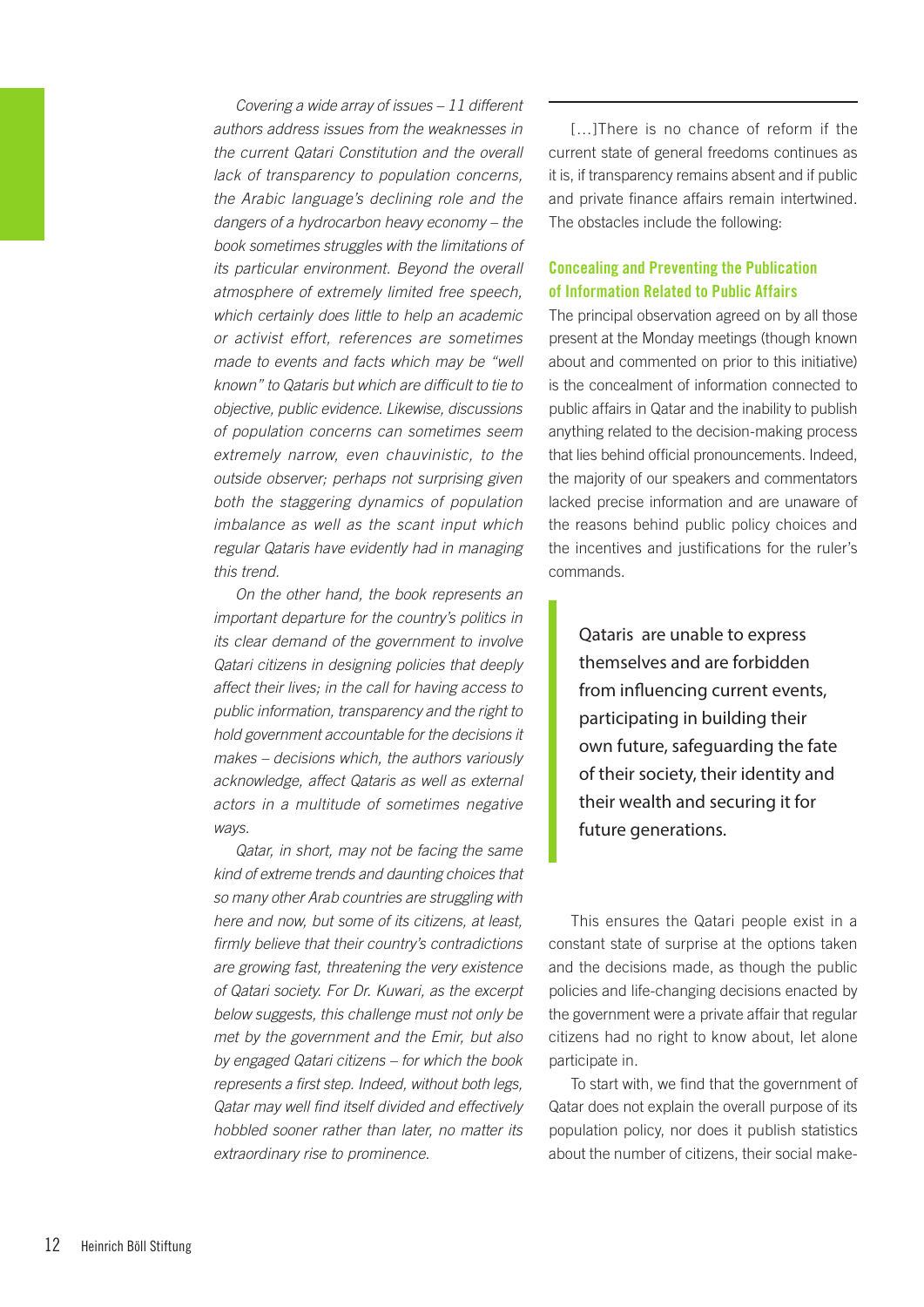up, or projections of how their proportion of the overall population will change.

The same approach is found in finance. The estimated national budget is never published in full. Even the current Advisory Council only has the right to examine estimated capital expenditure. The budget's final account is top secret. No one may look at it. The same applies to the report of the state's Audit Bureau (itself answerable to the executive), whose powers do not include examining certain incomes and expenditures of public monies because such data does not come under the authority of the Council of Ministers: It is excepted from their authority and any other form of public oversight.

Correcting this imbalance requires a transition to a democratic political system governed by a constitution drafted by committee. Only then will Qatar have a contractual constitution. Only then will the people assume their proper place as the ultimate source of authority.

The same is true of the state's public reserves, investments made with this money and the results of these operations. Citizens hear about Qatar's massive international deals but have no idea if these benefit public finances or private interests. The size of the national debt is neither known nor published, nor the scale and composition of debts guaranteed by the state, which are estimated in the tens of billions of dollars. Reports from the International Monetary Fund's International Institute of Finance indicate that a large part of the income from oil and gas does not appear in the relevant section of the national budget.

Alongside the mystery surrounding the income, expenditure and investment of public wealth, there is the matter of publicly owned assets, particularly land that has been developed or property confiscated under the Public Interest Law. Many of these lands and properties have passed into private hands either for token, non-competitive prices, or as gifts and bequests. Privately owned hotels, commercial and residential projects and towns are built. The upshot is projects like Souk Waqif, Al-Jasra, Mushairib, Kahraba Street, the fifteen million square meter Education City, the Katara cultural village and the various institutes and projects of the Aspire Zone. The market value of these public properties is in the hundreds of billions.

What of the transparency regarding major public policy decisions, the documents and plans that that will determine the country's present, the fate of society and the future that awaits generations to come?

### No Public Debate on and Participation in Important Socio-Political Decisions

We find the public and higher education systems altered on the advice of a study by the Rand Corporation (which also supervises them), in which English is the chief language of instruction and in which society and national studies have been removed from the curriculum. All this has been implemented without any public debate and without the participation of education specialists or the faculty of the University of Qatar. Now we hear of two more projects being put in place: A voucher scheme to replace the provision of free education in government schools and a health insurance scheme for citizens, replacing the government's provision of health services. Education and health have been left to the private sector: a discriminatory private sector into whose maw the government shovels its citizens' social services, absolving itself of responsibility for providing public services through agencies and channels that once served citizens with exemplary levels of care.

The same is true of the rationale behind infrastructure and construction projects and the property sequestration, which has grown into a phenomenon that poses a threat to citizens' sense of stability, their jobs. We have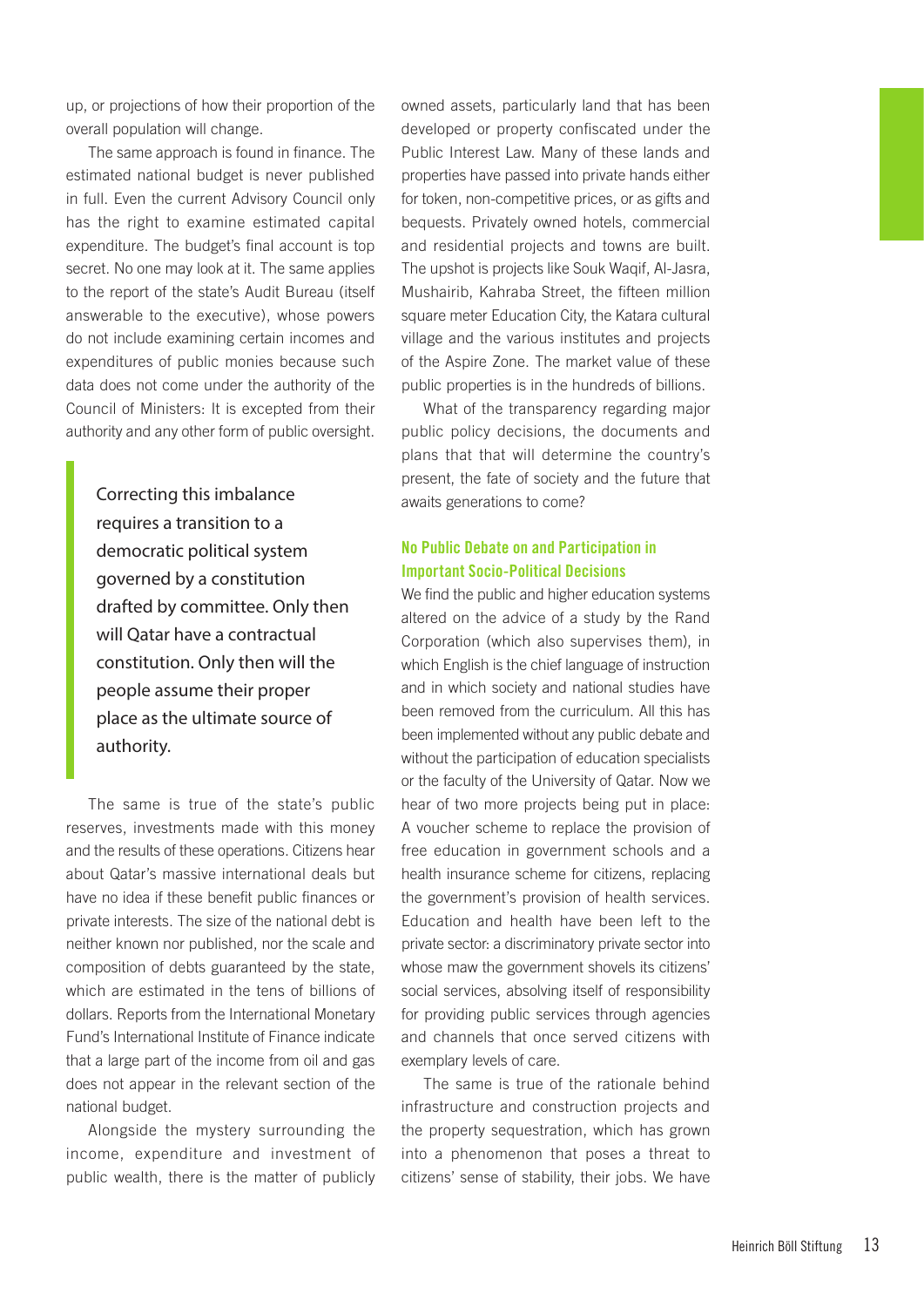the Human Resources Law and the decision to convert cooperative associations into commercial companies without any clarification as to why this has been done much less any thought given to its legality […]

We look on as the railway and metro project is implemented at a cost of forty billion dollars with no public debate, despite the project's vast scale and the statistical errors it is based on. It estimates, for instance, that in ten years Qatar's population will number five million, a growth of 200 percent in a decade. That Qatar's population strategy rests on such improbabilities is positively sinister.

The Qatari people exist in a constant state of surprise at the options taken and the decisions made, as though the public policies and lifechanging decisions enacted by the government were a private affair that regular citizens had no right to know about, let alone participate in.

Politically, Qatar's constitution was drawn up by government committee without any public debate or discussion: Merely a yes-orno referendum overseen by the Ministry of the Interior, promoted by the media and meddled with by the executive branch. Qatar's National Vision for 2030, and the National Development Strategy 2011-2016 were both created without any discussion outside government circles. Even the Advisory Council was denied an opportunity to pass judgment on the two documents.

The list goes on: Many more such decisions and public policy choices, including security treaties, military bases and laws that grant residential property purchasers and beneficiaries the right to permanent residence. It is worth pointing out that this last policy, which has no counterpart outside the smaller Gulf states, has

led in Qatar to the construction of residences for around 210,000 permanent residents, not counting those who have travelled to Qatar for work or possess temporary work visas. This at a time when the number of Qatari citizens is estimated at no more than 250,000.

### Freedom of Opinion and Expression

The lack of transparency and the concealment of information are linked to a tightening along the margin for free expression and an absence of independent civil society organizations concerned with public affairs, citizens' rights, professional syndicates and workers' unions. These are things the law does not allow. The Associations and Foundations Law will only grant licenses to government officials or those who have received prior approval from the authorities. Indeed, there is a failure to consider requests for setting up associations and foundations that have not received prior approval and in these cases – either because of a failure to consider the request or an outright refusal – there is no recourse to the courts: Only the fruitless option of making a complaint to the Council of Ministers.

It is worth highlighting here that Qatari law does not permit the establishment of political bodies, forums for debate, professional syndicates or trade unions. There are no civil society organizations for human or citizens' rights, nor any association or institution with a focus on public affairs. It is therefore inaccurate to talk about civil society in Qatar: It is those who hold power who set up private bodies to work in the public interest, lavishing public money on them without any oversight. There are many such examples and anyone who has attempted establishing a non-governmental organization will know them.

Freedom of expression is curtailed by a Press Law with excessively severe penalties for journalists, not to mention direct intervention by the executive in installing newspaper editors and appointing individuals in the public and private media sectors without the slightest qualification for their positions.<sup>1</sup>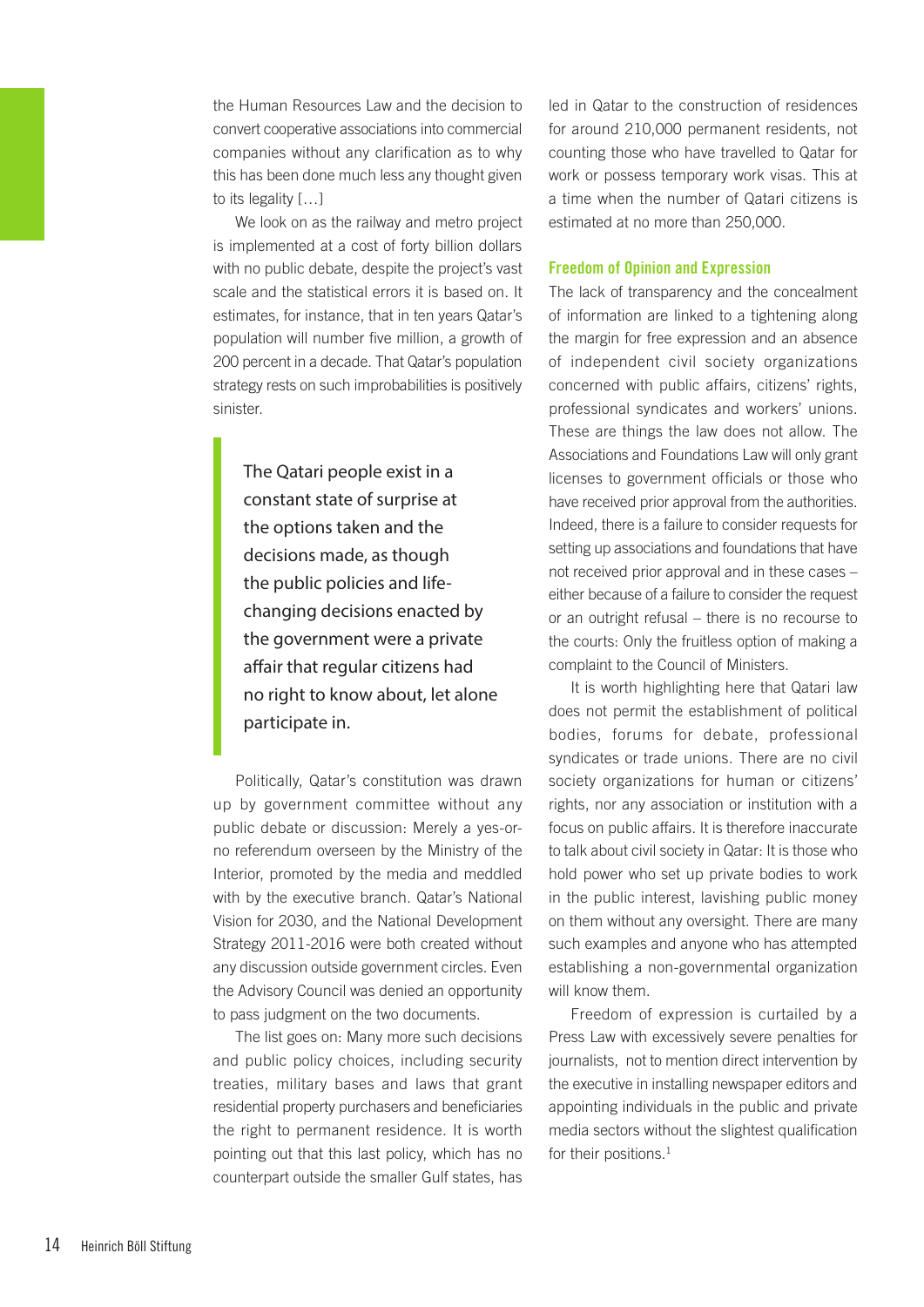The lack of freedom of opinion and expression, in addition to the freedom to organize, may be the chief factor in entrenching the lack of transparency, allowing the terrifying official media machine to frame the situation in Qatar until reality is essentially effaced, then to transmit this propaganda abroad, leaving the naïve dazzled, while those in the know chuckle at the passivity of the Qatari people who are deprived of their right to voice an opinion through a strategy of carrots and sticks.

All this at a time when Qataris are unable to express themselves and are forbidden from influencing current events, participating in building their own future, safeguarding the fate of their society, their identity and their wealth and securing it for future generations […]

### Issues in Need of Reform

These are the principle and most serious imbalances in the current system and the resulting flaws that manifest themselves in all areas of cultural, social, economic and political life. The imbalances that require a process of rootand-branch reform before they can be properly addressed can be summarized as follows:

### Population Imbalance

The first issue in need of reform is the terminal and mounting population crisis in Qatar, which has led to a drop in the proportion of Qatari citizens from 40 percent in 1970 to just 12 percent by 2010. At the same time, the workforce rose from 323,000 in 2001 to 1.265 million in 2009, while over the same period the proportion of Qatari citizens in the workforce dropped from 14 percent to six percent This makes it the most serious and pressing challenge in need of radical reform and the most deserving.

If Qataris are unable to apply pressure to halt this growing imbalance and begin gradual reform, their natural position at the head of society will fall away and they will be rendered incapable of reforming the other and newer problems. Indeed, they will be transformed into a deprived and marginalized minority in their own land.

The perpetuation of this growing imbalance threatens to uproot Qatari society, to erase its identity and culture, to take its mother tongue, Arabic, out of circulation, and erode the role of its citizens in owning and running their own country. Local citizens constitute the leaders and administrators in every other country in the world, particularly in public administration.

It is worth noting here that the issue of population imbalance has long been recognized by both civil society and the authorities. Its reform has been a constant refrain for the last fifty years, culminating in the National Development Strategy 2011-2016, which signaled a radical change in the official attitude towards the problem. The population imbalance was now an issue not to be spoken of, if not positively abjured. Everything is now discussed in terms of "population" and citizens and the proportion of that overall population that they represent is not mentioned.

This change in tack transforms Qataris from citizens, with corresponding rights, to a dwindling class of the population, forced to compete with immigrants for job opportunities, education and social services, all in a language not their own, even as they remain deprived for one reason or another of their political rights.

The new Nationality Law from 2005, of dubious constitutionality, paves the way for this transformation of citizens into inhabitants who enjoy none of their rights of citizenship. It does this by permanently depriving citizens who have acquired Qatari citizenship (about one third of all citizens) and their descendants of all political rights. At the same time, the current constitution fails to guarantee effective political rights to the remaining two-thirds of Qataris who are citizens by birth: Such scant political rights as there were are currently in abeyance courtesy of Article 150.

We call for urgent reform of this deplorable situation. The above-mentioned demographic change makes it necessary to rethink policies and adapt strategies.

The principle factor behind this worsening imbalance is an official policy brought into operation in 2004 which aimed to expand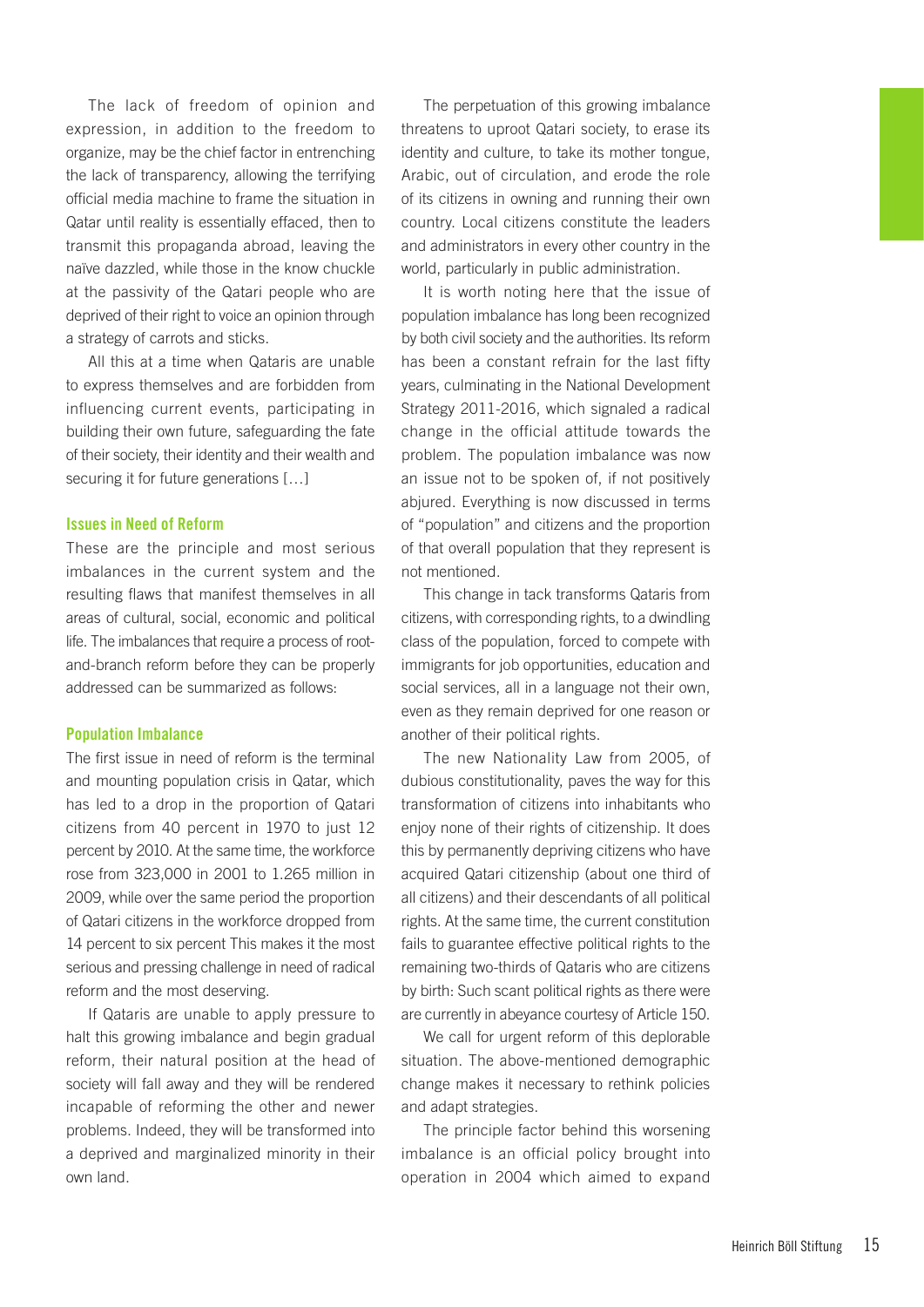the property market and institute vast new developments (along with the infrastructure required to support them) by means of marketing property investments by granting buyers permanent residence in Qatar, regardless whether their skills were required by the workforce or the country's ability to absorb them. The perpetuation of this imbalance is thus not only caused by the traditional demand for immigrant workers but also an indefensible official policy. New towns and residential zones were constructed, not for citizens or immigrant workers, but for an entirely new population encouraged to invest in property in return for residence for themselves and their families, without the need to possess work visas like other incomers.

Nor is this imbalance acceptable from a patriotic perspective. Nothing comparable can be found in other another country in the world, great or small, with the exception of our neighbors, the United Arab Emirates, and may God forgive their rulers and ours.

There is no people or society on earth capable of absorbing more immigrants than they have citizens, so what to make of Qatar where the figure is eight times higher? Even so, activities on the international property market continue, as does expenditure on infrastructure and educational services that Qataris not only do not need, but which are not intended for them in the first place, all of which leads to a greater influx of immigrants that further erodes the status of citizens, erasing their identity and extirpating their language.

### Economic Imbalance

The economic imbalance results from an almost absolute – and growing – reliance on income derived from exporting Qatar's abundant natural resources of raw petroleum (oil and natural gas). The country's main source of income is the profit resulting from an oil price ten times higher than the cost of production. It is most evident in any breakdown of the Gross Domestic Product (GDP): The source of all income is the profit

made on exporting a natural resource and not the productivity of individuals and institutions, as is the case in a production economy.

To appreciate the extent of this imbalance we must imagine the state of Qatar's income and standard of living if oil yields were removed. We would not find the revenue sources to supply even a small part of our daily needs. Indeed, all our oil and gas funded activities would grind to a halt and our cities would become ghost cities.

Because of the lack of desire (or perhaps, inability) of individual oil-producing nations such as Qatar to adopt national policies in which oil exports are subordinate to development goals, they have responded to world demand for oil in a random and unpredictable fashion. The state rushes to increase production without any serious economic or social research or the slightest regard for their capacity or the available oil reserves.

Qatar has raised its production of liquid natural gas (LNG) to 77 million tons per year, making it one of the top two suppliers in the world, without looking at alternative economic approaches or alternative uses for LNG, nor taking into consideration consequences and responsibilities. This has only increased reliance on oil and gas revenue, which has become the sole source of GDP, the only source of revenue in the national budget and thus of public expenditure and development and other national projects. Furthermore it has encouraged risk and wastefulness in addition to promoting foreign and local investments whose impact on the national interest and economy has not been properly researched.

This on-going imbalance has been accompanied by an interpenetration of public and private wealth and lack of transparency, which treats oil and gas yields, the budget and public reserves as a state secret not to be divulged to Qatari citizens. This has led to a great deal of waste and misappropriation of oil revenue for purposes of short-term expenditure instead of long-term investment. Policies for the investment of oil revenue remain backward due to the failure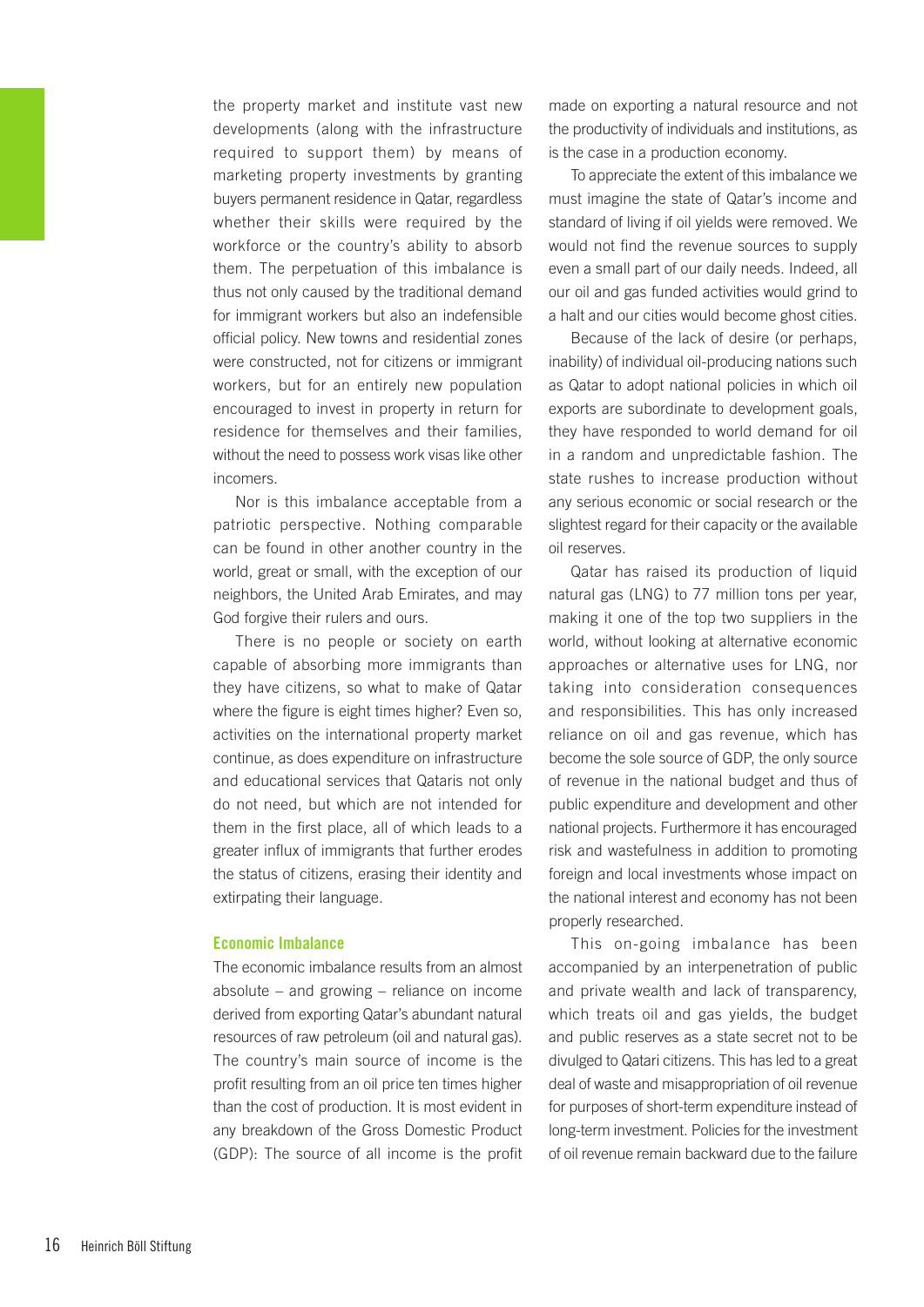to link the expenditure of public funds with an understanding of the economic and national benefits they might bring […]

### Political Imbalance

Qatar's political imbalance in the relationship between the government and its people is best expressed in the phrase, "a more than absolute authority and a less than powerless people." The authorities in Qatar monopolize the decision-making process with no effective political participation on the part of citizens […] It was hoped that the National Vision and National Strategy would make priorities of both political development and the necessity of transitioning to a constitutionally supported democracy. Perhaps they would offer a vision and plan for this longawaited political reform.

Reading the National Vision for Qatar 2030 we find that it does not mention political reform and political and cultural development in its discussion of the vision's cornerstones. Neither do we find any discussion of these issues in the National Development Strategy 2011-2016.

Correcting this imbalance requires a transition to a democratic political system governed by a constitution drafted by committee. Only then will Qatar have a contractual constitution. Only then will the people assume their proper place as the ultimate source of authority, guided by the generous principles of Islamic Law, the human rights treaties to which Qatar is a signatory and the values of the political system shared by all democratic countries […]

\* Translated from Arabic by Robin Moger.

#### **Endnotes**

<sup>1</sup>Editor's Note: In late October 2012, Human Rights Watch (HRW) urged the Emir of Qatar not to approve a draft media law "unless loosely worded provisions penalizing criticism of Qatar or neighboring governments are removed… The draft law builds in a double standard on free expression that is inconsistent with Qatar's claims to be a center for media freedom in the region." HRW, as well as a number of press freedom organizations, also pointed to the imprisonment of Qatari poet Muhammad Ibn al-Dheeb al-Ajami since November 2011 as evidence of "Qatar's double standard on freedom of expression." On October 22, a judge postponed al-Dheeb's trial for the fifth time. He faces charges of "inciting the overthrow of the ruling regime," which carries the death penalty under Article 130 of the penal code in Qatar.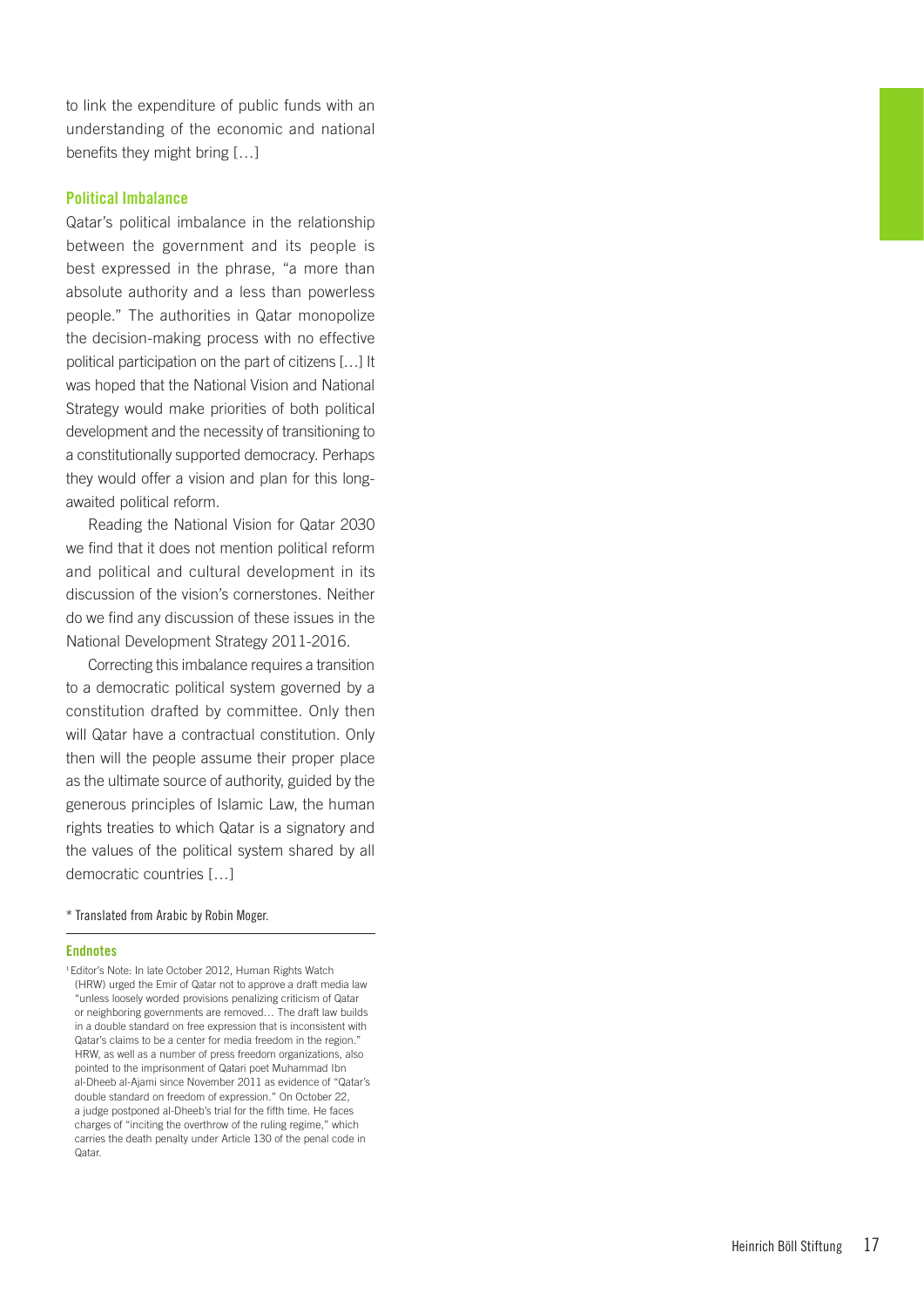### **Qatar: Big Ambitions, Limited Capabilities**

atar has been in the limelight since<br>it increasingly gained importance<br>following the foundation of Al-Jazeera<br>in the mid 1990s until the eruption of<br>the "Arab Spring," for which Doha was one of the atar has been in the limelight since it increasingly gained importance following the foundation of Al-Jazeera in the mid 1990s until the eruption of main sponsors. Experts have failed, however, to explain and analyze Qatar's position because it has continuously shifted from one political stance to another, from one extreme to the other. What are the motives that are driving this tiny Emirate, which is small in both territory and population, to play a regional role in a rather difficult and tense region which abounds with powers that are bigger in number and greater in surface area and which have proven themselves in history?

[...] It seems that Qatar is currently allying itself with the movement of political Islam, namely the Muslim Brotherhood organization, across the length and breadth of the Arab world. Therefore, it is also apt to wonder about the relationship that ties the Qatari governing family to the whole smorgasbord of Islamic political movements, parties and organizations. What are Qatar's strengths and weaknesses and what is the future of its regional role?

### Qatar's Concerns and Its Eternal Dilemma

Qatar is located in a geographically tense region. It appears on the map as a fingertip or a protrusion extending from the Arabian Peninsula into the Gulf. On the opposite shore is Iran, as if geography itself has put Qatar in the face of an eternal dilemma between two major regional powers that are far greater in size and population. It is easy to sum up this dilemma by looking at the country's statistics: Qatar comprises 11,437 square kilometers or the size of the small American state of Connecticut

or slightly larger than the size of Lebanon. On the other hand, next door, Saudi Arabia has an area of 2,217,949 square kilometers which is 185 times the size of Qatar. As for Iran, its 1,648,000 square kilometers are 144 times the size of Qatar.

Qatar's geographical problems are compounded by concerns over demographics. Its population is estimated at 250,000 people, which is 100 times less than the population of Saudi Arabia and 300 times less than the population of Iran. This combination of small size in both geography and population shows that Qatar is on an extremely uneven footing with its two powerful neighbors, Iran and Saudi Arabia, whether in the short, medium or even the long term. Indeed, even if Qatar tried to arm itself and develop a larger military power capable of deterring its neighbors from attacking it, it simply could not succeed, regardless of its financial resources due to its limited geographical space and small population.

Qatar introduced a change to its regional policies starting in 2009 by reducing its opposition to the Kingdom of Saudi Arabia, which consequently ceased to be an obsession controlling the minds of decision-makers in Doha.

When it comes to its resources, Qatar's natural gas reserves are estimated at around 900 trillion cubic feet, the third largest in the world after Russia and Iran. Due to this potential wealth, and in addition to its small population,

### Dr. Mustafa el-Labbad

Dr. Mustafa el-Labbad is the director of the Cairo-based, independent research center Ash-Sharq Center for Regional and Strategic Studies, specializing on alternative Egyptian foreign policy, the relations between Arab countries and Turkey, Iran and the regional order.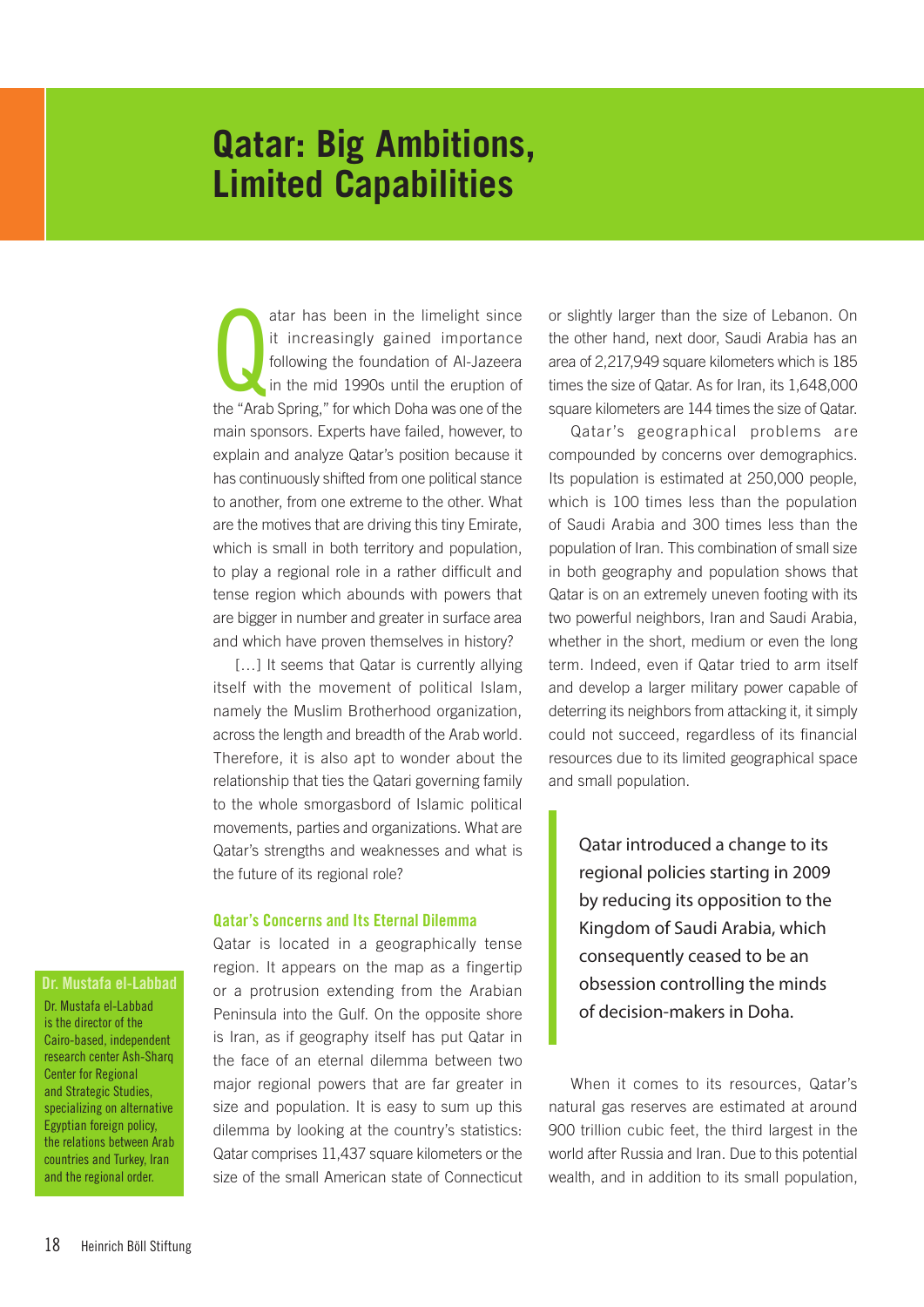Qatar has the highest income per capita in the World, estimated at \$77,000. Consequently, it is bound to ally itself with an international power to safeguard its national security in the face of its more imposing neighbors around it.

As a consequence, since 1916 the ruling family in Qatar has allied itself with Great Britain, in a bid to protect itself from Saudi ambitions to annex the emirate to Saudi Arabia. Under this arrangement, the British Crown administered Qatar's affairs and security from its headquarters in India. In the same context, when Qatar offered the Al-Udeid air base for free to the United States Air Force in 2003 (during the attack on Iraq), it considered the move as a necessary insurance policy to face Saudi Arabia and Iran. It is essential to note in this context that Qatar had already started expanding and constructing Al-Udeid as early as 1996, one year after the current Emir seized power.

Qatar's stance in the regional axis means that the soft power it has amassed over a decade, and in which it invested huge amounts of money, is about to face a big challenge: Those opposing Islamists.

The origins of the Al-Thani ruling dynasty itself can be traced back to the Tamim tribe that moved from its original homeland, south of Najed in Saudi Arabia, to Qatar by the 18th century, before settling in Doha in the 19th century. Therefore, although Qatar is the second Wahhabi state in the world after Saudi Arabia, it fears potential annexation attempts by Saudi Arabia (similar to Iraq's attempt to annex Kuwait in 1990). These concerns are exacerbated by ongoing border problems between Qatar and Saudi Arabia and by talk about an alleged Saudi plot which aimed to topple the current Qatari ruler in 1996 and bring his father back to power.

In this context, it is important to note that Saudi Arabia has always lurked in the background during the five forced transfers of power witnessed in Qatar in the 20th century (1913, 1949, 1960, 1972 and 1995). Moreover, Saudi Arabia has traditionally supported certain wings inside the Qatari ruling family, with it reportedly favoring Crown Prince Jassim Bin Hamad before he stepped down from his position in favor of his younger stepbrother Tamim. Due to all the abovementioned reasons, Saudi Arabia is considered the number one threat facing Qatar.

In order to counter the historical threat coming from Saudi Arabia, Doha is has allied with a power outside the region, the United States, to protect its security. Meanwhile, Qatar also enjoys close relations with a regional power, Iran.

Qatari-Iranian ties are ambiguous and complex by all accounts. On the one hand, Iran is an important ally for Qatar to counter-balance Saudi Arabia's power and ambitions, but on the other hand, Iran's regional and nuclear ambitions frighten Qatar. While it does not want to see a nuclear Iran, neither does it favor a military attack against Iranian nuclear facilities because it fears potential revenge attacks against Qatar's oil and gas facilities, located well within range of Iranian missiles. Thus, in its relations with Iran, Qatar's conduct naturally differs from that of the other Gulf Cooperation Council countries: to be more specific, Qatar shares the world's largest natural gas field – the country's main source of income – with Iran. Qatar calls it "The Northern Field" while Iran calls it "South Pars." Thanks to the advanced technology purchased by Qatar to extract and liquefy natural gas (Qatar is the world's main producer of liquefied natural gas), some Iranians are afraid that Qatar might extract more gas than it has been legally allocated, especially since it is already extracting more gas than Iran does in the field. Iranian fears are increasing because Tehran has been subject to sanctions in the energy industry since the Iranian Revolution and does not have access to the same advanced technology as Qatar. Iran, however, is well aware that Qatar and its oil and gas wealth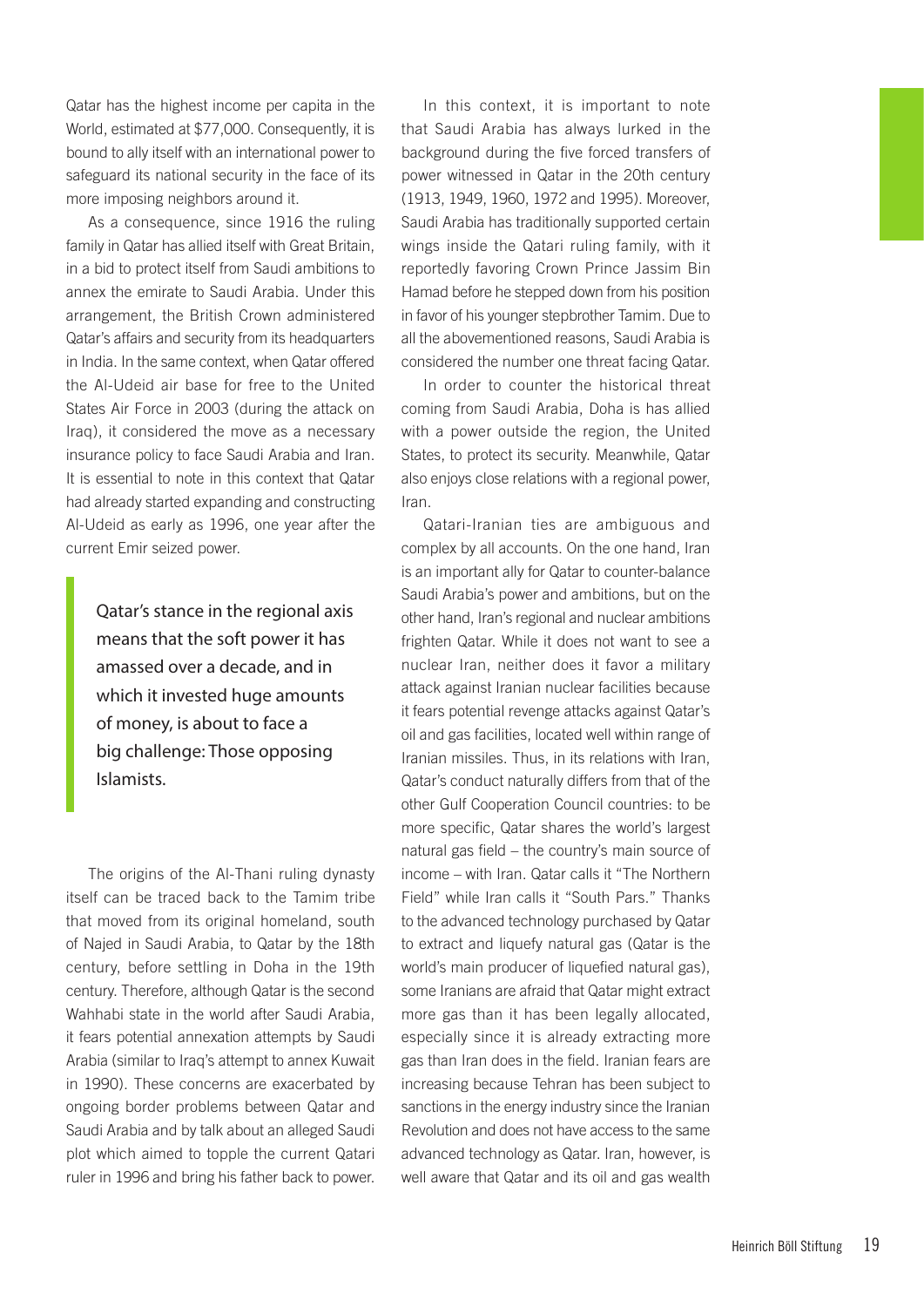are an international "red line." Therefore, no matter how tense their relations might get over the natural gas field, Iran would not do what Iraq did to Kuwait in 1990 when the core of the conflict involved the Al-Rumaila oil field.

As such, these realities have force both sides to maintain a minimum level of good ties, a key reason why Qatar is continuously ignoring Iran's provocations […]

### Qatar and Soft Power

According to political science theory, small states do not have many options to protect their security. They can either ally with a superpower or try to balance their ties with a variety of different states and adopt flexible policies regarding these states in order to create their own room for maneuver. A third option has emerged as a result of the structural changes that occurred in the international system following the end of the Cold War. This third option consists of allying with a set of countries in international organizations. Qatar has therefore adopted a new policy, combining the three available options without having to limit itself to any of them.

Doha has built clear military ties with Washington in order to safeguard its security, facing any potential threat by allying with a

Saudi Arabia has always lurked in the background during the five forced transfers of power witnessed in Qatar in the 20th century .

major state, but it has also opted for the second option by balancing its ties with a wide variety of countries: It enjoys good business ties with Tel Aviv, on the one hand, while also maintaining close relations with Iran. In other words, Qatar has manipulated the contradictions in the Middle East regional system and used them to its advantage in order to protect itself from falling under the sway of one regional power (Saudi Arabia or Iran). Moreover, Qatar has also utilized

the third option that is theoretically available for small states, i.e. allying with a set of countries in international organizations. In fact, Doha's ties are similar to an intercontinental compass directed towards France, South Africa, Brazil and other countries even farther afield. By adopting the third option to protect its security, the current Emir has taken clear measures to accumulate soft power in his hands ever since he took control.

Of course, he started by founding Al-Jazeera only a year after he took power; the very same year that witnessed the opening of commercial representation offices with Israel (an unprecedented move in the Gulf region) – with the directors of the two offices in Doha and Tel Aviv playing the roles of ambassadors.

Developing and investing in all of these forms of soft power is considered one of Qatar's main weapons to resist any potential Saudi attempt to write off or to marginalize its smaller neighbor. But it is also an excellent means for Qatar to boast in the face of other neighbors in the Gulf with whom it shares painful memories – namely Bahrain and Abu Dhabi. In this context, it is important to note that Qatar engaged in a military confrontation against an alliance of these two countries in the 19th century and has since been involved in a kind of subdued conflict.

On a different plain, Qatar has not only focused on hosting political and sporting figures, but it has also aimed at promoting arts by hosting the world's most famous Western and Oriental symphonic orchestras. It has built a museum for contemporary art in Doha and bought some of the world's most renowned paintings for inclusion in the museum's collection, while also sponsoring an Islamic Art Museum […]

### Qatari Mediation and Regional Conflicts

The Doha Agreement that was signed in 2008 by local Lebanese parties is the best example of Qatari mediation. Qatar appeared as the broker in the conflict and the Sheraton-Doha Hotel was chosen as a venue to hold the meetings that finally led to an agreement. It is true that the agreement focused on the balance of power at that time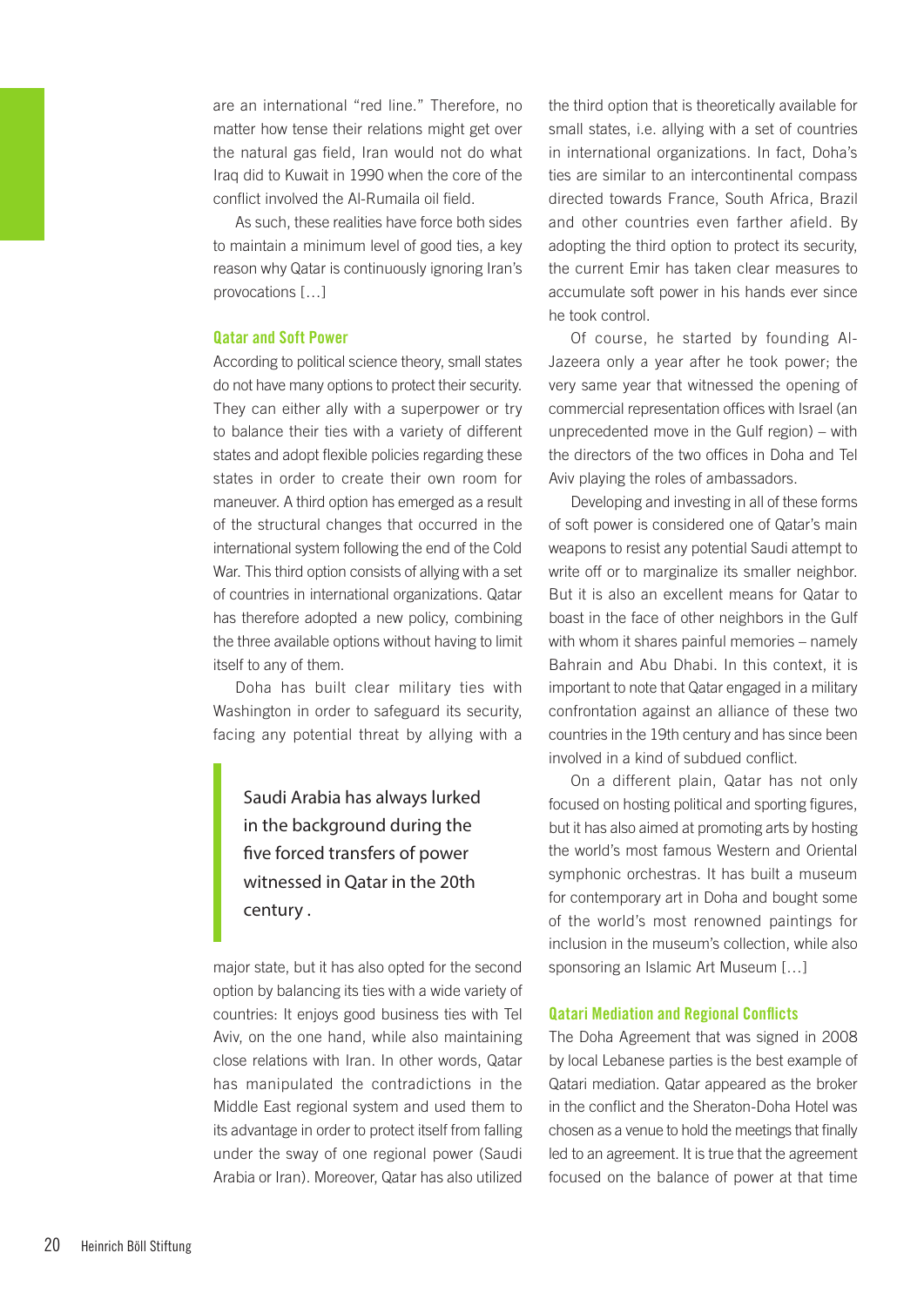and that regional and international parties were present behind the scenes and through their local representatives, but Qatar was able to steal the show and appear to be in a great position, moving beyond being a small state to becoming an "acceptable mediator" between local and regional parties in disagreement. Nonetheless, Qatar's mediations would not have been possible without its relatively strong ability to create ties with various regional and international parties.

At this time, one could therefore have said that its policies tilted toward the West but that it preserved good relations with Iran, the Syrian regime, Hezbollah in Lebanon and Hamas in Gaza. The role Qatar played was vital for America and the West because it opened the door to countries and political parties that have uneasy ties with the West, to say the least. Qatar's initiatives therefore represented an open window for the West so that the latter could indirectly take a peek at these political powers. However, this raises the question: How could Qatar, with its small army and its limited geographical size, pull off these diplomatic achievements without brandishing threats of military intervention that it is, in any case, not capable of carrying out? Perhaps the answer lies in its relations with the US, which needs strong local allies in the region and Qatar, naturally, needs – as we saw earlier – military protection from outside the region. This makes Qatar a necessary and integral part of America's grand, overarching plan for the region. Accordingly, Qatar used its membership in the Security Council during the Israeli war on Lebanon in 2006 to condemn Israel and to offer generous monetary donations for the post-war reconstruction of Lebanon. The Lebanese March 8th political alliance welcomed Qatar's role and villages in southern Lebanon put up banners reading "Thank you Qatar," which gave Qatar a special place in conflict zones in the region […]

Qatar itself – cognizant of the limits of its own abilities – did not want to align itself with a certain party against another, contrary to what some imagined […] In doing so it benefited from two key factors. First, the decision-making class in Qatar is much smaller than it is when it comes to other key regional players, such as Saudi Arabia. Second, it offers financial and investment incentives to help the parties commit to their agreements. However, the failure of several of its mediation initiatives has also revealed two faults. First, Doha cannot practically keep planning to solve crises without guaranteeing that the concerned parties will follow through and abide by their agreements. Second, Doha must always collaborate with outside powers to succeed in its mediations.

### The Beginnings of Qatar's Transformation

Qatar introduced a change to its regional policies starting in 2009 by reducing its opposition to the Kingdom of Saudi Arabia, which consequently ceased to be an obsession controlling the minds of decision-makers in Doha. The reason for this change is due to a number of factors. Firstly, Qatar succeeded in protecting itself against Saudi ambitions by becoming a dependable partner of the United States in the Gulf. Secondly, the steady growth of the Iran-led axis in the region will eventually lead to the establishment of a new regional reality that is disadvantageous for Qatar and its perpetual fears over Iran. Thirdly, and most importantly, Qatar's calculations assume that a peaceful solution to the Iranian nuclear crisis will necessarily entail an American-Iranian understanding that codifies the various aspects of the conflict and demarcates new lines of conflict between the axes, and thereby weakens the need for an American-Qatari understanding. Consequently, stopping the American-Iranian understanding requires a rapprochement between Qatar and the Kingdom of Saudi Arabia, due to the latter's undeniable power over the American decision-making process and over American lobby groups (oil, weapons, banks, etc.). In addition, while Riyadh's relations with Doha have improved due to their shared opposition to Iran, Doha began to create ties with Turkey, the historic rival power of Iran in the region. It was clear that Qatar has started shifting towards other regional policy arrangements that exclusively depend on the America's allies in the region, as the innovation in its policies consisted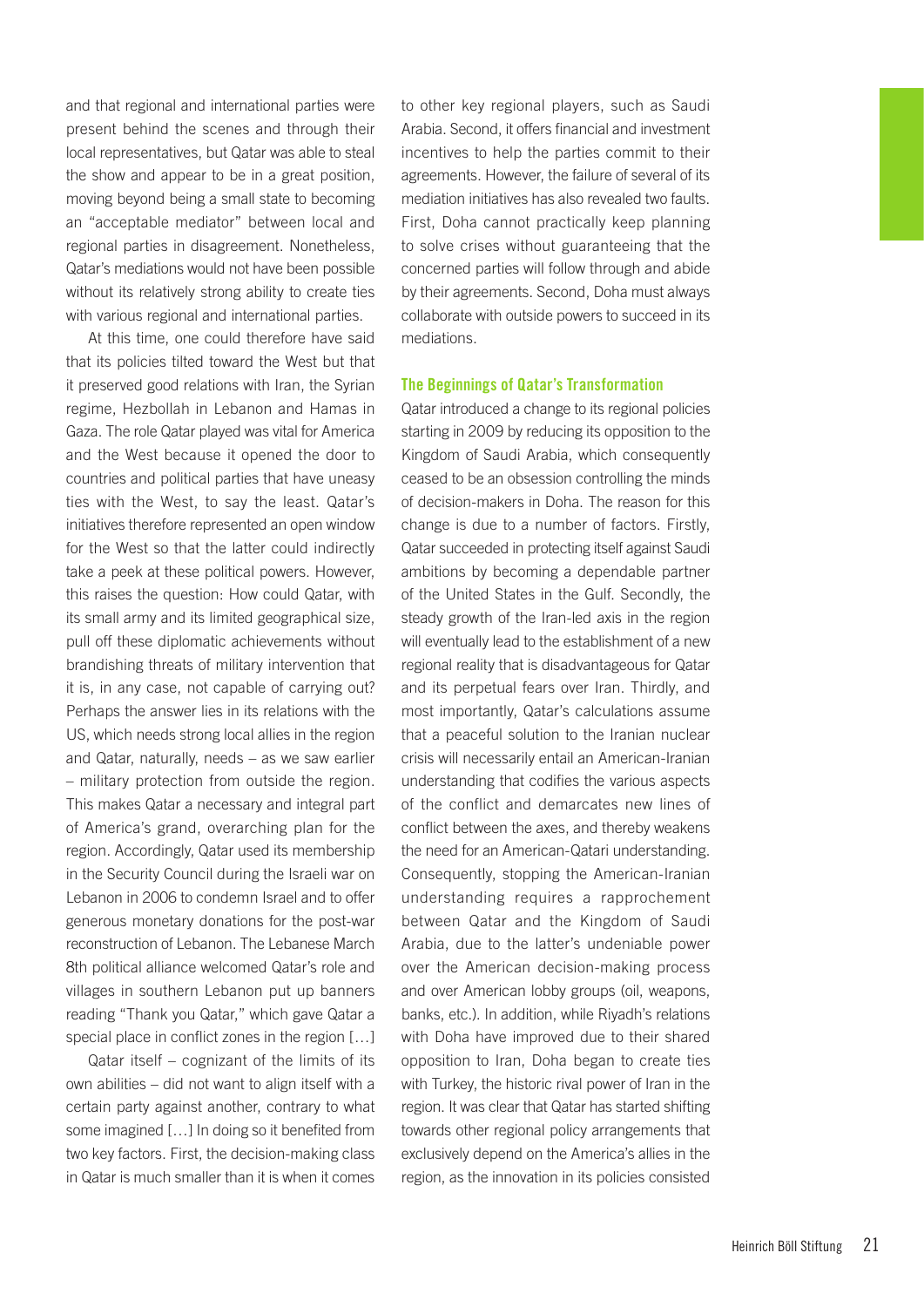in supporting the reintegration of Turkey into the region as well as facilitating the diplomatic and media aspects of this return. But despite the fact that Turkish-Saudi disagreements are real and present, they have decreased with time – in the midst of the diplomatic and media conflict with Iran – to become secondary to the main disagreement with Iran […]

### Qatar and the "Arab Spring"

Qatar has supported the Arab uprisings since they began by trading in its "mediating roles" for "new roles." Since the start of the Tunisian revolution in late 2010, Al-Jazeera followed developments down to the minute and was very successful in highlighting the events up until the return of Rashid Ghannouchi, leader of the Ennahda Movement, and his control of Tunis. It should be mentioned here that Qatar has ties with Ghannouchi that date back many years. When the "Arab Spring" moved to Egypt in the beginning of 2011, the Qatari-owned television station became a main actor in the unfolding of events and in guiding these events towards serving the interests of the "Muslim Brotherhood." The visit by the previously banned preacher, Sheikh Youssef al-Qaradawi, who had been living in Qatar for many years, to Tahrir Square on the day of the "Friday of Victory" rally was a media attempt to mirror the return of Imam al-Khomeini to Teheran after the victory there of the revolution.

Furthermore, the Qatari political presence reached its peak in March 2011 when Qatar, as the head of the Arab League, applied pressure to adopt a decision to permit military intervention in Libya […] But it showed a certain awareness of its own capacity and consequently allied itself with other countries in order to serve its interests in Libya because it couldn't – with its 12,000 soldiers – play much of a military role inside or outside […] Qatar ended up providing military training for the Libyan rebels and providing them with about 2,000 tons of military equipment. It also sent its Special Forces to Libyan territories.

In the end, it was easy for Qatar to conceal its interests in Libya with the cover of tradition

thanks to the tribal link and nexus between the tribes of eastern Libya and the Tamim tribe to which the ruling family in Qatar belongs (it is important to note here that the Mediterranean country of Libya is one of the most important exporters of natural gas and oil to Europe. Therefore, a change in the Libyan regime represents a great entryway for Qatar to take over Libya's share of oil export to Europe during and after the civil war. It also represents a chance for Qatar, along with France and Italy, to actively participate in owning shares in Libyan oil and gas companies) […]

On the one hand, Iran is an important ally for Qatar to counter-balance Saudi Arabia's power and ambitions, but on the other hand, Iran's regional and nuclear ambitions frighten Qatar.

When it comes to Syria, too, Qatar's special interest is focused on the country's energy sector. Despite the large Qatari investments in this sector during recent years, Doha might have the intention to expand even further by investing in the sector after the change of the current Syrian regime. It would do that by setting up pipelines that transport Qatar's natural gas through the Kingdom of Saudi Arabia to Syria, Turkey and then finally to Europe. This means that the project to transport Iranian gas through Turkey to Europe, one of the most important cards Iran could play to prevent a military strike against it and to exert influence on the European stance – according to its interests – may receive a harsh blow if Qatari gas could reach Turkey through Syrian territory. Qatar's stance regarding Syria and regarding its interests in Syria is therefore another source of disagreement between Qatar and Iran. This is a truly dangerous policy because as the Arab proverb says, "Not every attempt is a safe attempt."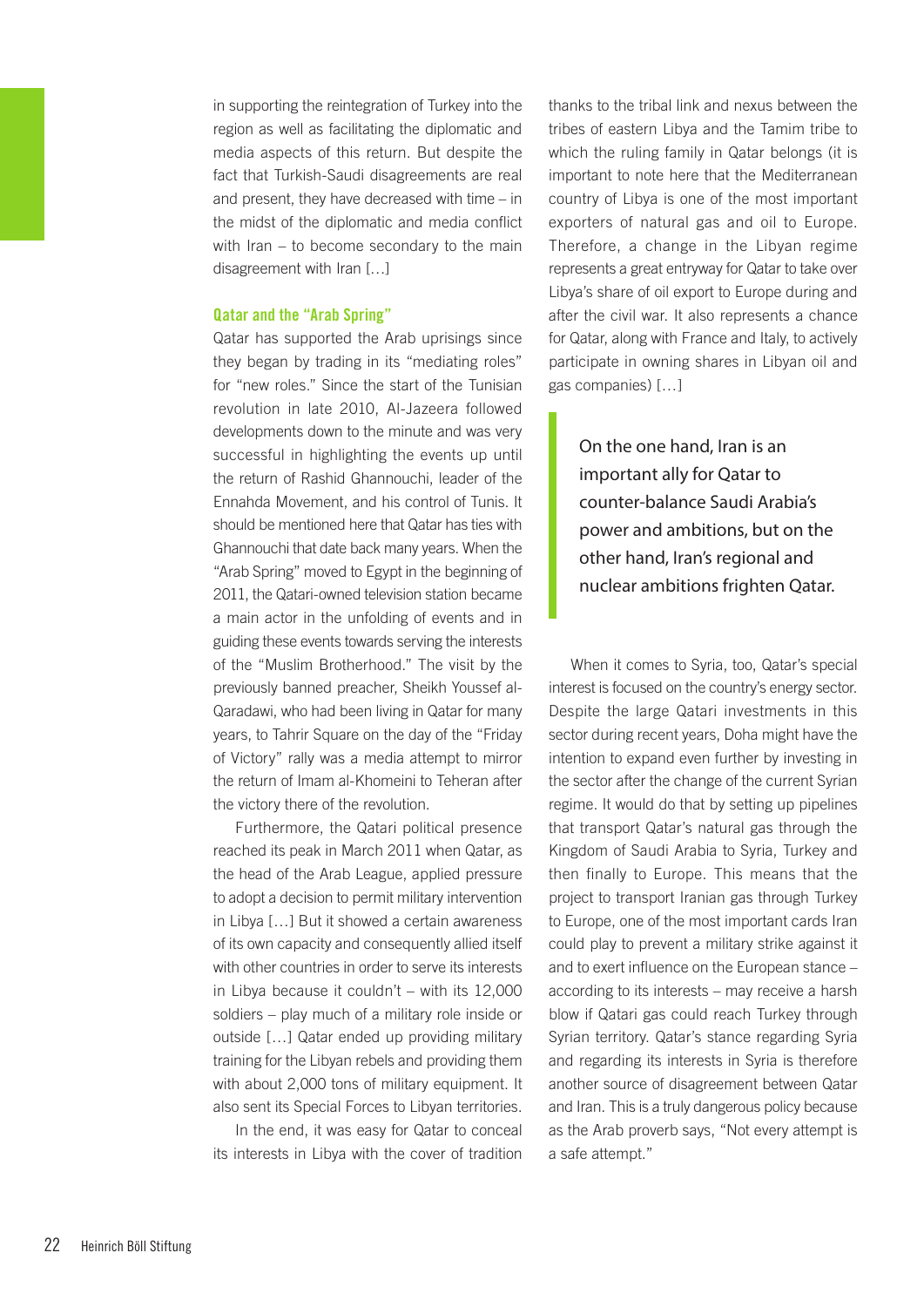### New Constraints

The United States withdrew from the "Arab Spring" in appearance but left the way open for Qatar and Turkey to demarcate the routes of popular uprisings in the Arab world in a way that does not conflict with Washington's interests in the region and in a way that does not involve direct American intervention. At the same time, the "Arab Spring" opened the door for Qatar to expand its role by allying itself with Islamist political movements in the countries where the populist uprisings took place. However, it also revealed Qatar's limited abilities. Islamists supported by Qatar reached positions of power in Tunisia and in Egypt, a positive change for Qatar and for its ability to play the role of broker between political Islam and the West. In this, however, Qatar went from a preservation strategy to an expansion strategy under the cloak of the "Arab Spring," ignoring a reality it had long taken into consideration: Direct involvement in regional conflicts is not compatible with its limited geographic size and its small population. The "Arab Spring" – to Qatar's surprise – stripped Qatar of its eligibility as a neutral mediator in regional conflicts now that it has taken sides. Qatar's stance in the regional axis means that the soft power it has amassed over a decade, and in which it invested huge amounts of money, is about to face a big challenge: Those opposing Islamists in Tunisia, Libya, Egypt and Syria now

oppose Qatar and the new role it plays. Moreover, although Qatar supported the opposition in Egypt, Libya, Syria and Tunisia, it played a clear media role in suppressing change in Bahrain.

Doha's new position will also clearly show the contradiction that exists between its support for democracies abroad and its lack of any kind of elected council of its own. Although the Qatari Advisory Council consists of 45 members who are all appointed, the Emir is trying to make 30 of these positions elected positions by the start of next year. However, the powers of such a council largely remain a formality.

Qatar is quite simply an autocracy despite the repeated talks of "political reforms." This neutralizes the local factor of Qatari decisionmaking and makes the country a hostage of the regional equation, the equation it spent so much effort and money trying to escape from during the past decade and a half.

It seems that Doha, amidst its "Arab Spring" successes, has reached for big dreams. It has, however, forgotten its geographical limitations and that the capacities of other countries sometimes cannot be bought or avoided.

<sup>\*</sup> Translated from Arabic by IndustryArabic.com. A longer version of this article - first published in two parts on July 30 and August 6, 2012 - is accessible via http://www. assafir.com/Article.aspx?ArticleId=2961&EditionId=2216& ChannelId=53140 and also http://www.assafir.com/Article. aspx?ArticleId=466&EditionId=2222&ChannelId=53290.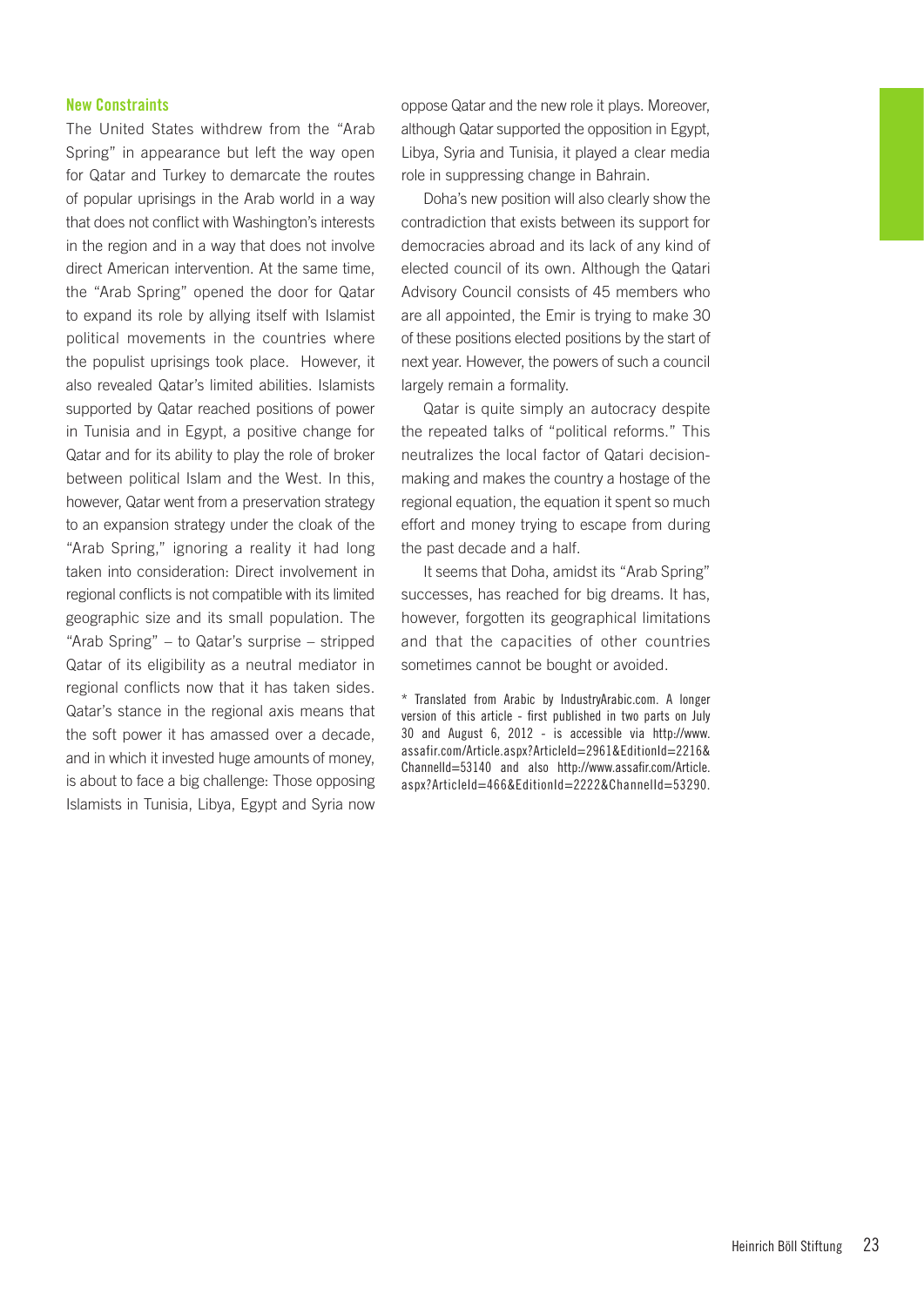### **Migrant Worker Rights Ahead of the 2022 World Cup**



Nadim Houry

Nadim Houry is Human Rights Watch's deputy director of its Middle East and North Africa division and runs the organization's Beirut office. He has researched and written on various human rights issues including migrant and refugee rights, laws of war violations, torture and discrimination. Prior to joining Human Rights Watch, Houry worked at the UN investigation of the Oil-for-Food Program and as a lawyer in New York City.

atar's growing ambition is hard to<br>miss. From the ubiquitous yellow Qatar<br>Foundation billboards in airports across<br>the world, to Al-Jazeera's expanding<br>reach, to its emergence as a major sponsor of atar's growing ambition is hard to miss. From the ubiquitous yellow Qatar Foundation billboards in airports across the world, to Al-Jazeera's expanding the arts, to its recent rise on foreign policy issues, the country is making headlines. No wonder the Economist magazine called it in November 2011 a "Pygmy with the punch of a giant."

One of the country's crowning achievements was winning the bid to host the 2022 Fédération Internationale de Football Association (FIFA) World Cup, one of the world's largest sporting events. According to some estimates, Qatar will spend US\$100 billion over the next few years on infrastructure projects to support the World Cup. Its winning bid included commitments to build nine state-of-the-art stadiums equipped with cooling technology to beat soaring summer temperatures, a new airport, \$20billion worth of new roads, \$4 billion for a causeway connecting

Qatar to Bahrain, \$24 billion for a high-speed rail network, and 55,000 new hotel rooms to accommodate visiting fans.

To succeed in its ambitions, Qatar is relying on a small army of migrant workers—1.2 million workers—who comprise a staggering 94 percent of Qatar's workforce (the highest percentage of migrants to citizens in the world). $1$  And Qatar's World Cup selection means that worker recruitment will reach new heights as the government brings in hundreds of thousands of additional workers to carry out new construction.

And yet, while Qatar adds new workers at staggering speeds, its recruitment and employment system do not offer these migrants basic rights. In 2011, Human Rights Watch (HRW) visited six labor camps in the Doha Industrial Area and in Al-Khor, a town approximately 50 kilometers north of Doha, and interviewed 73 migrant construction workers. Twenty minutes away from Doha's gleaming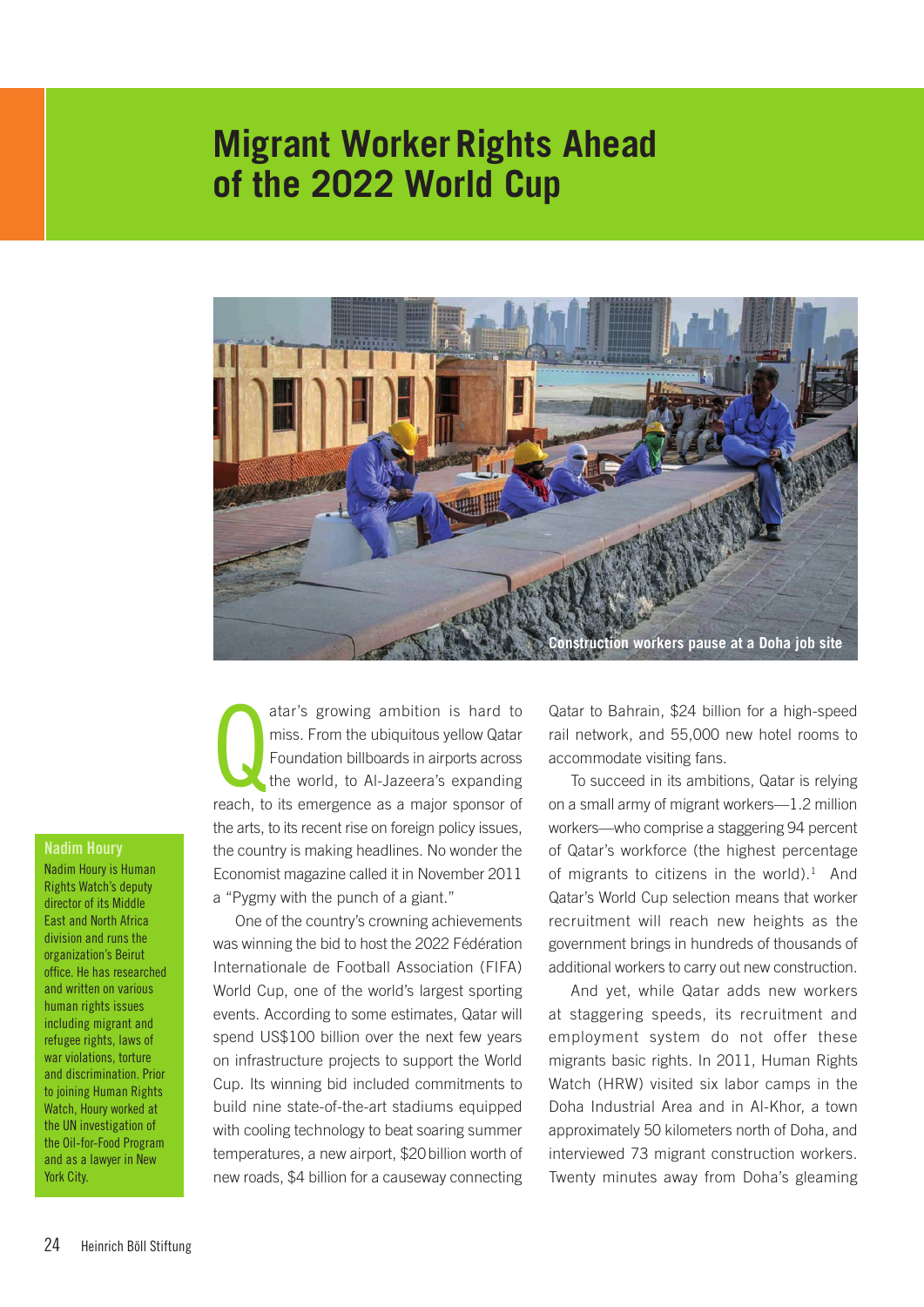new skyline, we found workers who slept in unclean, overcrowded barracks, sometimes with no mattresses or air-conditioning, in a country where summer temperatures routinely exceed 40 degrees Celsius. The vast majority of workers reported that employers confiscated their passports, making it difficult for some to leave the country or return home freely. Many said that their working conditions or salaries differed significantly from what they had agreed to before leaving their home countries. Many also reported having borrowed heavily to pay fees charged by recruiters in their countries of origin and needing to work for months or years in Qatar just to pay off these debts.

These abuses are made possible by an inadequate legal and regulatory framework that grants employers extensive control over workers, leaves workers vulnerable to exploitation during the recruitment process and provides little effective redress.

### A Restrictive Sponsorship System

Qatar has one of the most restrictive sponsorship laws in the Gulf region, as workers cannot change jobs without their employer's permission and all workers must get their sponsoring employer to sign an "exit permit" before they can leave the country.<sup>2</sup> While other GCC countries such as Kuwait and Bahrain have amended labor legislation to allow migrant workers to transfer sponsorship to a new employer after a set period of time without having to seek an employer's consent (in Kuwait, three years, and in Bahrain, one year), in Qatar workers have no right to transfer sponsorship without their employer's consent regardless of how long they have worked for that employer. The law grants the Interior Ministry authority to temporarily transfer sponsorship when there are lawsuits pending between a sponsor and his employees and the Ministry can grant workers permanent transfer of sponsorship "in the event of abuse by the employer or as required by the public interest." However, we found that workers have only a remote chance of taking advantage of these

provisions. According to data provided by Qatar's Ministry of Labor, there have been only 89 cases in which a migrant worker has permanently changed sponsors between 2009 and 2011.

In addition, while Qatar's Sponsorship Law prohibits the confiscation of passports, almost all workers we interviewed reported that their passports had been confiscated by their employers upon arrival. Labor Ministry officials told us that labor inspectors do not monitor passport confiscation, and showed little concern for curbing this widespread practice.

The real challenge for Qatar is not going to be whether it succeeds in building beautiful stadiums or enough hotel rooms. The real test is whether it will succeed in doing so without trampling on the rights of hundreds of thousands of workers.

In May 2012, Deputy Labor Minister Hussein al-Mulla announced that Qatar may replace the sponsorship system with contracts between employers and employees, but failed to specify how these contracts would impact the current sponsorship system.<sup>3</sup> On October 3rd, Qatar's cabinet ordered the establishment of a committee that would study the sponsorship rules. But so far, no changes have been made and there is no information about a timetable for abolishing the sponsorship system.<sup>4</sup>

#### Labor Laws: Inadequate and Often Not Enforced

Qatar's 2004 Labor Law provides, on its face, some strong protections for workers in the country but also has significant gaps and weaknesses, including no minimum wage, a ban on migrant workers unionizing or engaging in collective bargaining and the complete exclusion of domestic workers.<sup>5</sup>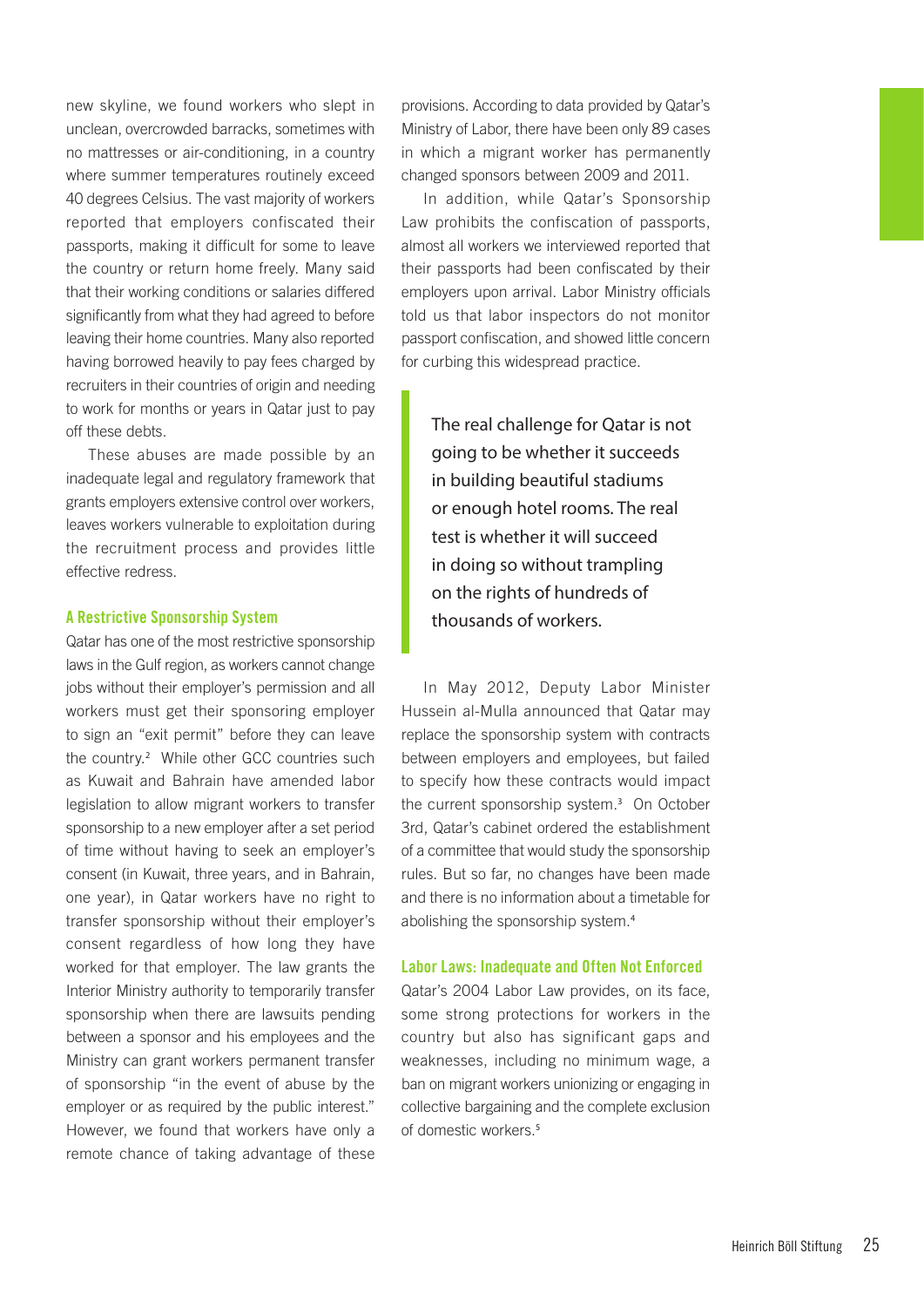Workers' top complaints to us focused on wages, which typically ranged from \$8 to \$11 for between nine and eleven hours of grueling outdoors work each day. This is typically less than what recruitment agents had promised workers in their home countries, and workers said it did not adequately cover their food costs and recruitment loan fees.

Even with the prevailing low salary levels, many workers reported that their employers arbitrarily deducted from their salaries, while some said that their employers had not paid them for months. Qatar's Labor Law requires companies to pay workers' salaries monthly, and the Ministry of Labor told us that the "the Ministry conducts monthly inspections of all companies

While Qatar adds new workers at staggering speeds, its recruitment and employment system do not offer these migrants basic rights.

and institutions and audits their accounts to ensure that workers receive their wages." Yet, a 2011 study by the Qatar National Human Rights Committee – an official state commission – that surveyed 1,114 migrant workers in the country found that 33.9 percent of workers surveyed said they were not paid on a regular basis.<sup>6</sup>

Some workers also told us they worked under unhealthy and often dangerous conditions, doing construction work on roofs or high scaffolding without safety ropes, or working in trenches or enclosed pipes where they risked suffocation. The Ministry of Labor informed Human Rights Watch that only six workers had died in workrelated accidents during the last three years, and that all deaths had been caused by falls. However, this contrasts sharply with information received from home country embassies, which indicate a much higher death rate. For example, the Nepali embassy reported to local media that of the 191 Nepali workers who died in Qatar in 2010, 19 died as a result of worksite accidents.

A further 103 died after suffering cardiac arrest, though workers do not fall into the typical age group at risk of cardiac failure. The Indian embassy reported 98 Indian migrant deaths, including 45 deaths of young, low-income workers due to cardiac arrest in the first half of 2012.<sup>7</sup>

Living conditions for workers are often abysmal. Qatari regulations on worker accommodation state that no more than four workers should be housed in a room, that space provided for each worker must be at least four square meters, and that employers should not provide "double beds" (bunk beds) for workers.<sup>8</sup> However, this is not the case in practice. Most migrant construction workers in Qatar live in what are called "labor camps," or communal accommodations meant to house large groups of workers. Some companies maintain company camps, while others rent space for their workers in camps owned and maintained by another company. While some workers said they lived in clean rooms with adequate space and good facilities, many lived in cramped and unsanitary conditions. At all six of the labor camps we visited, rooms housed between eight and 18 workers, and some workers reported sleeping in rooms with as many as 25 other people. At one of the labor camps we visited in Doha's Industrial Area, workers slept on wooden planks, rather than foam mattresses.

Qatar's laws make it hard on workers to challenge their working conditions by prohibiting them from unionizing or striking. Such restrictions are a clear violation of the core labor right of free association. In May 2012, the Ministry of Labor proposed to set up the country's first labor union, but the government's proposal fails to meet minimum requirements for free association by restricting all decision-making positions to Qatari citizens.<sup>9</sup> In September 2012, international trade unions – the International Trade Union Confederation (ITUC) and the Building and Woodworkers' International (BWI), which claim to represent 175 million workers in 153 countries – filed a complaint to the International Labour Organization (ILO) that Qatar's refusal to allow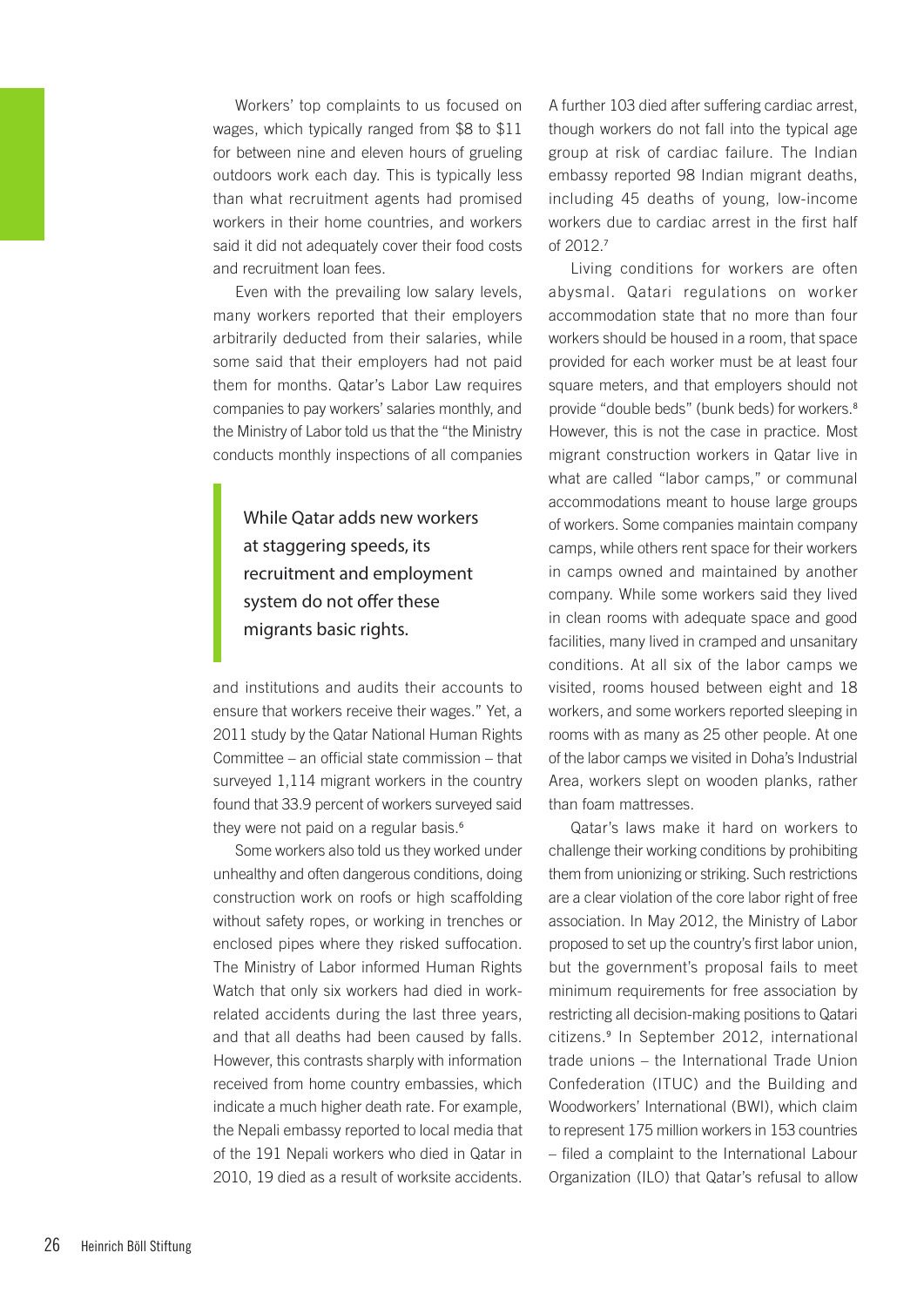migrant workers to freely unionize violates international standards and is responsible for the country's high rate of workplace deaths. The international trade unions threatened to launch a global boycott of the 2022 World Cup if Qatar fails to comply with internationally recognized labor standards.<sup>10</sup>

### An Abusive Recruitment System

Migrant workers obtain jobs in Qatar through two main routes. Some workers approach recruitment agencies in their home countries, which work either with Qatar-based recruitment agencies or contract directly with employers in Qatar to provide requested manpower. Other workers find jobs through personal contacts in Qatar whose

These abuses are made possible by an inadequate legal and regulatory framework that grants employers extensive control over workers, leaves workers vulnerable to exploitation during the recruitment process and provides little effective redress.

employer has asked them to recruit others for jobs.

Qatari law prohibits employers and manpower agents from charging recruitment fees, yet 69 of the 73 workers interviewed by HRW had paid recruitment fees of between \$726 and \$3,651, usually after borrowing the money from private moneylenders at prohibitive interest rates. To pay for these fees, many workers told us that they mortgaged their homes or sold off family property, and thus faced tremendous pressure to stay in their jobs regardless of the conditions.

The Qatari government pins responsibility for the problem of workers' recruitment fees almost exclusively upon agencies abroad and protection gaps in labor-sending countries. However, a recent World Bank study indicates that, in some cases, the fees paid outside of Qatar appear to

go to Qatari agencies in the end. A 2011 World Bank study on migration from Nepal to Qatar estimated that 43 percent of the fees workers paid to recruitment agencies in Nepal actually went to middlemen or recruitment agencies in Qatar, compared to the 12 percent that went to Nepali agents.<sup>11</sup>

### Inadequate Monitoring and Redress Mechanisms

Critical elements of any protection scheme include effective monitoring of employers, work sites, and labor camps, as well as accessible mechanisms for timely redress. But Qatar's current system of labor inspection and complaints reporting fails to provide effective protection against abuse and exploitation in the construction industry.

Qatar's current system for protecting workers relies heavily upon individual workers to present complaints of abuse or violation. However, many workers told us that they remained reluctant to bring complaints to the Labor Complaints Department because they expected that once they did so, their sponsor would terminate the employment relationship and they would no longer be able to work in Qatar. With no alternate source of income and no place to live should they complain, many workers tolerate exploitation and abuse rather than face the alternative. A June 2011 study from Qatar's National Human Rights Committee found that "in most cases, if not all, the workers usually do not submit any complaints to the concerned authorities (police, the Department of Labor, the National Commission for Human Rights…etc.) for fear of losing their jobs or expulsion or deportation from the Country."

Qatar's labor ministry has taken positive steps to inform migrant workers of their rights by publishing an informational booklet for migrant workers, and requesting local embassies' assistance in translating the information into workers' native languages. Labor ministry officials informed us that they have conducted "know your rights" seminars for workers, and conducted outreach through local media. However, more efforts could be done to facilitate complaint mechanisms. At present, both the Labor Ministry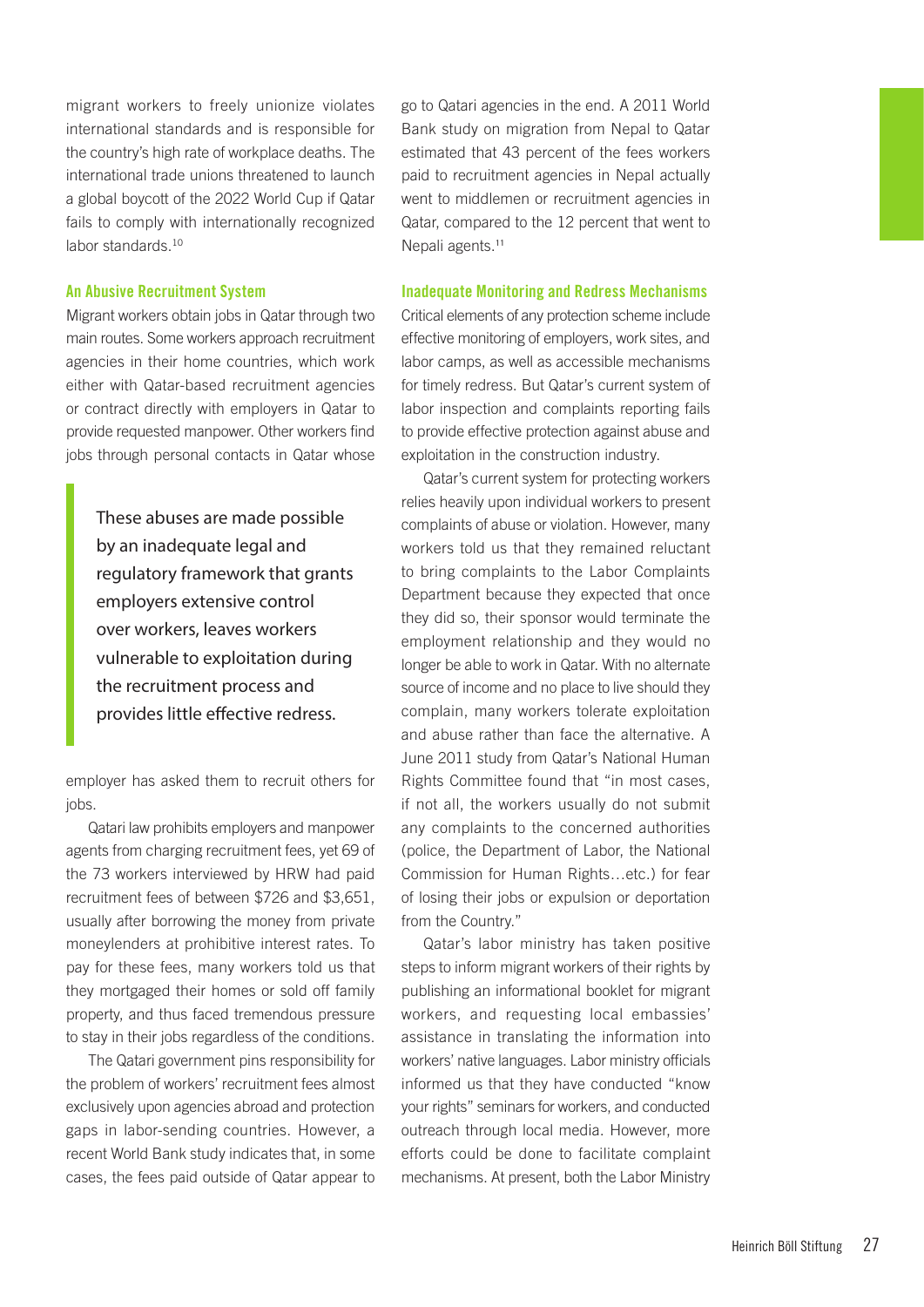hotline and the Labor Complaints Department provide services only in Arabic, a language rarely spoken by workers who migrate to Qatar for low-wage jobs in the construction sector. In addition, Qatar's labor inspections unit employs only 150 labor inspectors to monitor compliance with Qatar's Labor Law and accompanying regulations. The head of the Labor Ministry's Legal Affairs Unit told us that inspectors speak Arabic and sometimes English, but none speak languages commonly spoken by migrant workers in the country and that inspections do not include interviews with workers. The obvious consequence is a disconnect between the Labor Ministry's information and the realities of life for many workers.

### A Way Forward

The real challenge for Qatar is not going to be whether it succeeds in building beautiful stadiums or enough hotel rooms. The real test is whether it will succeed in doing so without trampling on the rights of hundreds of thousands of workers. The local organizing committee for the tournament, the Supreme Committee for Qatar 2022 (the "2022 Committee"), as well as the company it appointed to help it oversee World Cup construction, CH2M HILL, have said they will establish labor standards that builders and

If Qatar wants to be a trailblazer, it should be the first country in the region to abolish the sponsorship system.

other contractors hired to build World Cup venues must meet. The 2022 Committee's Secretary General Hassan al-Thawadi, during a January 2012 address at Carnegie Mellon University in Qatar, stated that, "there are labor issues here in the country, but Qatar is committed to reform. We will require that contractors impose a clause

to ensure that international labor standards are met." These broad commitments are a beginning but additional steps are needed. Qatar should require private contractors involved in World Cup-related construction to set minimum labor standards in line with Qatari law and international labor standards. Any minimum standards that Qatar sets and enforces for contractors should strictly prohibit the confiscation of workers' passports and require that contractors take all possible steps to ensure that workers do not pay recruiting fees or reimburse workers who do pay them. Qatar should also engage independent labor monitors to publicly report on contractors' compliance with the laws and ensure that contractors who violate them face material and prohibitive sanctions. But if Qatar really wants to be a trailblazer, it should be the first country in the region to abolish the sponsorship system.

#### Endnotes

- <sup>1</sup>Qatar's 2010 census figures reported 74,087 economically active Qataris over the age of 15 and 1,201,884 economically active non-Qataris. Census 2010, pp.12-13, 19, Qatar Statistics Authority, available via www.qsa.gov.qa
- <sup>2</sup>Law No. 4 of 2009 Regulating the Entry and Exit of Expatriates, their Residency and Sponsorship (the "Sponsorship Law").
- <sup>3</sup> "Qatar may allow trade unions, scrap 'sponsorships' for foreign workers," Gulf News, May 1, 2012, available via http://gulfnews. com/news/gulf/qatar/qatar-may-allow-trade-unions-scrapsponsorships-for-foreign-workers-1.1016594.
- <sup>4</sup>"Qatar: Cabinet forms panel to study sponsorship," The Peninsula, October 4, 2012, available via http://www.menafn. com/menafn/1093565993/Qatar-Cabinet-forms-panel-to-studysponsorship.
- <sup>5</sup>Law No. 14 of the year 2004 promulgating the Labor Law. Article Three states that, "the provisions of this law shall not apply to the following categories […] 4) the persons employed in domestic employment such as nurses, cooks, nannies, gardeners, and similar workers."
- <sup>6</sup>Qatar National Human Rights Committee, Study on the Conditions of Unskilled Labor Force in the Construction Sector in Qatar, "Executive Summary" (Doha: National Human Rights Committee, 2011), p.13. On file with Human Rights Watch.
- <sup>7</sup>See Human Rights Watch, "Building a Better World Cup," June 12, 2012, available via http://www.hrw.org/node/107841/ section/6.
- <sup>8</sup>Decree of the Minister for Civil Service and Residential Affairs No.18 of 2005, parts 2 and 3.
- <sup>9</sup>"Qatar to set up first labor union," UPI, May 22, 2012, available via http://www.upi.com/Top\_News/World-News/2012/05/22/ Qatar-to-set-up-first-labor-union/UPI-58501337693591/.
- <sup>10</sup> "Global Pressure Builds on Qatar World Cup," September 28, 2012, available via http://www.equaltimes.org/news/globalpressure-builds-on-qatar-world-cup.
- <sup>11</sup>The Qatar-Nepal Remittance Corridor: Enhancing the Impact and Integrity of Remittance Flows by Reducing Inefficiencies in the Migration Process, (Washington DC: World Bank, 2011), p.9.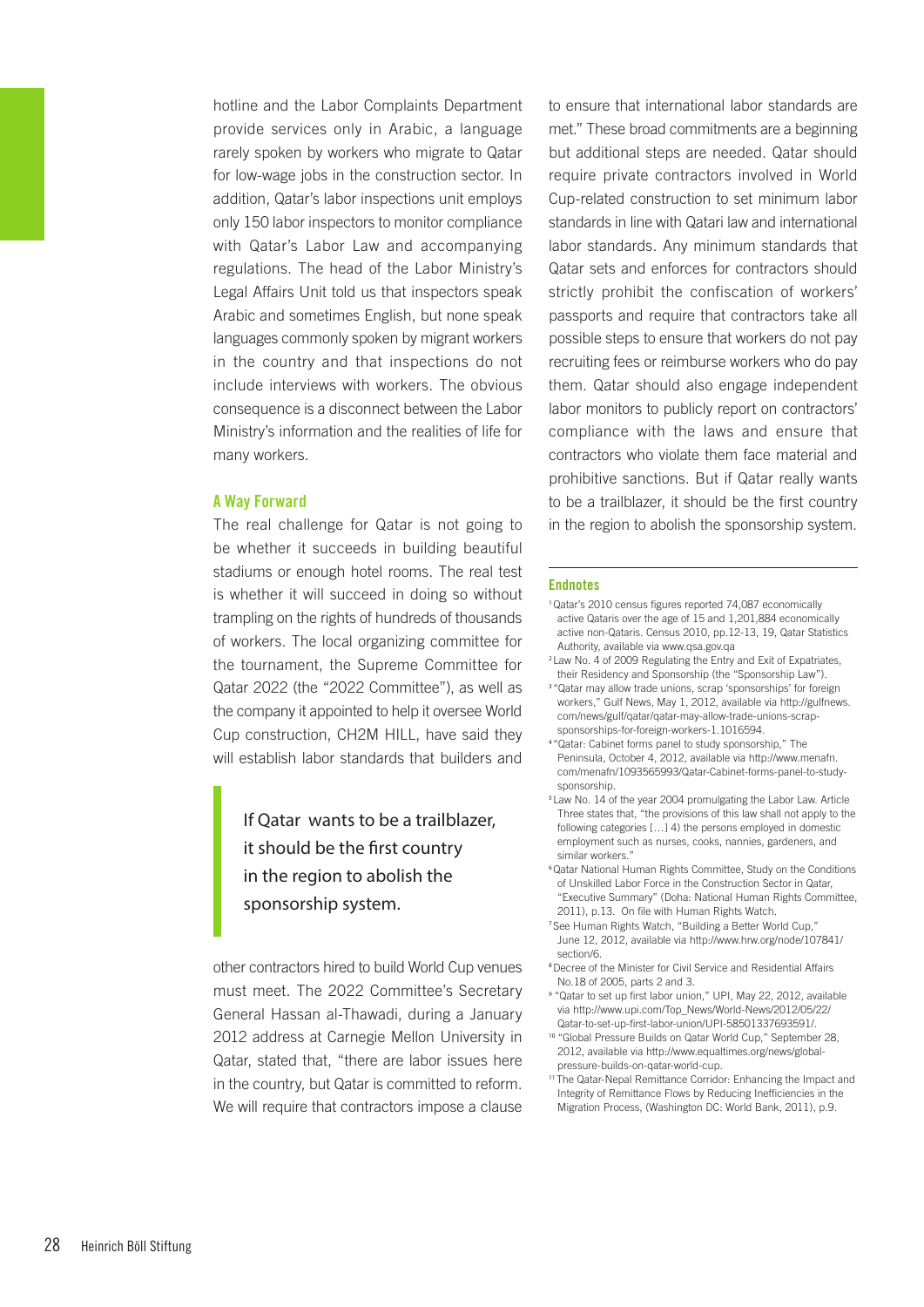### **Domestic Violence Legislation and Reform Efforts in Qatar**

R<br>result of ecently a group of law students at Qatar University proposed a law that would criminalize domestic violence. The proposed legislation was the end result of a legal clinic on domestic violence. Students developed an interest in the issue as a result of a course they took on family law that was offered by a visiting scholar. The students started organizing workshops on the weekends to collect additional information on issues dealing with women. As a result of this interest, the Law School agreed to offer a class specifically on



domestic violence. Soon students wanted some forum to apply the theoretical work that they had covered in class. The end result was a year-long clinic on domestic violence. During this clinic, students looked at domestic violence legislation in other Arab and Muslim states, as well as met with different practitioners, including social workers, psychologists, judges and lawyers. During the clinic, the wife of the Emir of Qatar, Sheikha Moza, made a point of stopping by the class during a campus visit. Her visit gave tremendous support to the students involved in these efforts and more importantly showed that at least one powerful person supported the students' initiative. The final result of this effort was a formal draft of proposed legislation that

students will submit to the Supreme Council on the Family, to be used as a guide in adopting a new law criminalizing domestic violence in Qatar. If ratified, this law would be a first for Qatar, and first for the Gulf states.

The World Health Organization (WHO) has argued that, "one of the most common forms of violence against women is that performed by a husband or male partner. This type of violence is frequently invisible since it happens behind closed doors, and effectively, when legal systems and cultural norms do not treat domestic violence as a crime, but rather as a 'private' family matter, or a normal part of life." Gender-based violence was defined in 1993 by the UN Declaration on the Elimination of Violence against Women as "[a]ny act of genderbased violence that results in, or is likely to result in, physical, sexual or psychological harm or suffering to women, including threats of such acts, coercion or arbitrary deprivations of liberty, whether occurring in public or in private life."

Demands for a law on domestic violence in the Arab region are increasing with the escalation in the number of domestic violence victims. These demands were long postponed due to the sensitivity of this issue within the region.

Arab states share a number of cultural and social beliefs that influence the manner in which society members conduct their affairs with each other. The authority and superiority that is often both assumed by men, and granted them in most Arab societies is an example of such beliefs. Customs and traditions play a strong role in shaping people's views of what is considered wrong or right; so when it comes to domestic violence, the already established social roles and character affect the public's understanding Lina M. Kassem Lina M. Kassem is an Assistant Professor in the Department of International Affairs at Qatar University. Her primary research interests are Gender and Law, Human Rights, and Middle East Politics with a special focus on issues of sub-national identities. She has recently published a chapter on nationalism in Introducing Global Issues and has taught at Zayed University in the UAE, and Wilmington College in the U.S.

### Fatema M. Ali

Fatema Mohamed Ali graduated from Qatar University in 2010. She is currently a graduate student at The Faculty of Islamic Studies, Qatar Foundation and a teaching assistant at Qatar University.

#### Tamadher S. Al-Malek

Tamadher Salman Almalek has a Bachelors degree in International Affairs from Qatar University and a Master's degree in Human Rights from Columbia University. She is currently working as a lecturer in the Department of International Affairs at Qatar University.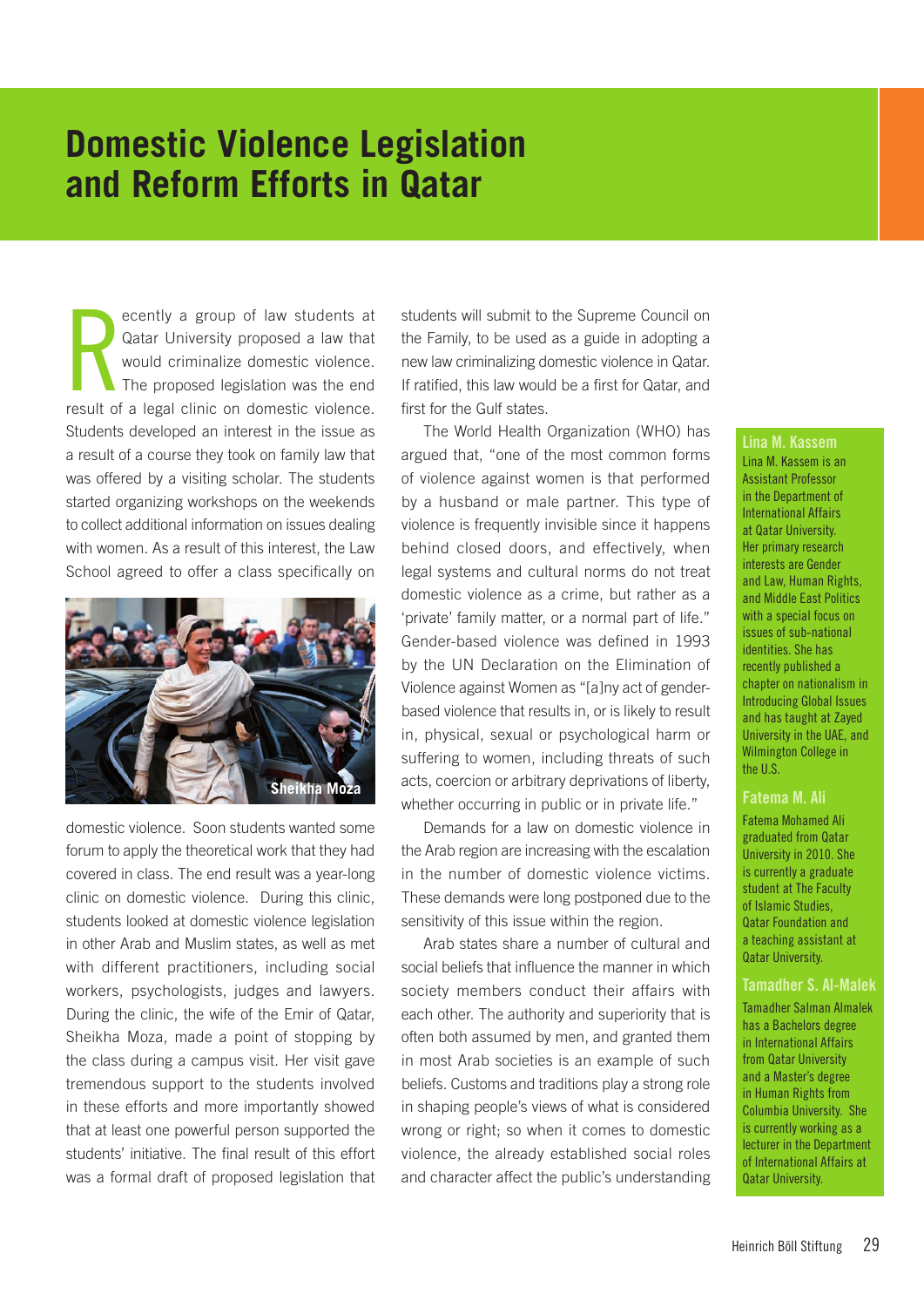and interpretation of what is considered to be domestic violence.

Placing the law under the jurisdiction of a criminal court will not only criminalize the act, but will also go a long way in changing societal conceptions that this is in fact a crime and should be dealt with as a crime.

Given these barriers, thus far only two states in the Middle East have adopted laws against domestic violence. In Jordan, the Law on Protection from Domestic Violence was approved by the parliament in 2008. Provisions of the law assign special departments in different ministries to deal with cases of domestic violence, including the Ministries of Health, Education, Justice and Social Development. It describes the basic measures to be taken to protect family members from domestic violence. The law obliges citizens and service providers to report both witnessed, and suspected abuse cases. Furthermore, it assigns the Ministry of Social Affairs to be the responsible governmental entity to provide shelter services for victims of domestic violence.<sup>1</sup> A few problems still exist with this law, including the fact it still does not criminalize domestic violence.

Tunisian women on the other hand, enjoy a fair amount of protection against domestic violence under the new law. In cases involving acts of violence, the Tunisian Penal Code increases the punishment by one year of imprisonment and 1,000 Tunisian Dinars, if the attacker is a spouse or relative of the victim.<sup>2</sup> Moreover, female victims of domestic violence have the right to file for divorce; she also has a right to a place of residence, financial support, custody and a financial compensation for any emotional or material damages.<sup>3</sup> Furthermore, Tunisian law criminalizes marital rape, and is punishable by death.

As in other parts of the world, gender-based violence occurs in Qatar, and, as in other parts of the world, violence against women is justified on the basis of religion, culture, social expectations or through blaming the victim. A recent study that was conducted on the issue over the past four decades found that in Europe, 45% of women had experienced some form of gender-based violence. As elsewhere in the world, the actual numbers of cases of domestic violence is very difficult to obtain. Even though organizations such as the Qatar Foundation for Child and Women Protection (QFCWP) report the number of cases that they receive each year, not surprisingly there are still cases of unreported domestic violence. Of course this is not unique to Qatar. Women worldwide have been reluctant to report cases of abuse for different reasons. As a result, the data available for Qatar is unreliable. Having said that, we can still ascertain certain issues and trends by looking at the reported cases that are available.

### The Qatar Foundation for Child and Women Protection

QFCWP, was founded in 2002 by Sheikha Moza in her capacity as the President of the Supreme Council for Family Affairs. QFCWP was set up not only to help address issues resulting from gender based violence, it also has a mandate to provide psychological, legal, and financial support to victims of gender based violence. QFCWP documented 521 cases of domestic violence against women by the end of September 2012. This represents a significant increase in the numbers of annual reported cases since the organization first released information in 2004, when only 25 cases were reported. This increase could be due to several factors, including the efforts of organizations such as QFCWP, increased awareness, and increased higher educational attainment of women in Qatar. This is why continuous research about the attitudes of people towards issues related to gender-based violence is essential in any society. The increased number of researchers, and significantly the ones commissioned by state agencies to study these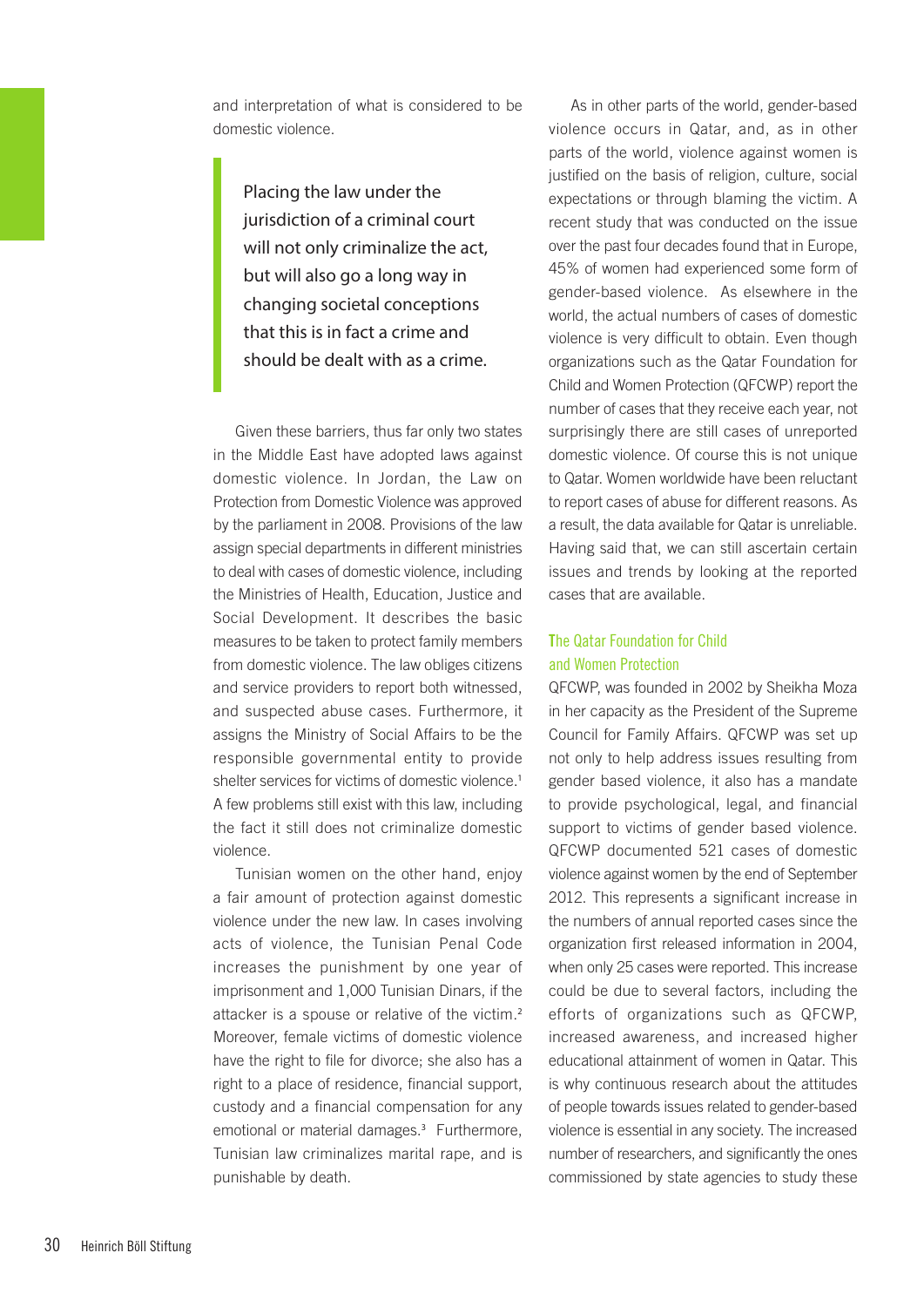issues, reflect an important effort by the state to not only highlight these cases and convince society to acknowledge these important issues, but also reflects a determination by the state to finally criminalize gender based violence. It is especially encouraging that government agencies and government-sponsored NGOs (GONGOS) have been alarmed by the rise in the rate of domestic violence, and have showed a determination to try to deal with the issue. Although such issues would fall under the domain of civil society, for the most part these GONGOS have taken the lead on such issues. Public awareness campaigns by these GONGOS have been instrumental in raising awareness among the public. Indeed, these measures are important preliminary steps before the introduction of a law criminalizing domestic violence: Changing the mindset of people is essential for any legislation to work.

The limited body of literature on the phenomenon of domestic violence in Qatar

Whenever government security bodies, such as the police, are called for a case involving domestic violence, they often urge the female victim not to file an official complaint.

is attributed to different factors. Mainly, these factors contribute to the unreliability of any available representative data. One of the most important factors is the refusal, or the reluctance of women to file an official complaint or a police report. There are obvious social as well as family considerations, if not pressure, brought to bear on women to not come forward and report an issue that is seen by both society, as well as the police, as a private issue that could cause a scandal in this traditional Arab society. Even in situations when the battered woman has gathered enough courage to call the police, she is often confronted with a policeman who will insist that she reconsider filing an official

complaint out of concern that her name would appear in an official document, which may also cause scandal. The women in these cases are often cajoled into settling for a signed pledge from her abuser that he will no longer beat her.

Another important factor that contributes to domestic violence going unreported is the lack of awareness among women about their rights. Some women take the abuse and remain silent because either they are not educated about their rights and actual obligations at home or lack the sufficient knowledge about their legal rights in courts. Moreover, some women accept violence and believe that it is inappropriate to stand against the husband, or any family member, in a court. This reluctance reflects a cultural norm that obliges women to obey and respect their male relatives.

### Religious Considerations

A final factor contributing to domestic violence is the overlap between culture and Islamic understanding, along with a misunderstanding, of Islamic law. Patriarchal interpretations of the Quran constitute the mainstream school followed by many Muslims around the world. This understanding also encourages men to commit violence, as they believe that Islam guarantees this right and provides them with immunity.

Most of the Islamic justification rests on only one *ayah* of the Quran. Verse 4:34 of the Quran has even been used by some religious scholars to justify wife beating. The verse states that:

*"Men are the* qawwam *and maintainers of women, because Allah has given the one more strength than the other, and because they support them from their means. Therefore the righteous women are devoutly obedient, and guard in the husband's absence what Allah would have them guard. As to those women on whose part ye fear disloyalty and ill-conduct, admonish them first; next, refuse to share their beds; and last beat them lightly; but if they return to obedience, seek not against*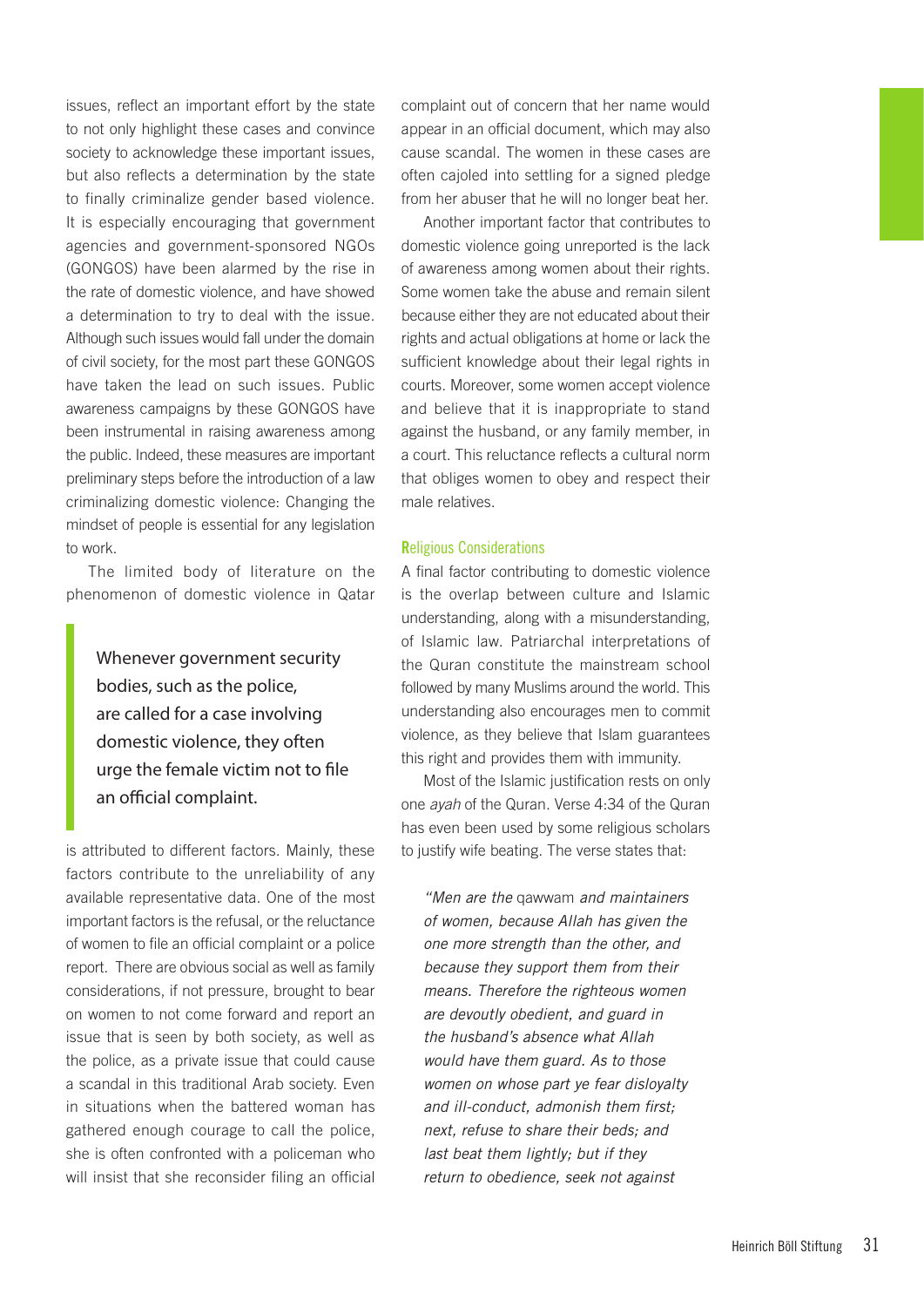### *them Means of annoyance: For Allah is Most High, great above you all."* <sup>4</sup>

The meaning of the terms in Arabic has been an issue of major debate. For example the meaning of *qawwam* has be interpreted in a various ways, from superior, to financially obligated to provide for poorer women. This could also have consequence on the entire meaning of the verse. The scholar Nawal H. Ammar identifies at least four different interpretations of this verse. The interpretations range from one who "sees wife beating as permissible if a wife does not obey her husband" to one who "understands Islam as permitting wife beating but with conditions of consideration for her safety." Yet others interpret the verse by, "acknowledging exceptions when wife beating is allowed because it is generally unacceptable." Ammar also argues that there are those Muslim scholars who claim that Verse 4:34 "has been misunderstood and does not even refer to beating when using the Arabic word *idribuhunna*." There have been several recent attempts at deconstructing the Arabic term *idribuhunna*, which comes from the root (d-r-b) which has various meanings including to beat, or to forsake or to leave.

This verse has served as the main source of religious justification for spousal abuse. Having said that, most prominent scholars agree that any physical punishment of a wife should be symbolic and not meant to cause any physical harm or pain.

In Qatari society, as in many other Muslim societies, this verse remains one of the most important justifications for gender-based violence. The intentional misinterpretation of the Verse has allowed the extent of violence not only to be more prevalent than any other time in the history of the region, but it appears to be becoming more socially acceptable as well. In a 2007 groundbreaking study sponsored by the Supreme Council on the Family, Dr. Kaltham al-Ghanim conducted a study in which she discovered 23 percent of the respondents were subjected to some form of violence. In the same study she recorded that the rate among the married respondents was higher at

24 percent. Of those subjected to violence, 64 percent stated that the violence took the form of beatings, and 1.2 percent indicated that they experienced sexual violence in the form of rape. Dr. Ghanim's study also discusses the difficulties in reporting cases of violence. She argues that, "in a culture such as that of Qatar, where women are expected to uphold the family's honor, it is unacceptable to reveal anything that might bring shame and dishonor on the family or the tribe. Since governmental security bodies are part of this cultural context, their performance is restricted by the social attitudes, rendering their statistics inaccurate and their enforcement of laws against violence ineffective." In addition, whenever governmental security bodies, such as the police, are called for a case involving domestic violence, they often urge the female victim not to file an official complaint, and just settle for a written promise from the perpetrator that he will never use violence again. This approach is taken, the female victim is told, to help her and her family avoid any possible scandal. The pressure on the female victim to keep quiet is understandably more intense if the perpetrator is from the same family, such as a brother, or in a situation of wife battery, if the woman is married to a cousin.

More recently, in 2010, the Social and

There are obvious social as well as family considerations, if not pressure, brought to bear on women to not come forward and report an issue that is seen by both society, as well as the police, as a private issue that could cause a scandal.

Economic Survey Research Institute (SESRI) at Qatar University conducted a face to face interview with 689 Qatari nationals, and asked the following question: "It is normal for husbands and wives to have differences and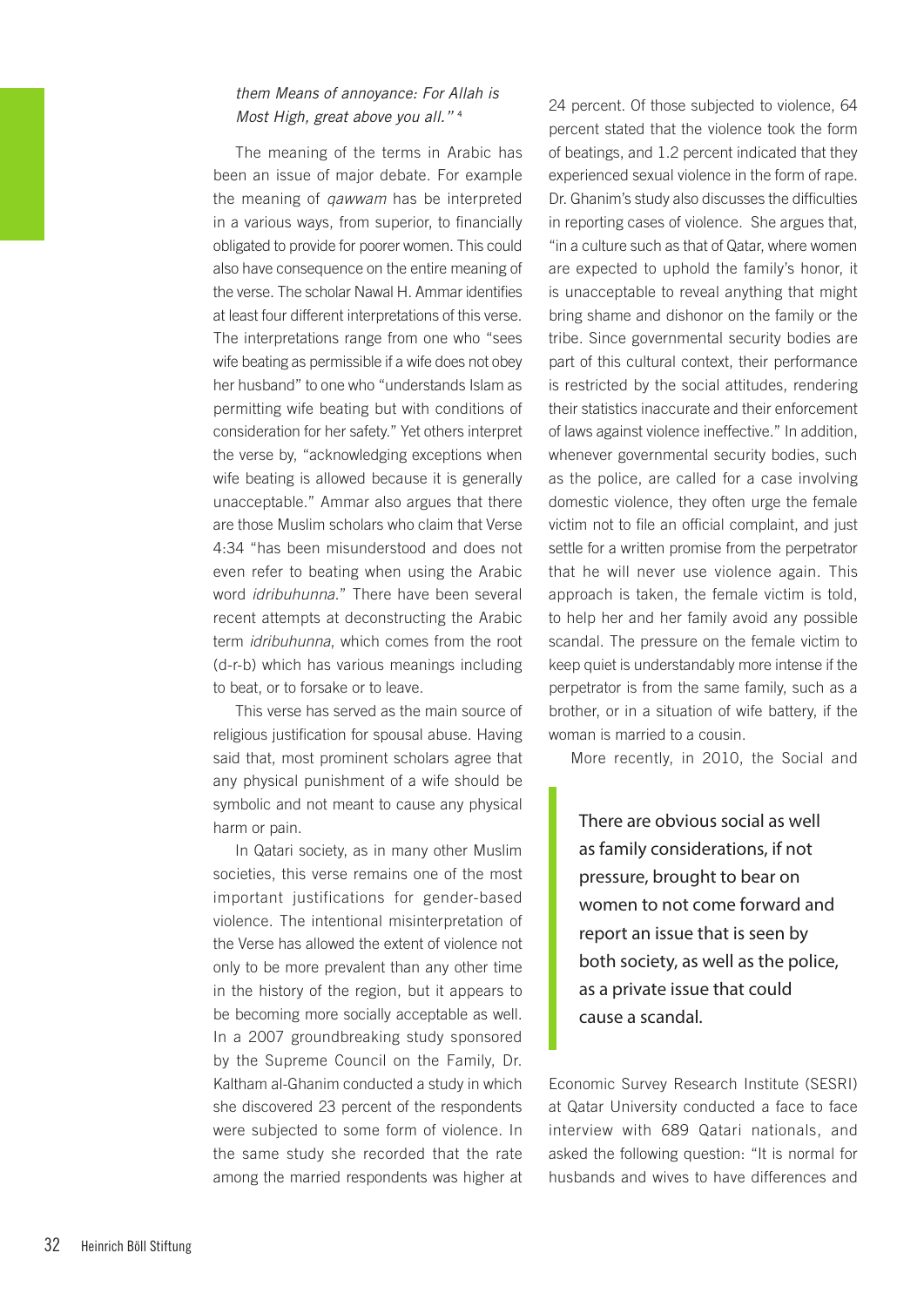argue sometimes. Sometimes, husbands may reprimand their wives, and some husbands may beat their wives. In your opinion, is it justifiable for a husband to be hitting or beating his wives (under the following conditions)?" The respondents were then presented with six different situations including: "a) If the wife goes out to market without telling him; b) if the wife visits friends without telling him; c) if the wife visits relatives without telling him, d) if the wife neglects children; e) if she shows disrespect towards her husband; and f) if she shows disrespect for parents-in-law." The survey results showed that there is still a significant segment of the population that justifies wife beating. Almost 33 percent of male respondents along with 24.2 percent of female respondents justified wife beating for at least one of the reasons mentioned in the survey. These kind of results were also comparable to the results found in Dr. Ghanem's 2008 report which showed that 13.5 percent of the sample subjects totaling 1,117 persons accepted violence against women, believing in the superior authority of men.

### Moving Forward?

Recent legal reforms by the state of Qatar have highlighted the state's desire to reduce the rates of domestic violence in the country. Spearheaded by Sheikha Moza, the Supreme Council for Family Affairs was formally established in 1998 to deal with issues that could jeopardize the safety and security of the family, chiefly among them issues dealing with domestic violence. Through the Supreme Council for Family Affairs, a legal reform agenda was pushed over the last decade and a half that has led to some change in the political atmosphere of Qatar.

Most significantly, however, in 2006 the government passed the Qatari Family Law that represents an important advance in the rights of women in Qatar when it comes to issues of marriage, divorce, maintenance, custody and inheritance. Indeed, before 2006, when deciding on cases related to these issues, judges had full discretion to interpret Islamic Sharia according to their own personal interpretation. The result

was decisions that were inconsistent and more frequently prejudicial to women. In the process of codifying family law, all the rights and rules related to it were decided and standardized based on a consensus of scholars and judges, in accordance with Sharia. Although this of course did not solve many outstanding issues related to women's rights under Sharia, women and their children were no longer as vulnerable to the many different Sharia interpretations of individual judges.<sup>5</sup>

Additionally, the Supreme Council for the Family has been instrumental in supporting some of the research done on the topic, including the research conducted by Dr. Ghanem. Another important step has been the inclusion of the need to deal with the increasing rate of domestic violence in the 2011-2016 Qatar National Strategy. This is Qatar's first strategic plan or action plan to achieve the goals set out by the Emir's 2030 vision. The strategy proposes the adoption of legislation that criminalizes domestic violence. According to the action plan "The government will reduce domestic violence by establishing a comprehensive protection system that ensures privacy, protection and support for victims as well as anyone reporting violent incidents, establish help centres, streamline data collection methods and, most important, criminalize domestic violence."<sup>6</sup>

In the struggle against domestic violence, it is important to establish the exact jurisdiction under the law. If it is relegated to family law courts it will be more difficult to criminalize them. Applying the law will also be left up to the personal interpretation of the family court judge, and his interpretations of Verse 4:34. Placing the law under the jurisdiction of criminal court will not only criminalize the act, but will also go a long way in changing societal conceptions that this is in fact a crime and should be dealt with as a crime. For any legal reform to work, it is vital that these cases are criminalized and are placed under the jurisdiction of civil criminal courts and not Sharia courts. This change would also go a long way in dealing with the issue of underreporting, since once the act is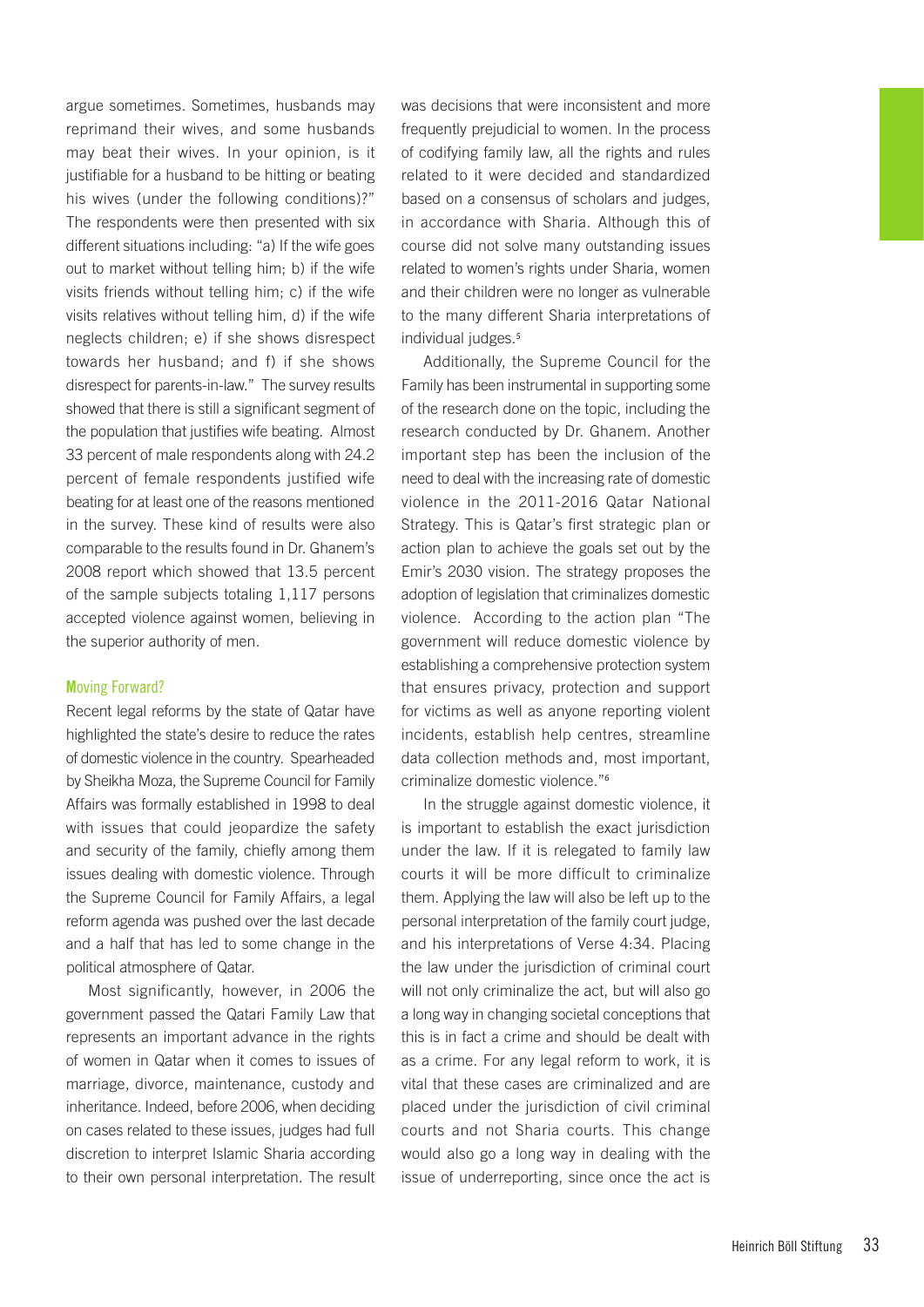criminalized it is more likely that a female victim will come forth, and even more likely that her family will be supportive of that decision.

#### Endnotes

- <sup>1</sup>*Violence against Women Assessing the Situation in Jordan*: UN, 2009. Accessible via http://www.un.org/womenwatch/ianwge/ taskforces/vaw/VAW\_Jordan\_baseline\_assessment\_final.pdf
- <sup>2</sup>"If the attacker is a relative or spouse of the victim, the punishment shall be a term of imprisonment of two years and a fine of 2,000 dinars." Tunisian Penal Code, Article 218.
- <sup>3</sup>The Personal Status Code, Article 31.
- <sup>4</sup>Abdullah Yusuf Ali, *The Holy Quran: Translation and Commentary*, (Lahore: 1937, Saudi Revision).
- <sup>5</sup>To date, Saudi Arabia, which also follows the Hanbali school of Islamic law like Qatar, has not codified family status issues unlike all other GCC states.
- <sup>6</sup>Qatar National Strategy 2011-2016 published by The Qatar General Secretariat for Development Planning, March 2011.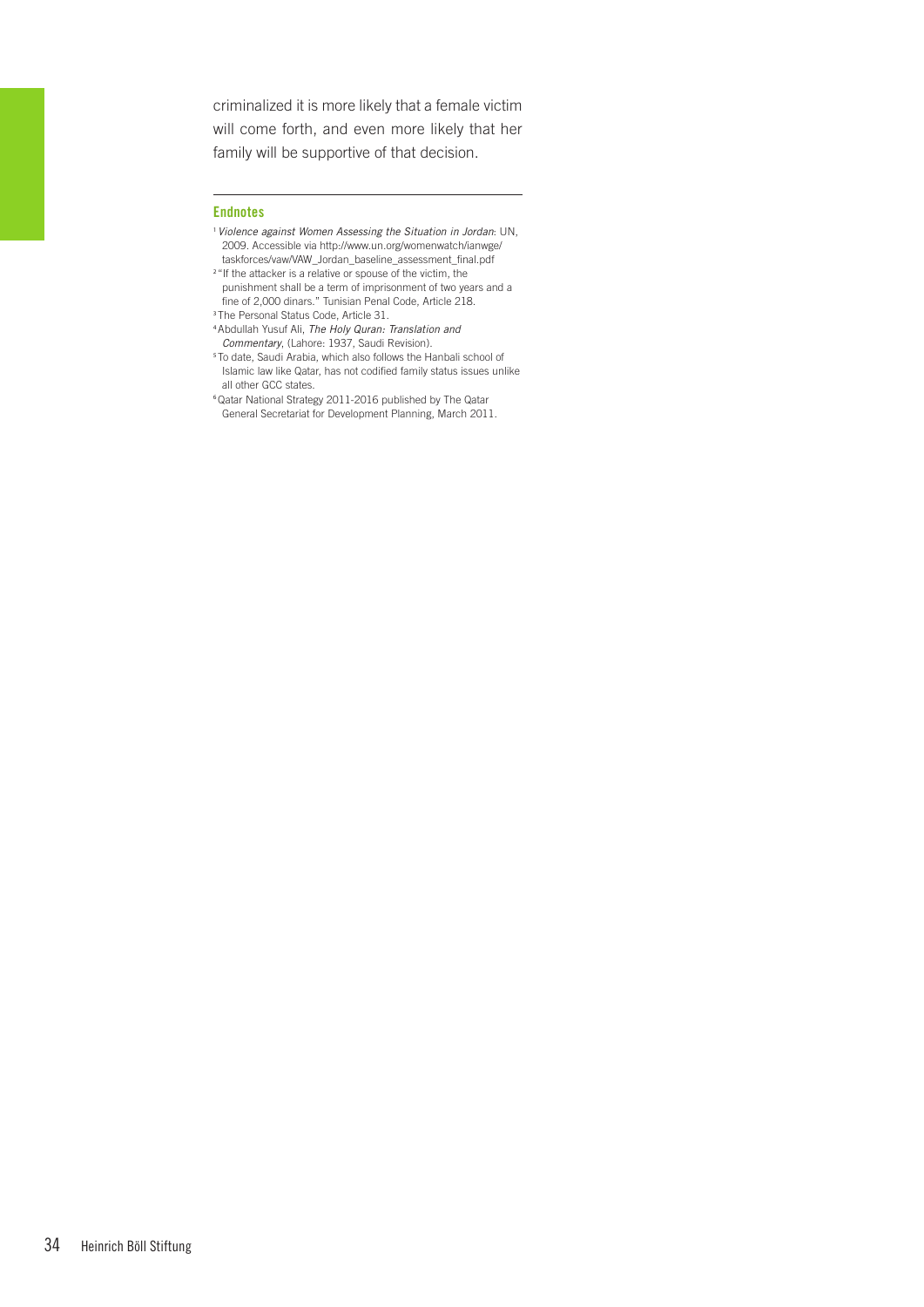### **Qatar and the Arab Spring**

 $\sum_{\text{and strn}}$ uring most of their post-independence lifetimes, small and weak Arab states used to surrender the business of intricate regional politics to their bigger and stronger brothers. In the Arab region of the eastern Mediterranean, Egypt, Syria, Iraq and Saudi Arabia would take the lead and the rest would follow. In North Africa, Algeria and Morocco would, more or less, play the same role. Smaller states would consequently be enticed, or forced, to join rival alliances with this "big brother" or that. Zooming into the Gulf area specifically, Saudi Arabia used to hash out regional political routes then shepherd other smaller states in their directions. Saudi leadership enjoyed bold endorsement with the formation of the Gulf Cooperation Council (GCC) in 1981 bringing six Gulf countries (UAE, Qatar, Kuwait, Oman, Bahrain in addition to Saudi Arabia) under a regional cooperative umbrella. The GCC, although a loose system that falls far short of full integration, was meant to bring nervous Arab Gulf countries together in order to face up to the rising threats of Iranian and Iraqi regional ambitions especially after the 1979 triumph of the Islamic revolution in Iran. Within this broad context, Qatar was part of the Saudi axis, and remained so until 1995 when its current Emir, Hamad Bin Khalifa al-Thani, overthrew his father in a bloodless palace coup, changing Qatar's fortunes and politics radically, and perhaps for quite some time. Since then, Qatar broke ranks with its Arab big brothers, especially Saudi Arabia, and started formulating its own independent foreign policy. Over the following years, a combination of young ambitious leadership and enormous wealth transformed what used to be a negligible small

peninsula into an assertive political actor in the region.

Yet the radical change that was brought about by the Emir continued to face strong opposition by "two big brothers": Saudi Arabia and Egypt. Both favored the Emir's ailing and timid father who had always been under the wing of the Saudis. A year later, a failed military coup against the new leadership was exposed, and Cairo and Riyadh were accused of orchestrating it. This led the new Emir to adopt vigilant and, for some, hostile policies against the Saudis and the Egyptians. With vast gas resources having been discovered in the country, the Emir has sparked vigorous expansive projects and policies, domestically and regionally, covering a whole spectrum of areas, but all serving this new self-esteemed foreign policy. It has become clear that the new approach meant to prove to all others that "size doesn't matter," refuting the belittling of the tiny country with its indigenous population at only 225,000 persons. Protecting Qatar by hosting the biggest American military base outside the US, the strategy was to cut out any regional third party (mainly the Saudis) that would want to control the smaller states in the Gulf. Swiftly, Qatar managed to carve out an astonishing (if not gambling) network of relationships with adversarial parties, each of which held specific and different interest. At one end, Qatar would maintain good relations with the US, all other Western countries and even Israel, if at a lesser levels. At another end, it would establish strong relationships with the Palestinian Hamas and the Lebanese Hezbollah movements, many Islamist parties and "rogue" countries (including Iran and Syria).

#### Khaled Hroub

Khaled Hroub is Professor of Middle Eastern Studies and Arab Media Studies at Northwestern University/Qatar, and a senior research fellow at the Centre of Islamic Studies of the University of Cambridge. He is also the author of *Hamas: A Beginners Guide*  (2006/2010), *Hamas: Political Thought and Practice* (2000), and editor of *Political Islam: Context versus Ideology* (2011) and R*eligious Broadcasting in the Middle East* (2012). In Arabic he published F*ragility of Ideology and Might of Politics* (2010) and *In Praise of Revolution* (2012).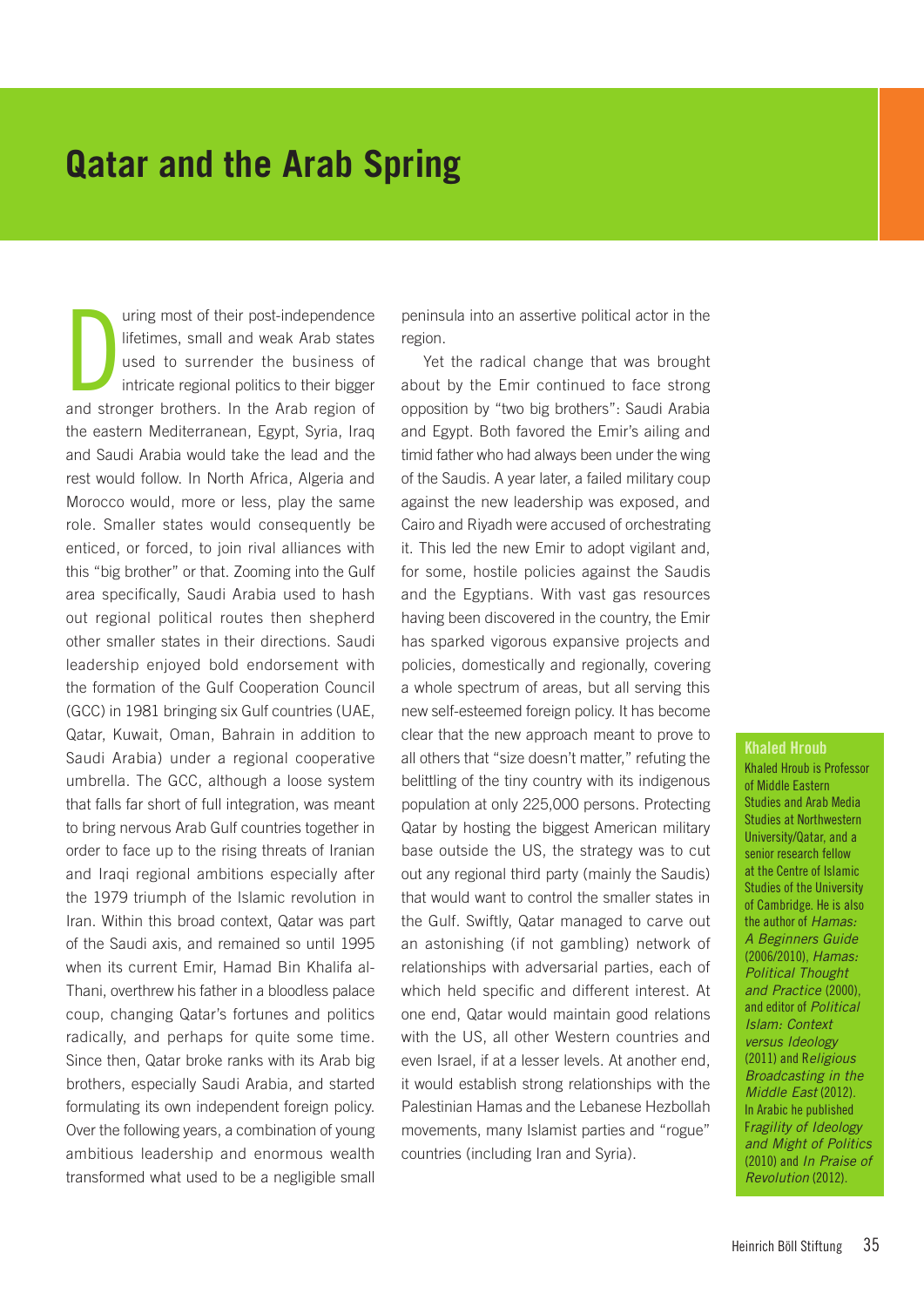The rising role of Qatar during the Arab Spring is in fact a continuation of its active and growing foreign policy over the preceding decade. During those years and in a number of protracted issues in the region it was the Qataris who have succeeded in mediation and brokering deals. To the south of Egypt, the Qataris have fronted efforts in Sudan to bring peace between the government and rebels in Darfur, while Cairo merely watched the situation for years. To the South of Saudi Arabia, the Qataris have also engaged the Yemeni government and the Houthi rebels in talks, gaining the confidence of both parties, while Riyadh merely watched the situation, again, for years. If both cases were showing Doha's robust and successful diplomacy, they also exposed the ineffectiveness and indifference of those big Arab states and their failure to sort out the problems that were aggravating them in their backyard.<sup>1</sup>

Then it was the Qataris who adroitly prevented Lebanon from sliding into yet another imminent civil war, in May 2008, by hosting the main Lebanese protagonists (and arguably engaging with other actors who are influential in Lebanon behind the scene) in its capital and striking a last minute agreement. On the Palestinian front, Doha maintained a very active role opening channels with both the Palestinian Authority in Ramallah and Hamas in Gaza. During the Israeli war against Gaza in 2008/2009 Qatar rivaled Egypt in calling for an Arab Summit in order to lead a concerted effort to stop the War. Later on, in February 2012, Doha succeeded in bringing the Palestinian president Mahmoud Abbas and Hamas's leader Khaled Mashaal to sign a surprising agreement for a national unity government. The culmination of all Qatari involvement in the Palestinian issue came in October 2012 when the Emir visited Gaza, in spite of the blockade, and promised aid and projects to stricken Gazans, and by so doing infuriated Washington, Tel Aviv and Ramallah at once.

Within the GCC, Doha remained active, yet keeping warm relations with Tehran (at least until the outbreak of the Syrian revolution) used to upset Riyadh and Abu Dhabi: Both have long experienced tensions with their frightening, nuclear-ambitious neighbor and its aggressive regional politics. Balancing out relations with all belligerent actors has therefore exemplified an astonishing exercise of proactive foreign policy, although it has come with risks and gambles.

The Qatari adventure is driven by the Emir himself who believes that there has been a regional leadership vacuum where he can step in against all odds related to his country's size in terms of geography and demography. In this sense, then, Qatar's assertive role is designed to compensate for the lack of Arab influence in the Arab region itself. If neither of the large Arab countries fill in the visible leadership vacuum in the region, the Arab sphere will be sliced between Iran and Turkey. Support for the Arab revolutions and their accompanying new generation of leaders, would maintain the favor of these emerging regional surges and grant vast credit to Qatar—all of which would fall within the Emir's scheme of leadership.

The Arab revolutions have been genuine uprisings of the people against decades of authoritarian regimes and their oppression, corruption and family and clique exploitation of national wealth. The rapid spread and magnitude of these revolutions caught almost everyone by surprise. Not initially driven by any specific ideological force, the people in the Arab countries themselves have outpaced opposition parties of all colors, amassing regional and global sympathy. Conservative countries and political players could not keep up with the fast pace of the Tunisian and Egyptian uprisings of January 2011, fearing the challenges that could be brought about by these uprising and missing out on any opportunities that they could offer.

Qatar acted differently. It stood out almost as a unique country in the Arab region in welcoming and supporting the uprisings with seemingly little reserve. One could argue that the Qatari leadership saw the Arab Spring as the chance that it was waiting for in order to affirm its regional leverage and standing. Qatar's immediate response to the Arab uprisings was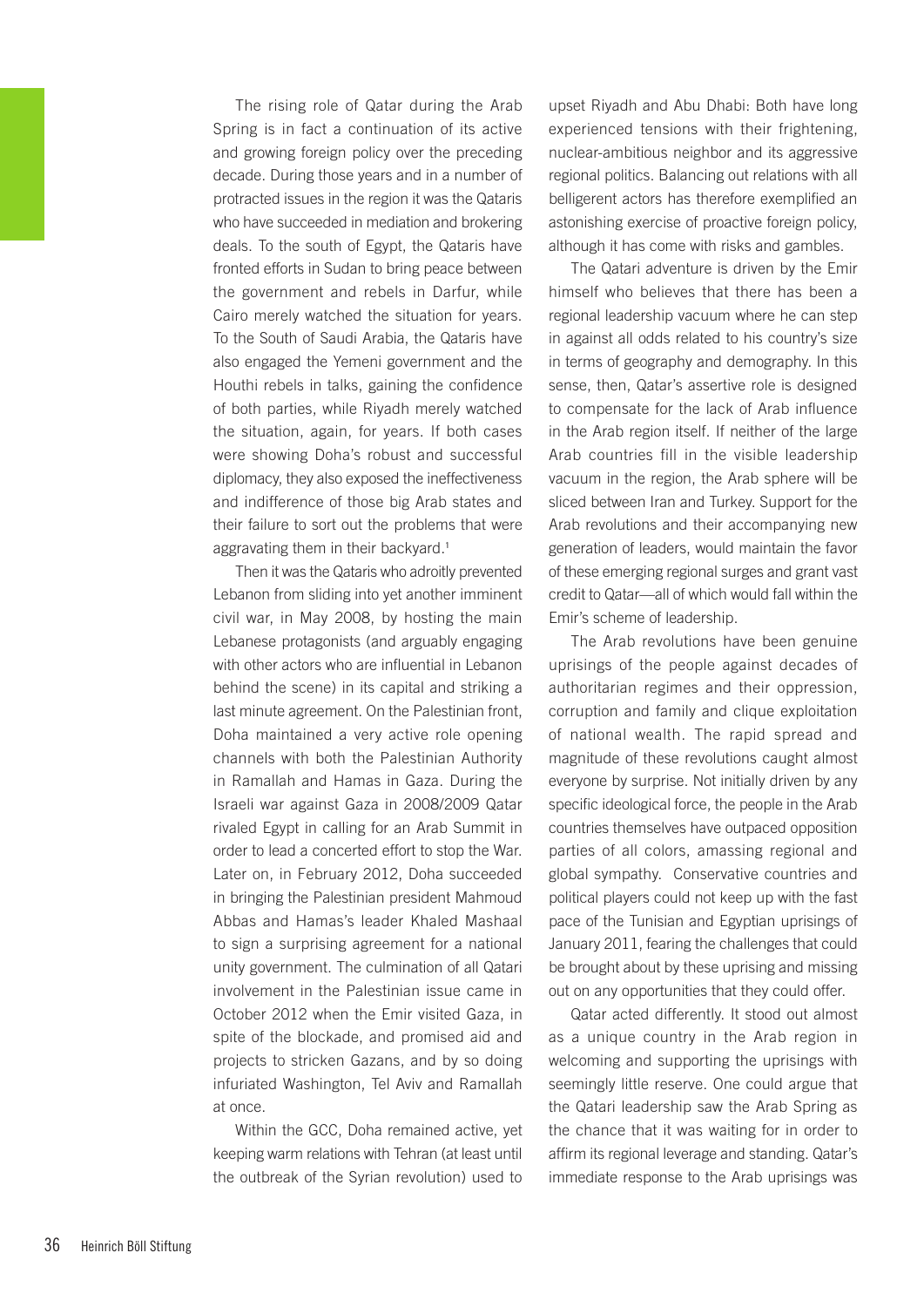effective deployment of its media arsenal, diplomatic activism, financial support and even military backing if requested by some parties (as in Libya and Syria).

After swift and relatively low-cost successful revolutions in Tunisia, Egypt and half success in Yemen, Qatar led Arab and regional efforts to support Libyans and then Syrians against their regimes. The Qataris assumed the rotating leadership of the Arab League in 2011, after asking the Palestinians, who were supposed to take that leadership for one year, to step aside for the events of the Arab Spring were much too sensitive for the Palestinians to handle. After the collapse of the Tunisian and Egyptian regimes in February 2011, the Qatari capital Doha became the main regional hub for diplomatic and logistical support for the uprisings in Libya, Yemen and Syria. Representatives and spokespersons of these uprisings have become stationed and/or frequently visiting Doha, announcing declarations and statements. At an international level, the Qataris orchestrated the efforts within the Arab League to produce a demand to the United Nations (UN) to intervene in Libya, which facilitated the issuance of the Security Council resolution that allowed the

When conventional media evolves into geo-media it creates its own semi-autonomous dynamics too; affecting politics and compelling its patron in some occasions to adopt positions which otherwise would not be necessarily adopted.

North Atlantic Treaty Organization (NATO) to intervene against late Muammar Qaddafi and his regime by imposing a no-fly zone.

The Qataris have been trying to do the same against the regime of Syrian President Bashar al-Assad in Syria. The case has proven to be far more difficult because of the vehement Russian and Chinese opposition to changing the regime and strong Russian and Iranian military support for the regime on the ground.

Doha and Washington seemed to be agreeing and welcoming the emergence, after bitterly long talks and arm twisting, of a broader representative body other than the SNC.

Still, the Emir of Qatar was the only leader in the region and beyond who called, as early as January 2012, for an Arab military intervention in order to end the bloodshed in Syria; repeating the same call in a speech before the UN in September 2012. Qatar's backing of the Syrian revolution takes almost all forms: Diplomatic, media, humanitarian, financial and military. Doha is considered to be the main Arab capital for meetings of Syrian opposition parties. Recently, in November 2012, Doha hosted the extensive and much media-covered meetings of various Syrian groups, including the Istanbul-based Syrian National Council (SNC) who elected its new head there and oversaw the foundation of a broader opposition platform including the SNC.

### Al-Jazeera: Qatar's "Geo-Strategic Media"

All the above was, one could argue, difficult to achieve without the formidable media efforts deployed by Al-Jazeera. The brainchild of the Emir himself, the station has championed his forward-leaning, sprawling politics hand-in-hand, offering a new case for understanding the role of transnational modern media in furthering foreign policy.

This needs further contemplation. In classical approaches, the term "geo-politics" typically helps describe politics among nations. "Geoeconomics," later in the 1990s, was coined to capture processes of competition between political and economic rising powers within the context of the globalization. By extension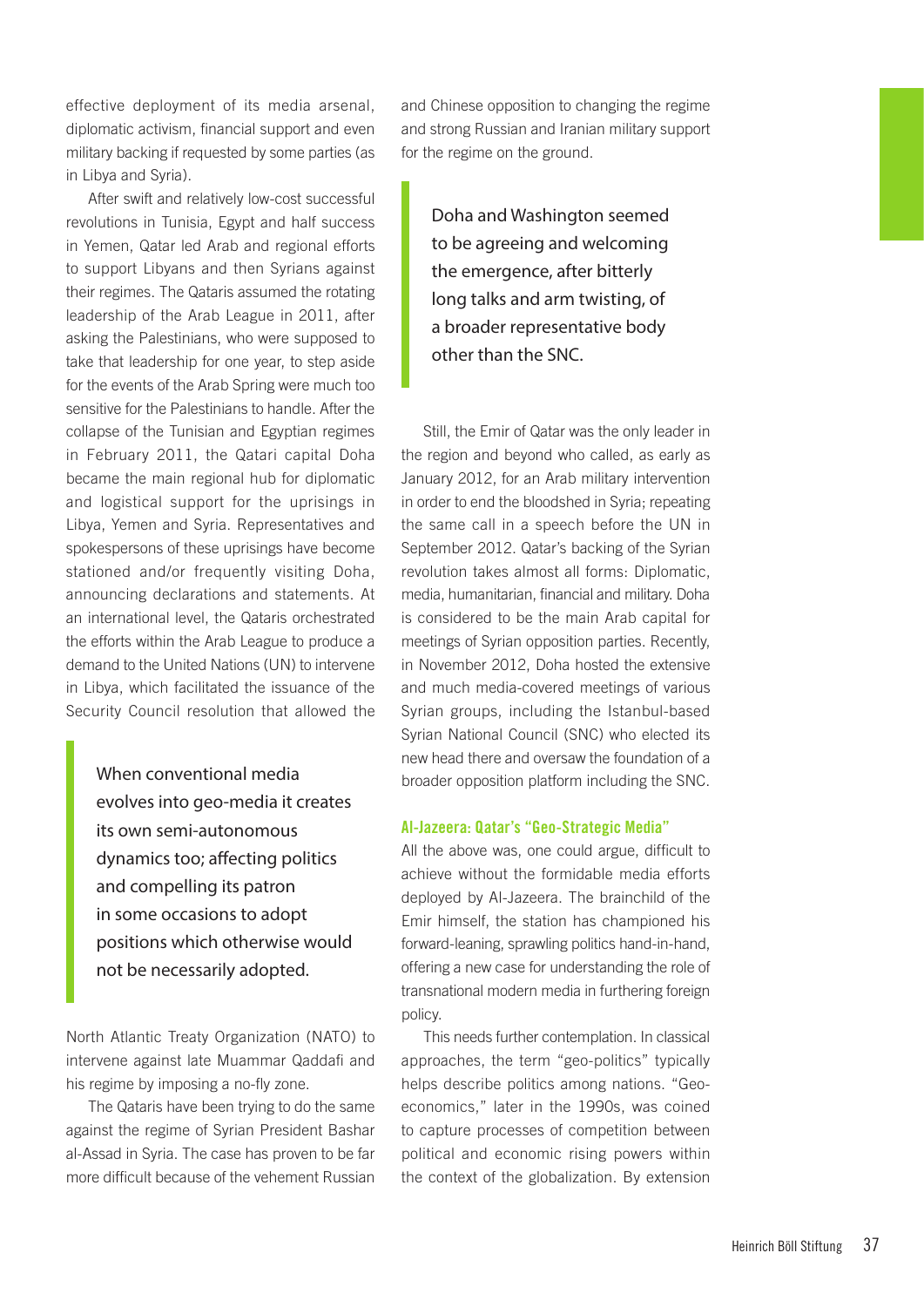and deriving from Qatar's case, I offer here the term "geo-media" in an attempt to describe the more recent (and successful) dynamics of using the intensive transnational and global media by countries in order to compensate for weak, or lacking, aspects of their "geo-political" or "geo-economic" strengths. From a "geomedia" perspective we can then account more accurately for the parallel rise of Al-Jazeera's influence and Qatar's assertive foreign policy. Because of magnitude and impact of Al-Jazeera, Qatar was stimulated, then enabled, to circumvent certain existing shortcomings that a geo-political analysis could point at.

But when conventional media evolves into geo-media it creates its own semi-autonomous dynamics too; affecting politics and compelling its patron in some occasions to adopt positions which otherwise would not be necessarily adopted. It is a reversal process whereby the media that was supposedly made by the foreign policy of its creator becomes so influential to rebound and affect that same foreign policy. This may apply to Al-Jazeera where its unwavering supportive coverage of the first cases of the Arab Spring, Tunisia, Egypt and Libya, made it extremely difficult for Qatari politics not to shift away from years of a friendly relationship with Assad's regime when the revolution erupted there. In the first two or three weeks of the revolution Al-Jazeera was reluctant to undertake the same coverage that it granted to other uprisings, echoing reluctance at higher political levels in Doha. Failing to stay in the same line of strong support of Arab revolutions, by shying away from the Syrian popular revolt, Al-Jazeera would lose all the great success that it achieved, and with it the political clout that Qatar as a state had by then amassed. Promptly placing itself at the heart of the Arab Spring, Al-Jazeera had no option but to start gearing up support for the Syrians opposition, and consequently, speeded up the shift in the Qatari line vis-à-vis Syria. All in all, critics and exponents of Al-Jazeera (and Qatar) agree that since the inception of the station in 1996 its influence in the region along with the

leverage that it allowed Qatar to accomplish is, quite simply, strategically impressive.

On the eve of the Arab Spring the station, as well as Qatar itself, was more than ready. With its global and unbeatable resources, Al-Jazeera mobilized all that it could to cover and support protesters in Tunisia, Egypt, Yemen, then Libya and Syria, coining from the start terms such as 'revolution' and 'revolutionaries'. Days after the protests originated in Tunisia and spread afterwards to Egypt, the station was fully engaged in live coverage through its correspondents away from the eyes of local security, or by relying on social media networks streaming from the field. The screen of Al-Jazeera has been full of Arab masses conveying their powerful demand to

One could argue that the Qatari leadership saw the Arab Spring as the chance that it was waiting for in order to affirm its regional leverage and standing.

the world: "The people want to overthrow the regime."

Banned from their local media, arrested and mostly on the run, many leading revolutionaries used Al-Jazeera as their platform to reach out to their people and mobilize them. Cancelling its regular programs, the channel was transformed into an around the clock workshop of live news and interviews, switching from one revolution to another. The two main channels in Arabic and English immediately became the main source of news and coverage, repeating the demands of the people and, in fact, fuelling the atmosphere. In Arabic, a sister channel to the main news broadcasting, one called Al-Jazeera Mubashir (Al-Jazeera Live), was also devoted to live feeds from whoever could get through by phone calls, text messaging or video clips. In giving lengthy airtime to opponents of the regimes, and the favorable coverage of the revolutionaries, it was obvious that there was a bold policy line within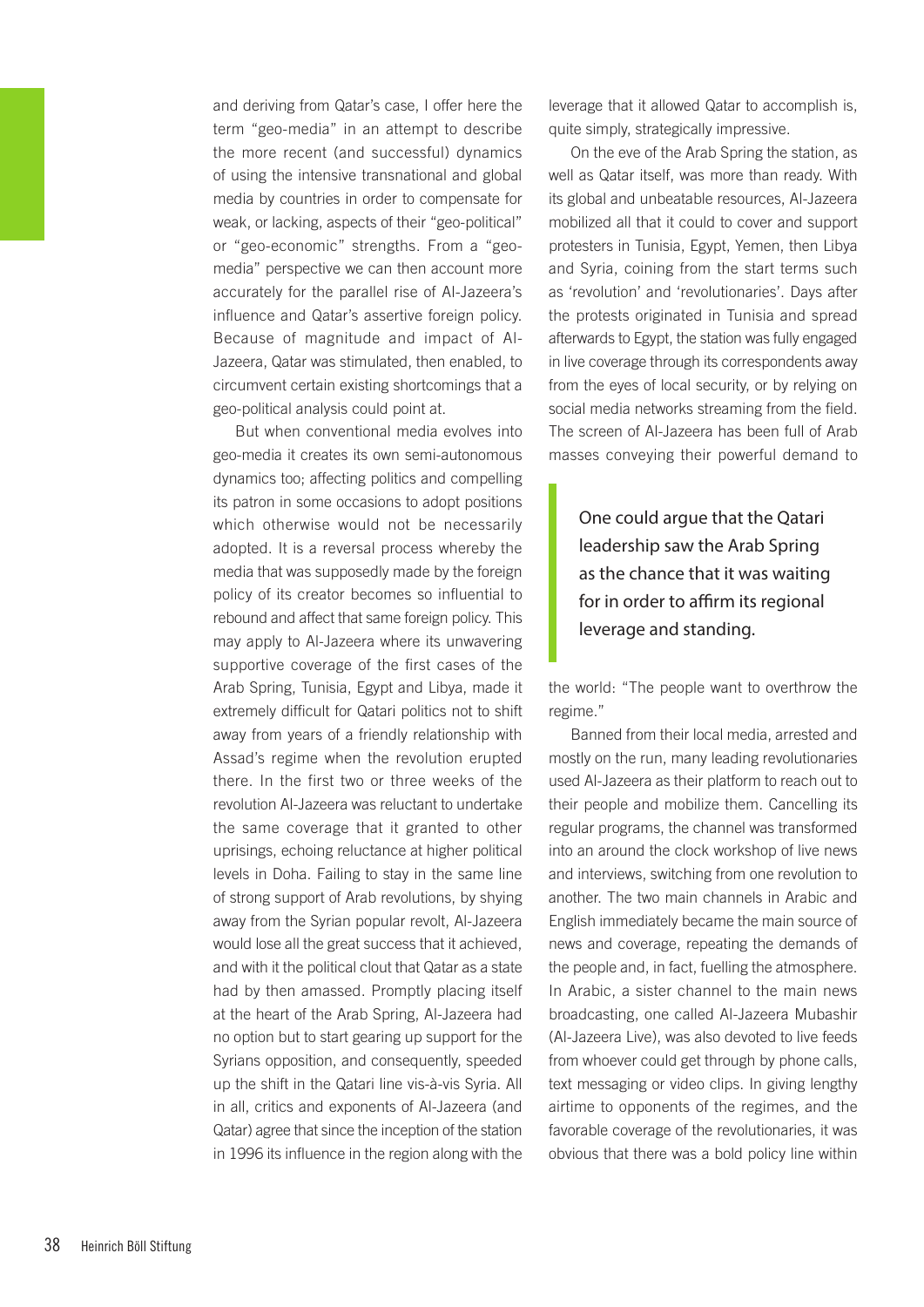the channel to side with the people, reflecting the policy of the state itself. The accusations by the falling, ruling regimes that Al-Jazeera was not neutral in its coverage of the protest movements against them were in fact true. A widespread joke captures this by relaying a conversation that takes place in hell between the three Egyptian presidents, Gamal Abdul Nasser, Anwar Sadat and Hosni Mubarak, asking each other how they were killed. Nasser's answer was "by poison;" Sadat's was "by assassination;" while Mubarak's answer was "by Al-Jazeera."

In the cases where Al-Jazeera still managed to mount dozens of cameras for live broadcast, the around-the-clock coverage of massive crowds multiplied the popular spirit. More importantly, it provided protection to the masses being filmed exercising their peaceful revolution to the entire world and consequently paralyzed the might of the security apparatuses, since any crackdown on the protesters would be globally viewed. The live filming of hundreds of thousands of persistent and peaceful protesters attracted world attention and support, embarrassing the Western powers that had so longed backed the falling regimes (in Tunisia and Egypt) and compelling them to change policies and support the anti-regimes movements.

However, in the cases where the revolutions turned messy and bloody (Libya and Syria), the central role of Al-Jazeera in the Arab Spring would have been highly diminished had it not been for the advent of social media: Facebook, Twitter and mobile phones. Al-Jazeera correspondents were soon banned from entering these countries where protest was accumulating rapidly, but regime resistance had managed to retain a foothold particularly insofar as keeping control of media activity within its borders. Prepared and well-acquainted with this typical measure by Arab governments, Al-Jazeera announced dozens of phone numbers to receive calls and text messages from the streets, and set up ad-hoc websites to receive video clips taken by ordinary people. These hot feeds which would arrive within moments would be transmitted immediately giving the revolutionaries double service: Small and large scale events became amplified and made known to the entire population; and the population itself would know where to mobilize and gather. By the same token, had these hot feeds not been able to be broadcast at the largest scale, reaching an audience of millions by Al-Jazeera, the impact of this form of social media in these revolutions would have been minimal. Because of poverty and scandalously high illiteracy rates in the Arab world, the spread of computers and the penetration rates of Internet usage are low and not particularly reliable in mobilization processes. But everyone had access to television.

### Not all rosy

Yet, Qatar's ambitious bid for regional leadership in the post-Arab Spring era faces challenges and challengers. In the first instance, there is the credibility question. In the eyes of its critics, Qatar is an undemocratic state whose steps toward constitutional reform are frustratingly slow. Qatar spearheading support for overthrowing authoritarian regimes in the region is therefore perceived with skepticism. Almost in all cases of the Arab Spring critics have criticized Qatar for promoting externally the democratic system that it lacks internally. The Qatari response to this accusation hinges on the idea that unlike the masses in Arab Spring countries, the vast majority of the people in the country, as is the case in most GCC countries, are content with the status quo, at least for now. It is true that Bahrain, Oman and the Eastern province of Saudi Arabia have witnessed different levels of unrest, but all remained far short from reaching a tipping point where the entire people were mobilized against the ruling elite.

The credibility question was also raised forcefully when Al-Jazeera failed in covering fully, let alone supporting, the uprising in neighboring Bahrain, which proved to be the most difficult case of Arab Spring uprisings for the Qataris. The Bahraini protest was portrayed as being led by Shia groups that were supported by Iran against the Saudi-backed Sunni ruling family. For next-door nervous Saudi Arabia, Bahrain was a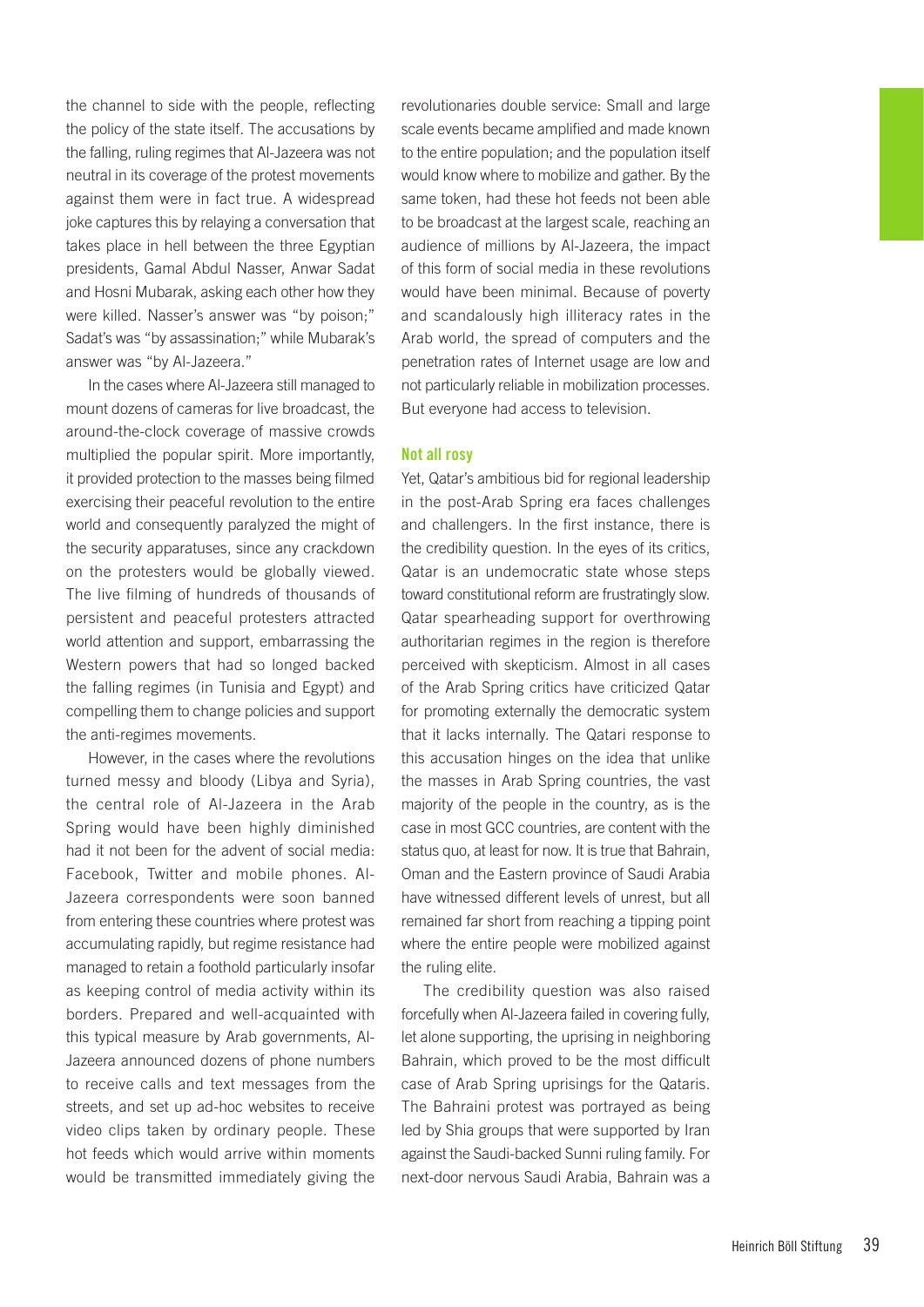bold red line where any prospect of the country falling in the hands of the Shia majority has always been perceived as a real national security threat. In fact, the Saudis took no chances with the Bahraini protest and when developments in the country seemed to be evolving beyond the control of the regime, Riyadh sent military troops under the auspices of the GCC and put off the uprising. Qatar approved the Saudi steps and seemingly neutralized itself on the Bahraini issue, perhaps because of the extra sensitivity and proximity of the issue. Additionally, and at a time when it has been too engaged with other cases of the Arab Spring, Qatar was rationally preventing itself from being spread too thin, especially in the Gulf area, and keeping the Saudis at bay without antagonizing them in Bahrain.

Another set of accusations revolve around the charge that Qatar has in fact been functioning as an American prawn in the region. Critics refer to Qatar's hosting of the biggest American military base and to the country's open door policy with Israel. During the Arab Spring, as the theory of American proxy goes on, Washington would ask Doha to undertake initial steps that would facilitate the implementation of American policies which would follow. Ironically, much of these accusations have been repeated by exponents of falling regimes in Tunisia, Egypt, Yemen, Libya, and Syria – the first three were considered as close allies of the US, and the latter two used to try their best in order to have strong relations with the Americans. But more importantly, a closer look at Qatari and American regional politics exposes certain oddness and divergences between the two. Doha's warm relationships with Hamas (and previously Hezbollah) among other Islamist movements have always been a source of tension with Washington. The recent visit to Gaza by the Emir along with his wife and a large delegation was heavily criticized by Tel Aviv and tellingly ignored by Washington. The Qataris seem to have been conscious on creating their own space of maneuverability despite their strong relationship with the US. One could date a gradual Qatari drifting from American

foreign policy in the region by the War against Afghanistan in 2001, with tension peaking on occasion, mainly because of Al-Jazeera's critical coverage of George W. Bush's "war on terror" in Afghanistan first, then in Iraq 2003. Senior Americans then, including Donald Rumsfeld, the secretary of defense, accused Al-Jazeera of being the mouthpiece of Al-Qaeda and its leader Osama Bin Laden.

Differences between American and Qatar positions regarding regional issues continued during the Arab Spring. In the very first two weeks of the Tunisian and Egyptian protests against the Zein el-Abedine Ben Ali and Mubarak regimes, the responses of Washington and Doha were different. Doha mobilized its media arsenal behind the revolutionaries, whereas Washington was more cautious hoping for maintaining the status quo except with the introduction of serious reforms. The only strong convergence in both approaches was, probably, on the Libyan case upon which there was effectively a worldwide agreement, making the common Qatar-American position unspectacular.

On the Syrian revolution, divergences and convergences between the two have emerged, with a balance sheet probably tilting more in the direction of the former: Doha has been advocating an Arab military intervention under the umbrella of the Arab League whereas Washington never accepted the idea or other forms of military intervention; the language used by the Qatari officials terms the situation in Syria as a genocide war launched by the regime against its people, whereas the official American discourse stayed far more cautious and closer to seeing the situation as a civil war; Doha had also been siding with the SNC since its inception, unlike Washington and its growing skepticism of the inclusiveness and effectiveness of the SNC. And finally, Doha has been pushing for upgrading the quality of the weapons that should reach the armed groups, whereas Washington objected, thus far, to any step in that direction, profoundly factoring into its policy formulation the future security of the state of Israel and any potential threats to the Jewish state that could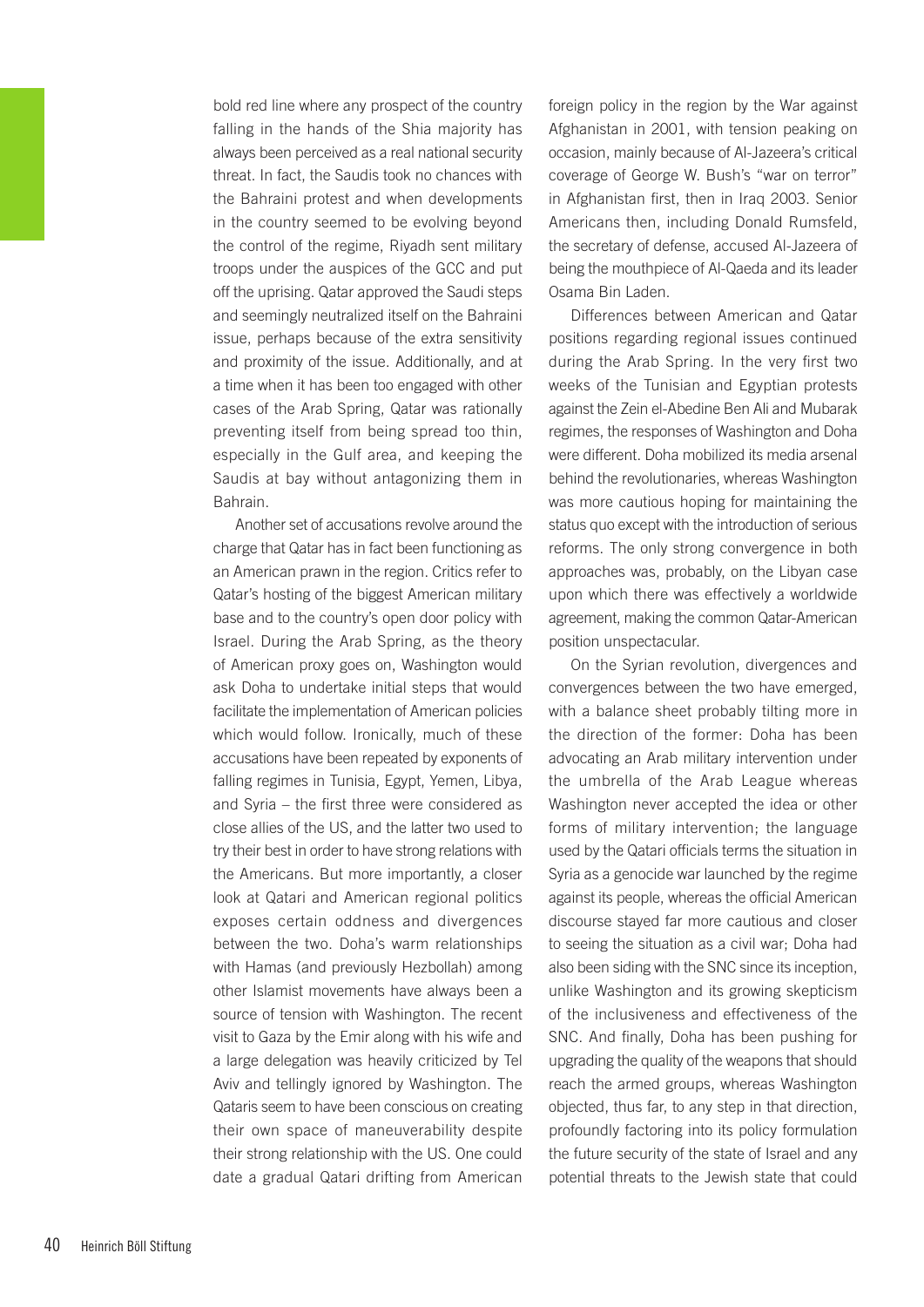follow from the collapse of Assad's regime. However, some of these divergences have been blunted after the Doha meetings of the Syrian opposition groups in November and their outcome. Doha and Washington seemed to be agreeing and welcoming the emergence, after bitterly long talks and arm twisting, of a broader representative body other than the SNC, where the "Islamist component" of this new structure is hoped, by Washington, to be less influential than it used to be within the SNC.

Another major challenge is the emerging perception within the countries of the "successful" cases of the Arab Spring that the Qataris have been meddling in their postrevolution domestic affairs. In the three countries where Qatar strongly supported the toppling of old regimes, Tunisia, Egypt and Libya, there have been growing voices criticizing Qatari politics claiming that Doha favors and supports one force, mostly the Islamists, against the others. In fact, this broader perception of backing the Islamist parties, and specifically the Muslim Brotherhood parties, in these countries is somewhat puzzling

to many observers. It remains to be answered as why the Qataris limit their influence to the Islamists and by doing so creating unnecessary enemies when they can enjoy greater leverage over most parties by staying impartial and friendly to all forces in the newly emerging democracies of the Arab Spring.

That said, Qatar's assertive role in the region, and perhaps beyond, has met a long-standing demand by many Arabs that the fate of the region should not be left to foreign powers to decide on; and that the future of the people could and should be in their own hands and formulated in line with Arab interests first.

While it is true that the ascendance of a bold and assertive political player invokes foes and enemies, especially when the rising player has always been seen as small and under the thumb of others, this need no longer be the case considering the sharp contrast between Qatar's active foreign policy and the almost inactive policies of its neighboring "big brothers" who sluggishly lagged far behind, both during and after the Arab Spring.

#### Endnotes

<sup>1</sup>One exception to such ignorant diplomacy is the relative success of the Saudis in the Yemeni Spring that erupted against the authoritarian rule of the former president Ali Abdullah Saleh. The Saudis brokered a compromise by which Saleh stepped down with guarantees granting him immunity from any future prosecution. The terms of the compromise are still hotly debated and controversy surrounded the deal, especially because many key positions in the military and state remained in the hands of pro-Saleh figures. The Saudi involvement in the Yemeni quagmire was provoked by fears that waves of regional uprisings are hitting the Saudi shores, so in essence it should be situated as more of a defensive act rather than a form of proactive diplomacy.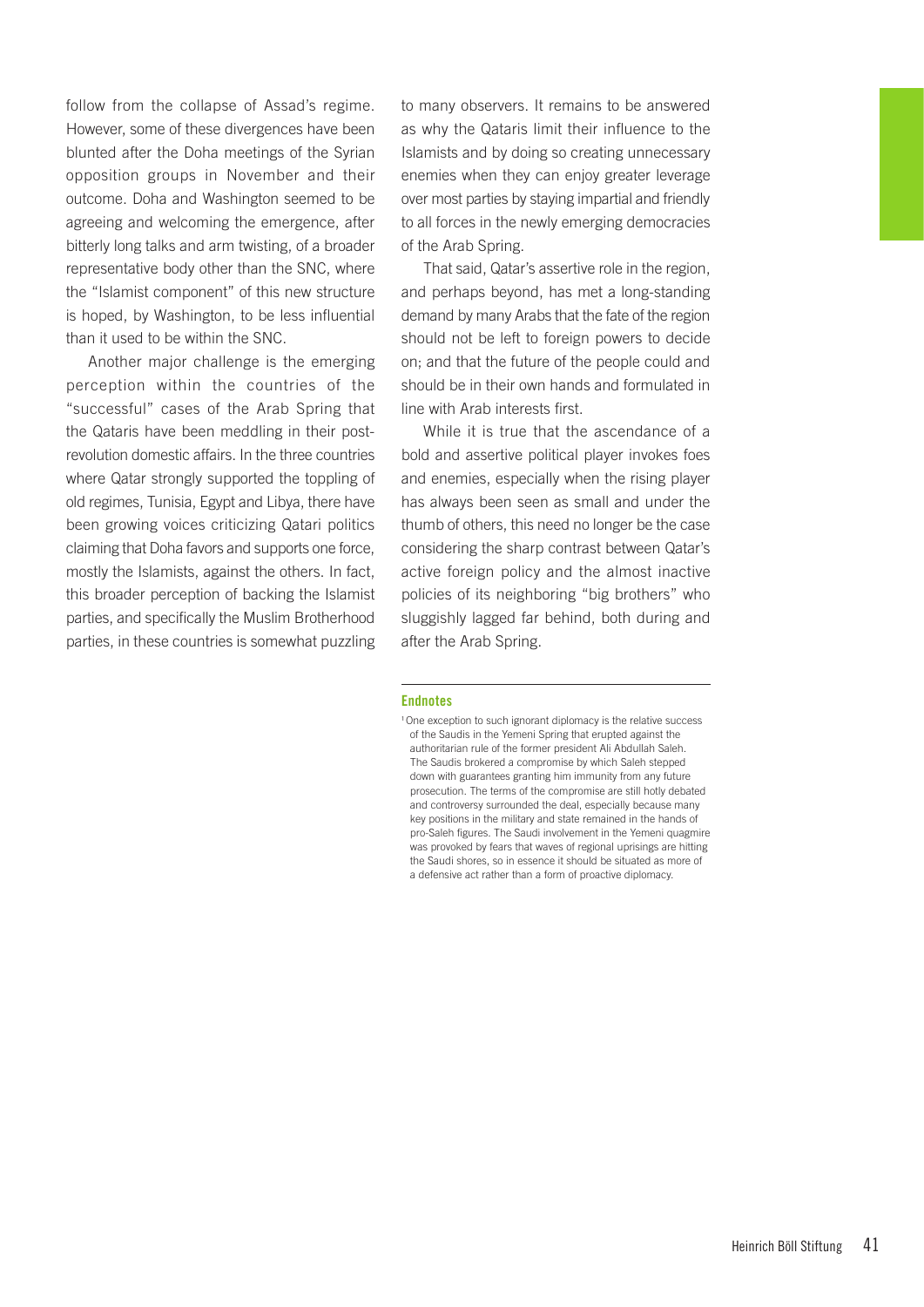### **Qatar and the Palestinians**



Mether in terms of timing or<br>substance, the October 2012 visit<br>of Qatari Emir Sheikh Hamad bin<br>Khalifa al-Thani to the Gaza Strip<br>defies simple explanation. As so often where hether in terms of timing or substance, the October 2012 visit of Qatari Emir Sheikh Hamad bin Khalifa al-Thani to the Gaza Strip Palestinian politics is concerned, a cottage industry of explanations and interpretations rapidly materialized. Thus Qatar was either seeking to ensure the support of Hamas's Gaza leaders for the re-election of Khalid Mashaal to the leadership of the Islamist movement's Politbureau; using its considerable influence with the Muslim Brotherhood to help transform Rafah into a normalized and regularized border crossing between Egypt and Palestine; staking a claim to Mediterranean gas reserves on the basis of informal understandings between Hamas and Israel; promoting development in the

destitute Gaza Strip to the tune of \$400 million in order to vastly increase the cost of militancy within it; furthering an American-Israeli scheme to irrevocably institutionalize the Palestinian schism by laying the diplomatic foundations for a Palestinian entity limited to the Gaza Strip; and/or again challenging Egyptian hegemony over efforts to negotiate Palestinian national reconciliation.

At some level each of the above probably contains an element or so of truth. Yet in this particular instance it just might be the case that Palestine is not – or at least not the only – center of the universe. Rather, as a chief sponsor of Syrian regime change, Sheikh Hamad went to Gaza in order to further isolate Syria's Assad by mocking his claim to be the region's sole remaining sponsor of continued Palestinian

### Mouin Rabbani

Mouin Rabbani is an independent researcher and analyst specialising in Palestinian affairs and the Arab-Israeli conflict. A Co-Editor of Jadaliyya and Contributing Editor to Middle East Report, he regularly writes and comments on developments in Palestine and the Arab world.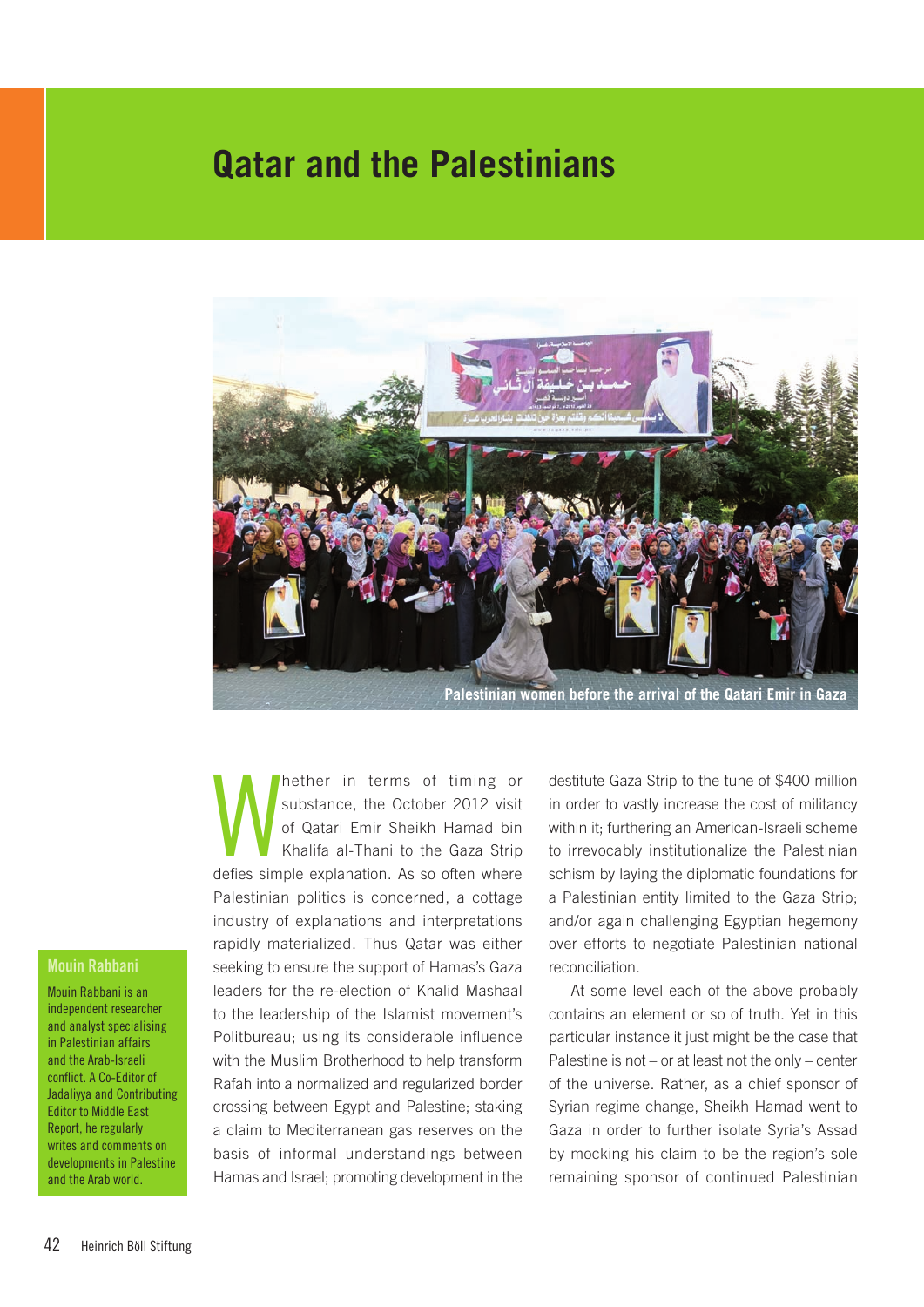resistance in the most visible manner possible. It was after all the Wahhabi Hamad rather than Baathist Bashar who was the first Arab leader to launch a motorcade from Rafah to Gaza City. And in doing so he made the break between Hamas and Damascus final and definitive.

As a chief sponsor of Syrian regim change, Sheikh Hamad went to Gaza in order to further isolate Syria's Assad by mocking his claim to be the region's sole remaining sponsor of continued Palestinian resistance.

That so many theories continue to abound about the Qatari visit reflects the rather extraordinary influence the tiny emirate has managed to project in Palestine. It did not come suddenly, and was nurtured over the course of many years.

Until the mid-1990s Qatar's place in the political consciousness of most Palestinians rather accurately reflected its miniscule size and population. Its policies were determined by and indistinguishable from those of Saudi Arabia and its foreign patrons, and it was the place where one of the less prominent Fatah leaders, Mahmoud Abbas, had carved a special relationship with the ruling family on account of his residency there since the 1950s and role in its civil service.

As with so much else about Qatar, this began to change after Sheikh Hamad in 1995 overthrew his father and – particularly after the Saudis and Egyptians sponsored a failed plot to restore Al-Thani père, initiated a determined effort to emerge from Riyadh's shadow and challenge it and Egypt's primacy in Arab affairs. The primary vehicles for this campaign were Al-Jazeera and the Muslim Brotherhood, and the two were from the outset related phenomena.

Although Arab media had traditionally enjoyed greater leeway to criticize Palestinian leaders than any of their Arab counterparts, Al-Jazeera set new – professional as well as political – standards in this regard. By the time the Al-Aqsa Uprising erupted on the ruins of Oslo in late 2000, Al-Jazeera was by far the most popular broadcaster in Palestine, and in the region on Palestinian affairs. Its wall-to-wall, in-depth, often live and many times fearless coverage of every aspect of the uprising and Israel's furious efforts to restore the status quo added significantly to Doha's political capital among Palestinians.

During the same period, and astutely taking advantage of Hosni Mubarak's reduction of Egypt to a banana republic and the erosion of Cairo's primacy in Arab politics, Qatar also emerged as a leading regional troubleshooter. In 1999, it provided the Hamas exile leadership temporary refuge after its expulsion from Jordan, but did not hesitate to put them on a flight to Amman after the latter apparently reneged on a pledge to take them back after a decent interval. Qatar's Prime and Foreign Minister, Sheikh Hamad bin Jassim al-Thani, also played an important role behind the scenes in resolving the siege of Palestinian leader Yasir Arafat's Ramallah headquarters during Operation Defensive Shield in Spring 2002. A seeming champion of the Palestinian uprising against Israel and its occupation, Qatar's leaders were equally comfortable meeting their

### Qatar is now indisputably in the ascendant, though not unlike Al-Jazeera, perhaps more temporarily than many assume.

Israeli counterparts and permitting Israel's liaison office in Doha to remain functional after it was officially closed. Twice.

If Doha had remained more aloof from the Palestinian Authority (PA) leadership and closer to that of Hamas than many Arab capitals, crises during the Arafat era rarely graduated beyond punishment of business interests associated with Qatar, such as the imprisonment in Gaza of Issa Abu Issa. The brother of Palestine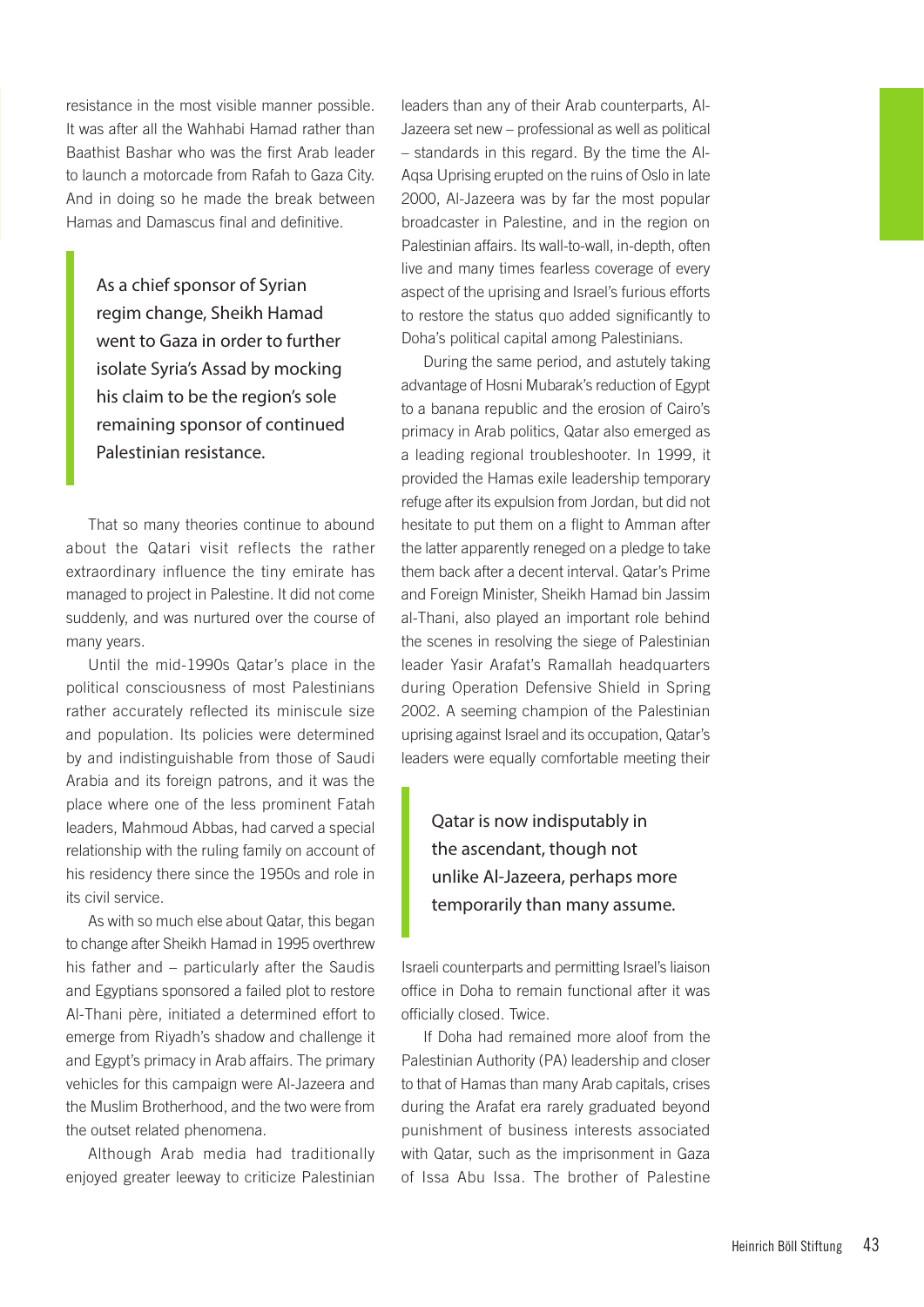International Bank Chairman Issam Abu Issa, and hailing from one of Qatar's most prominent Palestinian families, he was promptly arrested by the PA when accompanying an official Qatari delegation to Gaza in 2000. The delegation had been seeking to resolve a dispute between the PA, which seized Palestine International Bank after accusing it of various irregularities, and Issam Abu Issa, who retorted that his sole crime was a refusal to put the bank at the disposal of the PA. Only after Qatar threatened to sever funding and relations with the PA were the Abu Issa brothers permitted to leave Gaza City for

Unlike Saudi Arabia, Qatar didn't care much about the ideological affinities of those it sponsored so long as such organizations, institutions and individuals – which spanned the spectrum of contemporary Arab political thought and activism – could further its own ambitions and agenda.

Doha. Al-Jazeera was during these years often in the forefront of Palestinian-Qatari relations, whether through various exposes of PA politics and malfeasance, or punitive measures against it – including vigilante attacks upon its personnel and premises.

The succession of Abbas in late 2004, coupled with the electoral victory of Hamas in 2006 transformed an already tense relationship into one often characterized by mutual and outright enmity.

On the face of it the developments post-2005 do not appear to make sense. Individual Fatah leaders typically cultivated special relations with specific Arab states – to the point where they were seen as representing their interests within the Palestinian national movement – and Abbas was in this respect understood to be Doha's man.

Abbas has, in fact, throughout this period despite fierce political differences according to many observers managed to maintain warm personal relationships with the Qatari leadership – akin to rugby players who batter each other half to death on the field then go out for drinks afterwards.

For Qatar, the issue was ensuring the integration of Hamas into the Palestinian political system and establishing itself as the Palestinian Islamist movement's undisputed political patron to further augment Doha's influence and prevent the Islamist movement from joining the rival Iranian camp, in the process steering it in a more accommodationalist direction. For Abbas, the objective was preventing the loss of Fatah hegemony and subordinating Hamas to his own agenda.

Reflecting the enormity of the stakes, Qatari diplomacy was during this period unable to punch very far above its weight. While Al-Jazeera's coverage continued to subtly promote official policy while retaining professional standards not easily found elsewhere – whether in the region or beyond – the country's rulers were unable to effectively compete with either Saudi Arabia or Egypt in terms of negotiating Fatah-Hamas understandings before the Islamists' June 2007 seizure of power in the Gaza Strip, or reconciliation agreements thereafter. The one agreement between Abbas and Mashaal Qatar did manage to broker, in 2012, was effectively still-born.

Nevertheless, Qatar was in subsequent years able to leverage the enormous and abiding symbolism of the Palestinian cause to both enhance its own profile and credentials, and solidify its sponsorship of Hamas. At a time when Qatari-Syrian relations were considerably closer than those between Damascus and any other Gulf state, Doha during Israel's 2008-2009 assault on the Gaza Strip succeeded in defying much of the Arab world (including the Arab League) and the West in hosting an emergency summit to highlight Arab inaction. And a year later Al-Jazeera's publication of the Palestine Papers managed to place the Palestinian Authority and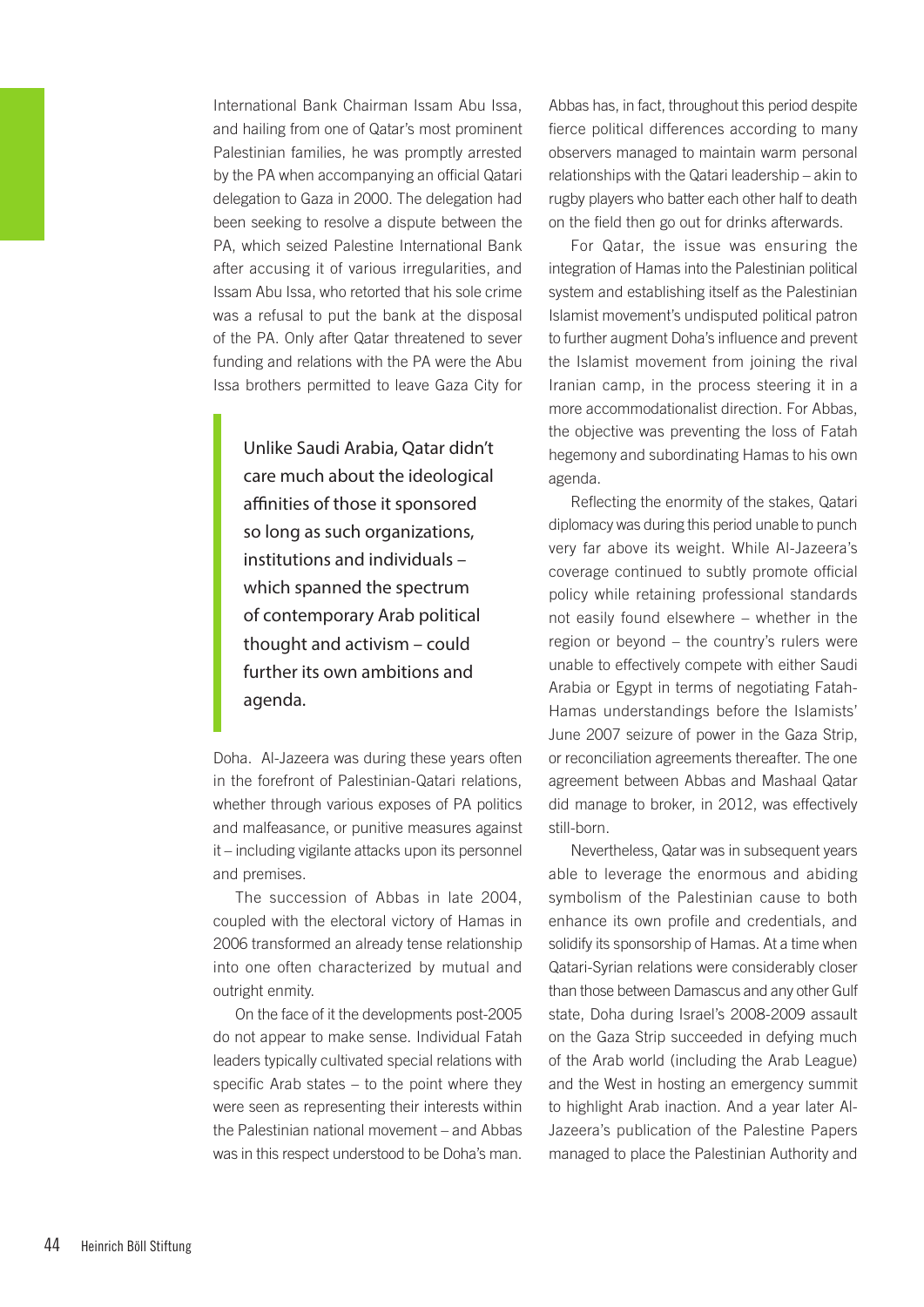its adherence to a negotiated treaty with Israel within the Oslo framework in the worst possible light. Not much sensationalism was required, but it was thrown into the mix nevertheless.

It bears recollection that Qatar's policy and objectives in this regard were very different from those of Syria and Iran. Where the latter sought to weaken the PA in order to strengthen Palestinian militancy in the context of a proxy conflict with Israel, Qatar sought not conflict but rather a piece of the peace and – whether directly or otherwise – a prominent seat at the table. It is the astuteness and seemingly limitless capacity for opportunism that set Doha so clearly apart from other Arab capitals. Unlike Saudi Arabia, Qatar didn't care much about the ideological affinities of those it sponsored so long as such organizations, institutions and individuals – which spanned the spectrum of contemporary Arab political thought and activism – could further its own ambitions and agenda. And so, unlike Mubarak's Egypt, Qatar was consistently willing to maneuver among and between rival camps, and engage in public disputes with close allies and sponsors, in order to further its own policies.

The uprisings that erupted throughout the region in late 2010 appear to have brought Qatari policy full circle. As the main sponsor of the Muslim Brotherhood – and one with a very considerable capacity for sponsorship – Qatar is

now indisputably in the ascendant, though not unlike Al-Jazeera, perhaps more temporarily than many assume. And drawing much closer to its traditional Gulf Cooperation Council allies in the context of the spread of these rebellions – most notably to Bahrain – and the increasingly sharp rivalry with Iran, it has thrown its weight behind the Syrian opposition to its erstwhile ally Bashar. Aside from direct support to the Free Syrian Army, Qatar's main contribution has been the success with which it has weaned Hamas away from Damascus. Mashaal no longer resides in Damascus, but rather in Doha. Deputy Politbureau Chairman Musa Abu Marzouq has relocated to Cairo, and other Islamist leaders similarly vacated Syria before Damascus went on the offensive against its former Islamist ally.

Upon arriving in Gaza, Sheikh Hamad was thus received by Hamas as a conquering hero rather than perfidious Zionist stooge. The effectiveness with which Qatar has been able to call in favors from those it has supported testifies to the astuteness of its political investment policies of the past two decades. It will be most interesting to see where this leads next: A renewed push for Palestinian reconciliation, or alternatively further support to Hamas to ensure its continued ascendancy within the Palestinian political system, but with a political program eventually indistinguishable from those it seeks to replace.